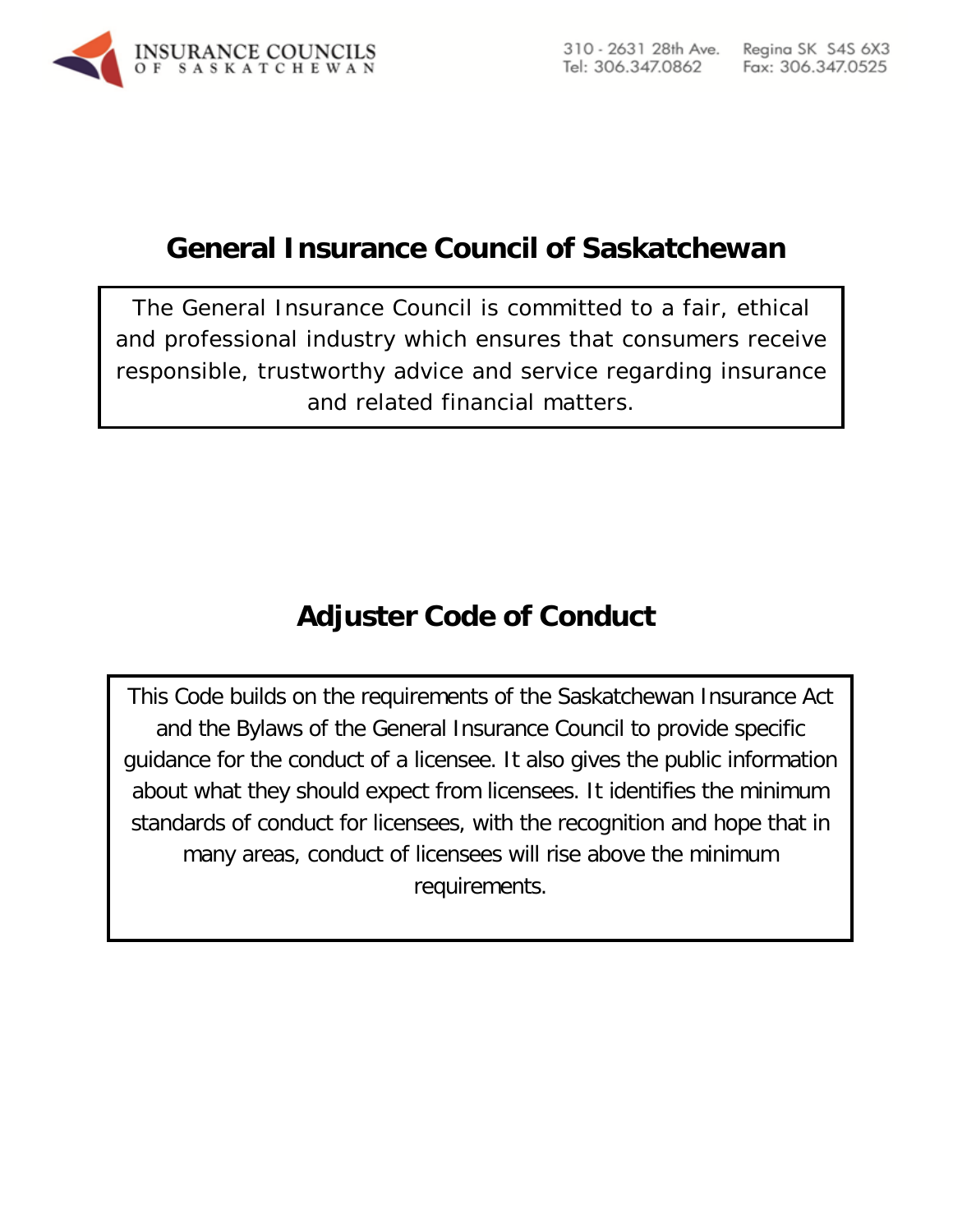# <span id="page-1-0"></span>1. Table of Contents

Each Topic of the Code (Sections 5 through 13 and 16 through 18) has the following headings which are not included in the Table of Contents below:

- A. The Principle
- **B.** Related Bylaws
- C. Requirements: Licensees must:
- D. Contraventions: Licensees must not:
- E. Examples of Misconduct

# **Contents**

| $\mathbf{1}$ .   |  |
|------------------|--|
| 2.               |  |
| 3.               |  |
| 4.               |  |
| 5.               |  |
| F.               |  |
| $\mathbf{1}$     |  |
| $\overline{2}$   |  |
| 3                |  |
| $\overline{4}$   |  |
| 5                |  |
| $\overline{7}$   |  |
| 6.               |  |
| F.               |  |
| 1.               |  |
| 2.               |  |
| 3.               |  |
| $\overline{4}$ . |  |
| 5.               |  |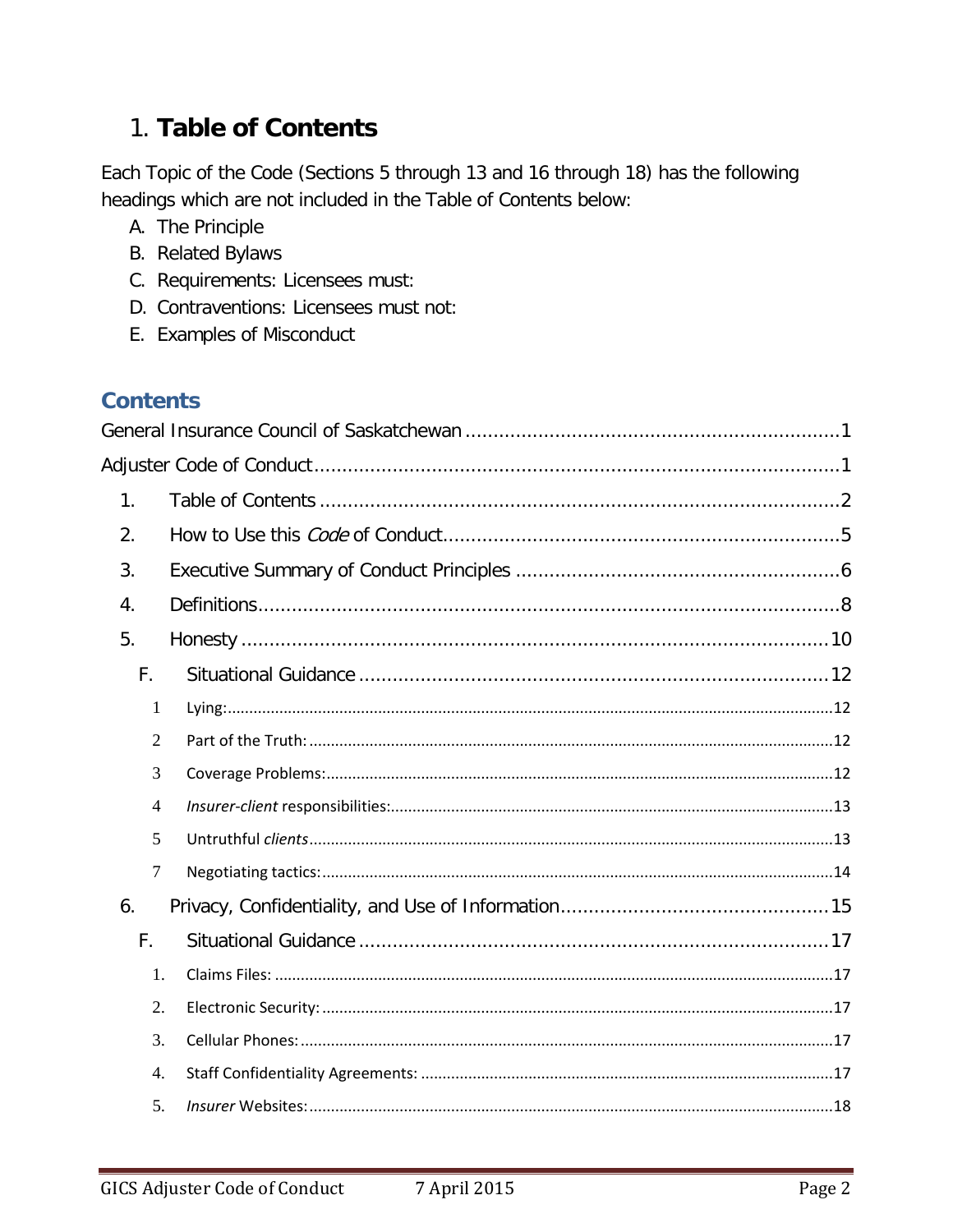| 6.             |  |
|----------------|--|
| 7.             |  |
| 8.             |  |
| 9.             |  |
| 10.            |  |
| 11.            |  |
| 7 <sub>1</sub> |  |
| F.             |  |
| 1              |  |
| 8.             |  |
| F.             |  |
| 1              |  |
| 9.             |  |
| F.             |  |
| 1.             |  |
| $\overline{2}$ |  |
| 3              |  |
| $\overline{4}$ |  |
| 5.             |  |
| 10.            |  |
| F.             |  |
| 1.             |  |
| 11.            |  |
| F.             |  |
| $\mathbf{1}$   |  |
| $\mathfrak{2}$ |  |
| 3              |  |
| $\overline{4}$ |  |
| 5              |  |
| 6              |  |
| 7.             |  |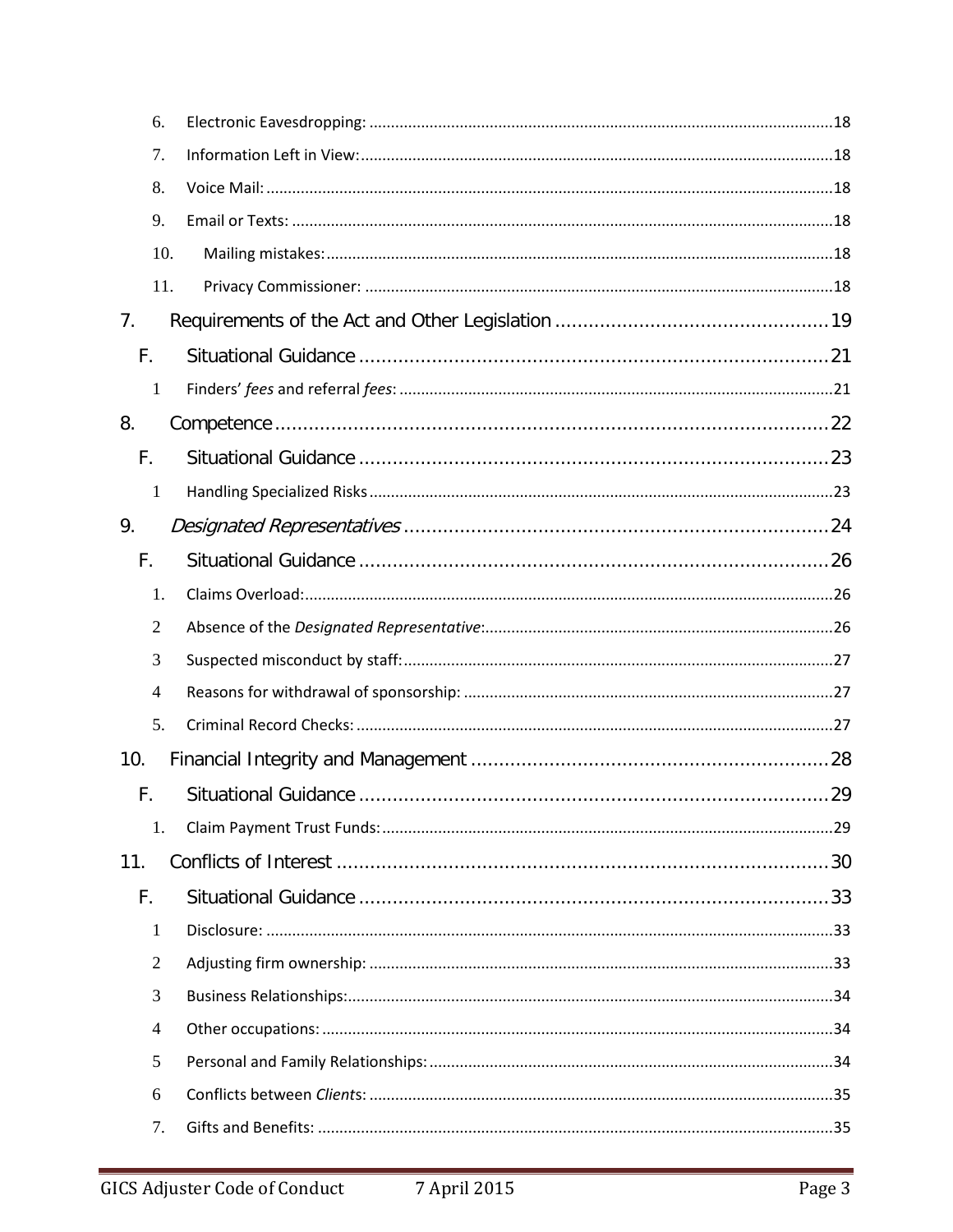| 8.               |  |
|------------------|--|
| 12.              |  |
| F.               |  |
| 1                |  |
| 13.              |  |
| F.               |  |
| 1                |  |
| 14.              |  |
| 15.              |  |
| 16.              |  |
| 17.              |  |
| 18.              |  |
| F.               |  |
| 1.               |  |
| $\overline{2}$ . |  |
| 3.               |  |
| 4.               |  |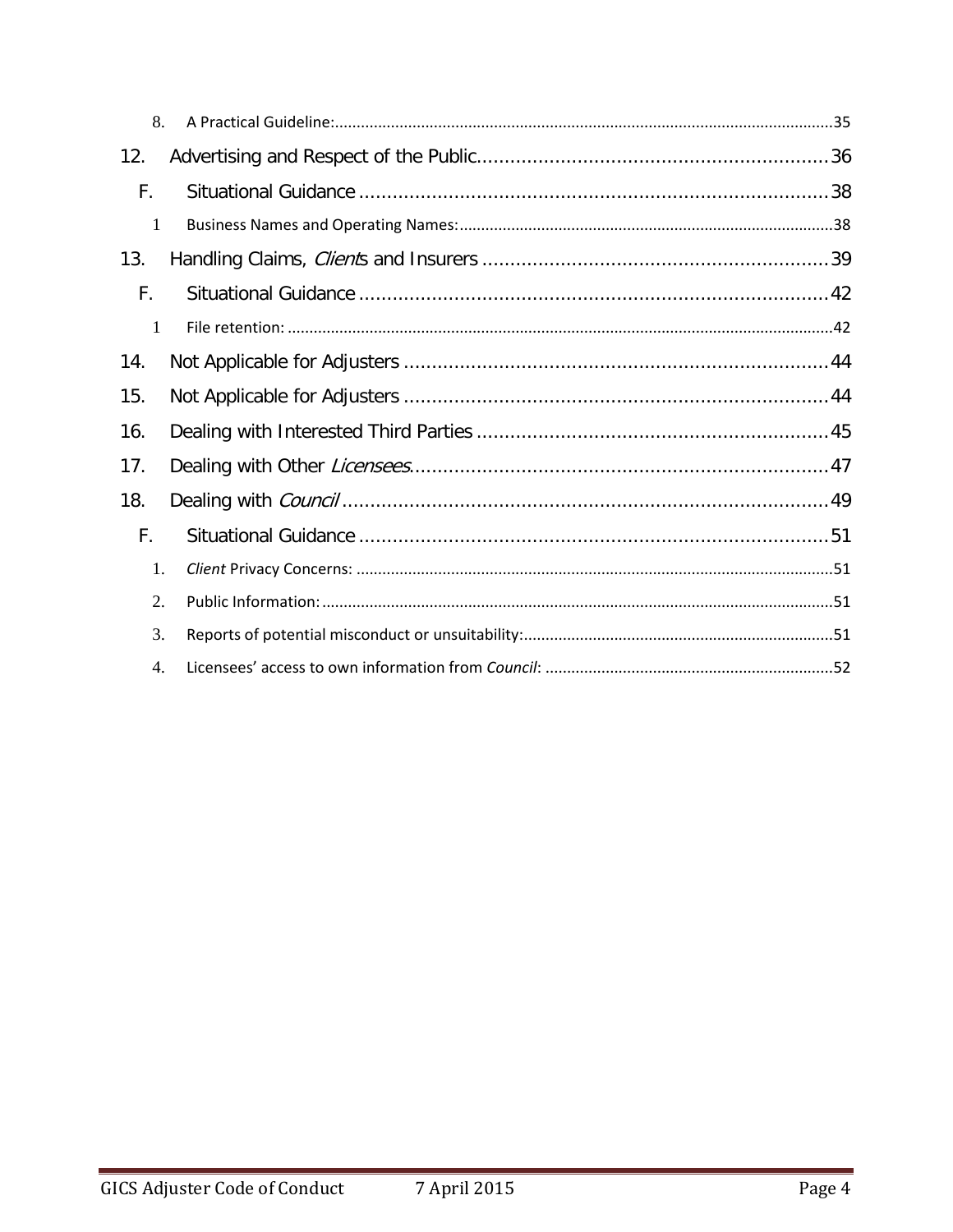# <span id="page-4-0"></span>2. **How to Use this** Code **of Conduct**

A *Code* of Conduct is like a roadmap for a professional which lays out the standards and expectations to follow in his or her career. Whether an insurance professional is zooming through that career at great speed, at an intersection of two paths, or in a bumpy patch, frequent use of this 'roadmap' will ensure that the professional stays on the right path and avoids actions or practices which harm consumers or may constitute misconduct and lead to disciplinary action.

The *Code* is divided into a number of sections, each of which addresses a specific principle or area of a *licensee's* activity. Each Principle is defined, correlated to the definitions of Misconduct in the General Insurance *Council* Bylaws and specific sections of the Saskatchewan Insurance Act, and further clarified with stated Requirements and Contraventions. To provide additional information on what is allowed and what should be done or not done, each section also includes Examples of Misconduct and Situational Guidance. Many Examples of Misconduct are actual cases from *Council'*s disciplinary records, some are from other provinces, and some are hypothetical.

It is not possible to foresee every possible situation and describe the proper conduct. The examples of misconduct are not complete or exhaustive. If *licensees* or consumers have questions that are not answered by this *Code*, inquiries to *Council* are encouraged. When reading the *Code*, keep in mind that although presented separately, all principles and requirements are interconnected. For example, the principle of Trustworthiness is fundamental to all activities of a *licensee* and to each of the other principles and activities.

The Code applies to all insurance adjusters, who for simplicity are called 'licensees'. This and other key definitions are found in the Definitions section.

The *Code* is in plain language. It is intended to be read and used in conjunction with the Saskatchewan Insurance Act and the *Council* Bylaws. Excerpts from the Act or Bylaws are included for convenience of the reader and in all cases the entire legal framework must be considered and these excerpts not taken in isolation. The Bylaws, the Insurance Act and other legislation which affects *licensees* such as privacy legislation set the fundamental legal requirements and this *Code* provides interpretative and supplemental information. Further information may be found on the *Council* website at [www.skcouncil.sk.ca](http://www.skcouncil.sk.ca/)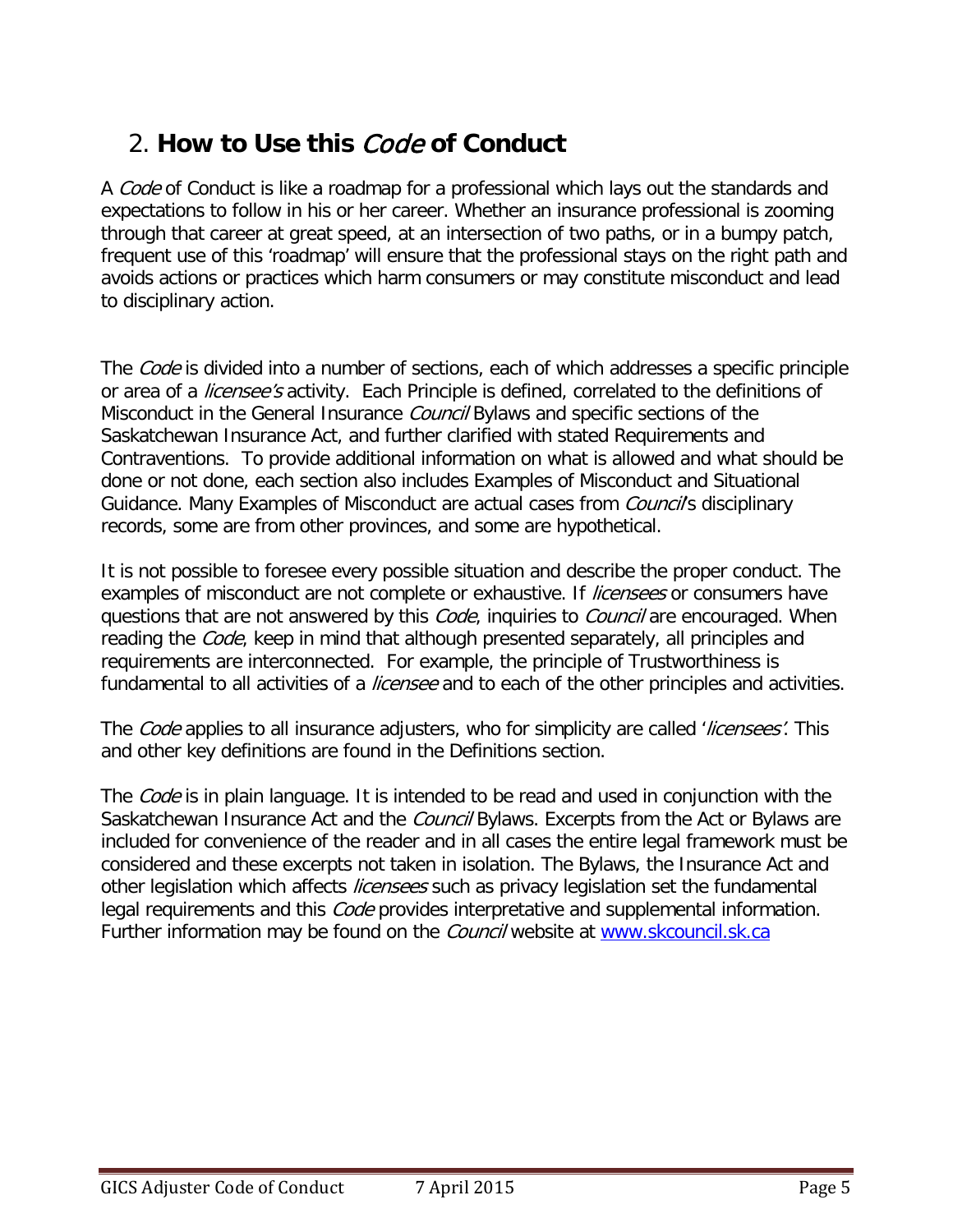# <span id="page-5-0"></span>3. **Executive Summary of Conduct Principles**

#### **Honesty**

Licensees must operate with utmost good faith, which means being honest, truthful, reliable and trustworthy.

### **Privacy, Confidentiality, and Use of Information**

Licensees must protect the privacy and personal information of consumers and *principal*s, obtaining proper consent and sharing information as needed to adjust insurance claims.

## **Requirements of the Act and Other Legislation**

Licensees must follow the requirements of the Saskatchewan Insurance Act and its Regulations and the Insurance Council Bylaws.

### **Competence**

Licensees must have the appropriate qualifications and adequate knowledge to handle the claims which they undertake, and only adjust claims for which they are competent.

#### **Designated Representatives**

An individual designated by the *adjusting firm* is responsible to the Insurance Council for the licensing, education and conduct of all insurance professionals in the firm.

### **Financial Integrity and Management**

Licensees must safeguard the financial assets of consumers and *insurers*, including keeping adequate records.

### **Conflicts of Interest**

Licensees must place the interests of principals and claimants before their own. This means looking out for consumers' needs, even when the consumers may not know what those needs are.

Licensees must identify any conflicts of interest with consumers or *insurers*, avoiding them or disclosing them fully in writing before or when they occur.

### **Advertising and Respect of the Public**

Licensees must accurately represent themselves, their credentials, ownership, services, and prices to consumers and *principal*s so that consumers know who is serving them and the *principal* for whom the licensee is acting.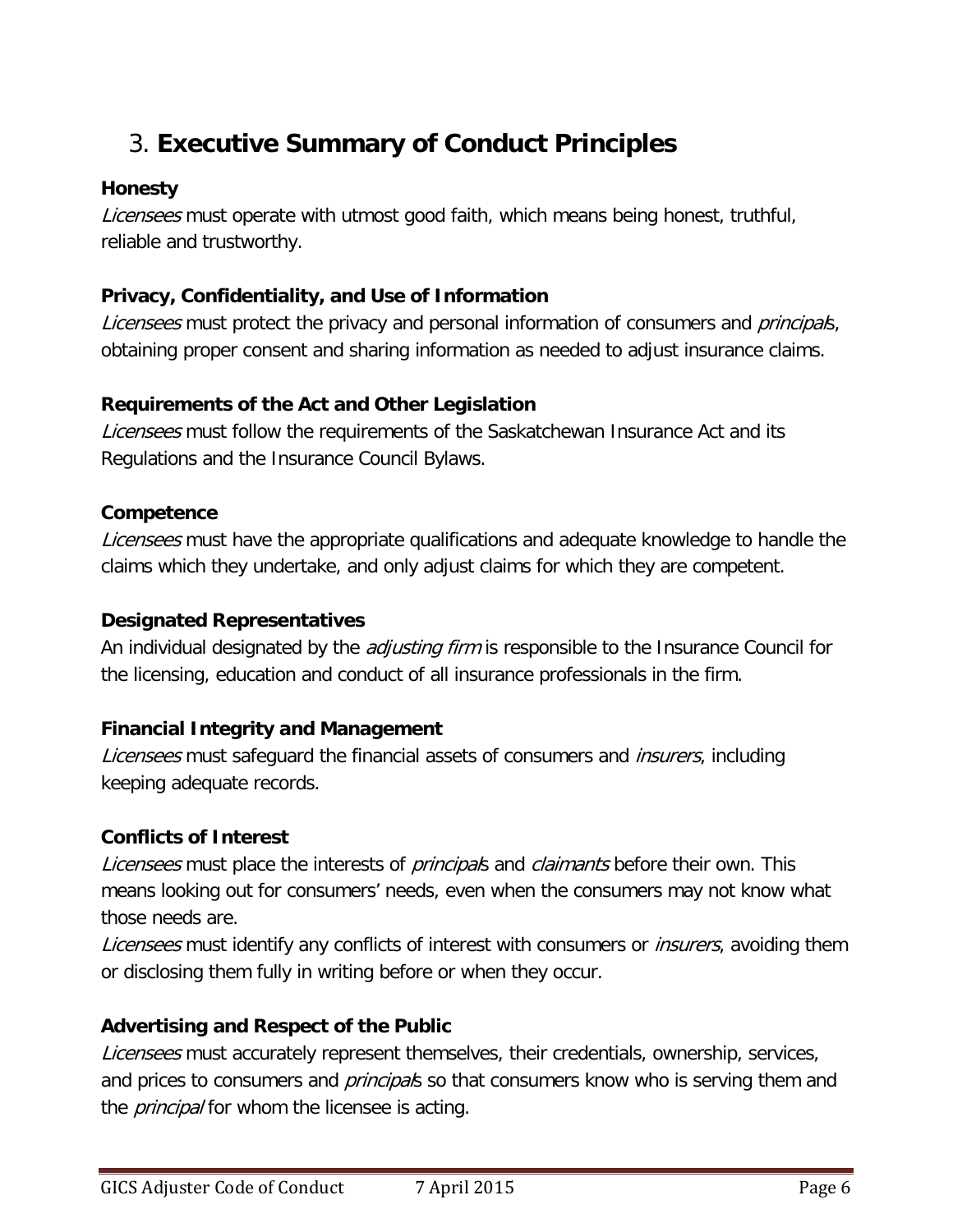### **Handling Claims**

Just as an agent must always act in the best interest of the *client* in selling insurance, an adjuster must also act in the *client's* best interest in handling claims. Licensees must fully disclose all relevant information to *insurers* when adjusting claims.

## **Dealing with Clients and Quality of Service**

Licensees must make adequate inquiries into a claim situation, applicable coverage and the role of third parties in order to provide recommendations and explanation of options. Clients and *principals* must receive fair, full and accurate information and explanations of limitations or exclusions in coverage, in order to make informed decisions. Licensees must document claims service. Responses and services should be provided promptly and efficiently with courtesy and respect. The interests of the *client* must be paramount at all times.

## **Dealing with** Insurers

Licensees must fully and accurately disclose all relevant information to *insurers*, represent insurers' products fairly, follow insurers' procedures and any authority granted to them by insurers, and promptly and courteously respond to inquiries, obtain and deliver documents and forward claims payments.

### **Dealing with Interested Third Parties**

Any situation where an *interested third party* receives information or any benefit or involvement in an insurance claim must be authorized by the *client* or specified in the policy. Interested third parties are due the same duty of honesty, competence, courtesy and prompt service as *clients*.

# **Dealing with Other Licensees**

Licensees must treat fellow *licensees* with honesty, courtesy, and respect. If a *licensee* is aware of misconduct by a fellow *licensee*, the *licensee* has a duty to report to *Council* to protect consumers and the reputation of the insurance industry.

# **Dealing with** Council

Licensees and former licensees must respond promptly, fully, and honestly to inquiries from *Council. Licensee*s must comply fully and in good faith with licensing regulations. Information about licensing is open to the public.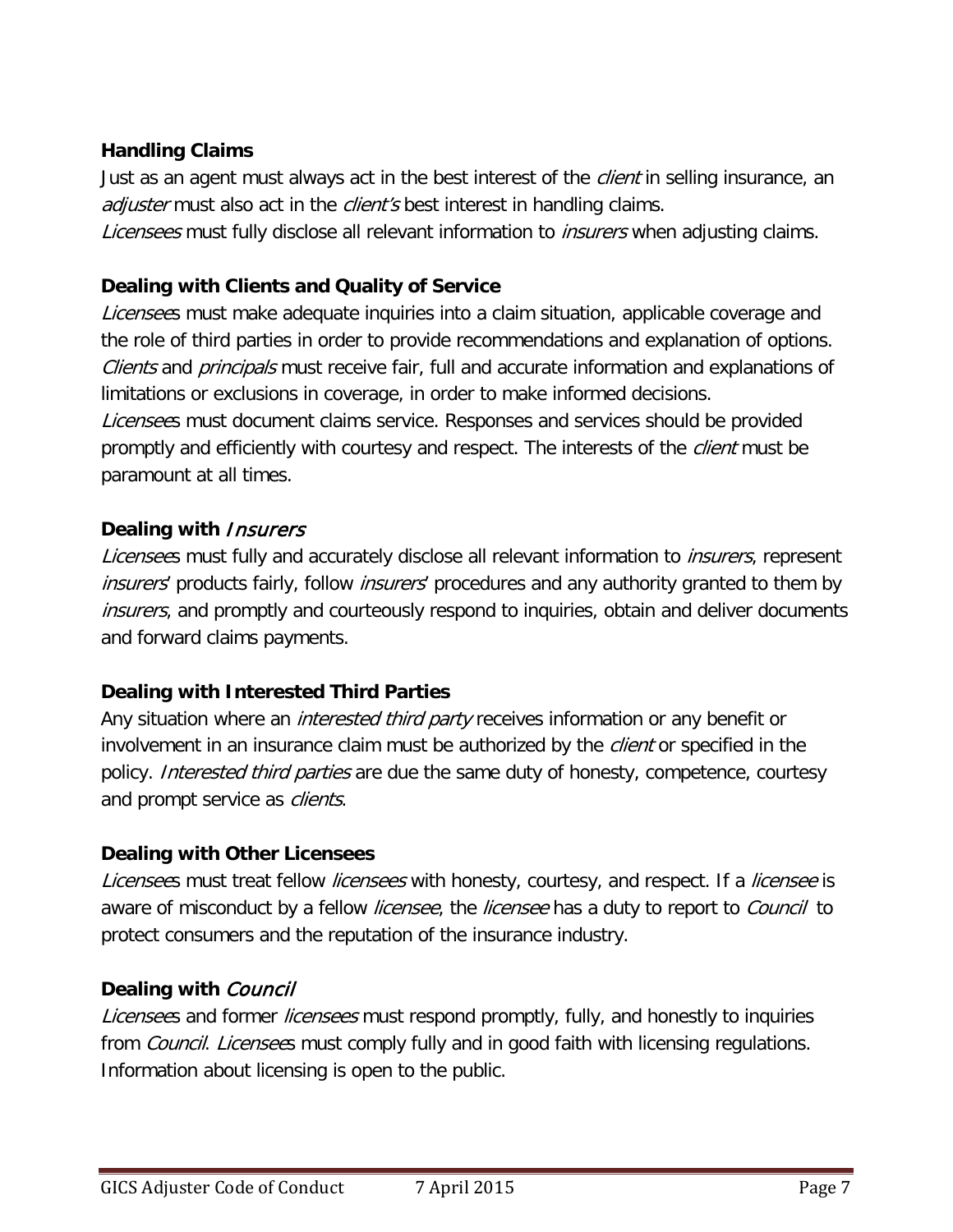# <span id="page-7-0"></span>4. **Definitions**

Defined terms are shown in *italics* in this *Code*, and may be singular, plural or possessive with the meaning adjusted accordingly. Unless otherwise qualified in this *Code*: Act is the Saskatchewan Insurance Act:

- adjusting fee is the amount paid by the *principal* to an adjuster or adjusting firm for claims adjustment.
- adjusting firm is the business, whether a corporation, a partnership, or an individual sole proprietorship licensee, which holds an All Classes other than Life Insurance *adjusting firm* licence and meets the requirements as set out in the Act;
- client is a *person* who may reasonably be expected to rely on an *insurer, adjusting* firm, agency or licensee for advice or actions in relation to insurance and includes all claimants and insureds, prospective clients, current clients, and past clients where appropriate;
- claimant is the person claiming on an insurance policy, and may be the insured, a third party *claimant* claiming damages against an insured, or an *interested third* party;
- Code is this Code of Conduct;
- Council is the General Insurance Council of Saskatchewan:
- Designated Representative is an individual that holds a Level 3 Adjuster/Adjuster Representative All Classes other than Life Insurance licence and is responsible for the *management* and *supervision* of the *adjusting firm*;
- insurer is any insurance company on a *client*'s insurance policy, or an employee or representative who has been authorized by the insurance company to act on their behalf
- **interested third party is a loss payee, mortgagee, landlord, additional insured or** other similar party who has been authorized by the insured to be shown on the insured's policy or receive information about the policy, and includes legal representatives of such parties including law firms and processing centres;
- licensee is an individual that holds an All Classes other than Life Insurance adjuster/adjuster representative licence to handle claims as defined in the Act; and also includes an *adjusting firm* where the context allows the *Code* to apply to the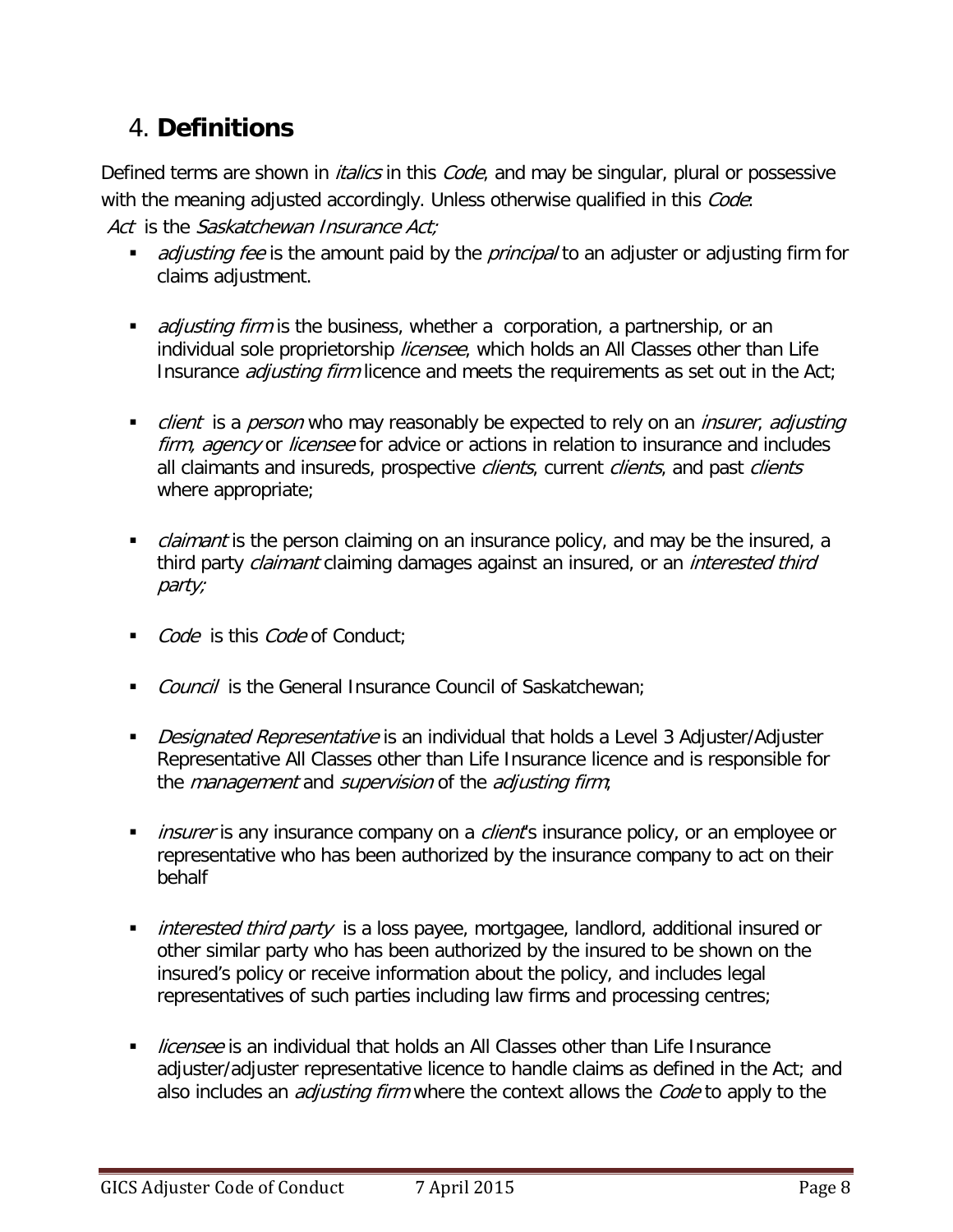business as well as an individual. In quotations from the Act, 'adjuster' is used with the same meaning as 'licensee' in the rest of the Code;

- **management includes direction and/or control of the operations of an insurance** adjusting firm;
- other parties are persons who have an involvement in the claims process and may include mortgage companies, leasing companies, lawyers, auto body shops, repair contractors, appraisers, engineers, competitors, third party claimants or the representatives of third party claimants;
- person is an individual, corporation, partnership, society, association or other organization or legal entity;
- **Part of the set of the set of the set of the set of the set of the set of the set of the set of the set of the set of the set of the set of the set of the set of the set of the set of the set of the set of the set of the** adjusting services. For most claims, the *principal* is the *insurer*. For public adjusters, the *principal* is the claimant;
- supervision means reasonable and prudent oversight of an insurance *transaction*;
- **transaction** is a situation in which a *licensee* provides an insurance service to any person and may include a claim report, claim adjustment, investigation, subrogation or claim settlement.

#### **Please Note:**

In this Code of Conduct, 'client' must be interpreted as defined above, even though adjusters sometimes consider that their 'client' is their principal, generally the insurer. 'Consumer' is not a defined term but is intended in its common meaning as the public as a whole, anyone who may see advertising or ever become a *client*.

Where '*principal'* is intended, *principal* will be used.

Careful consideration of the words 'client, consumer, claimant, insured, insurer, principal, interested third party, and other parties, all as defined above, is essential in reading and applying this Code.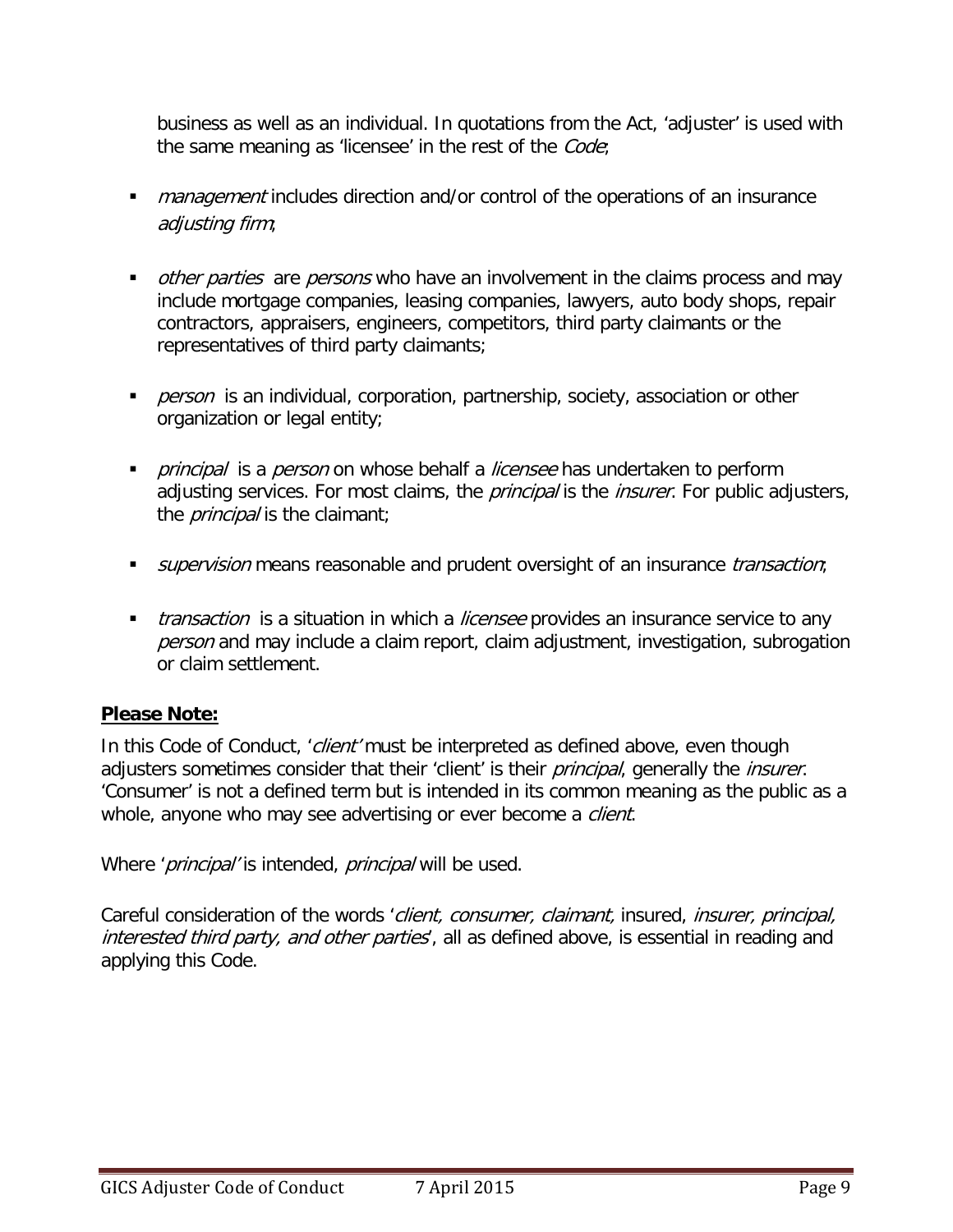# <span id="page-9-0"></span>5. **Honesty**

# **A. The Principle**

Trust and good faith is the foundation of the insurance business. Whether it is called trustworthiness, good faith, honesty, reliability, forthrightness or integrity, this is the fundamental quality demanded of every *licensee*, at all times with all people. Honesty is a key element of every aspect of this *Code*, just as utmost good faith is a foundation of any insurance relationship.

## **B. Related Bylaws**

#### **BYLAW 5 – REGISTER AND LICENSING**

Section 2 (1)

(c) A *person* applying for licensing must:

provide evidence of suitability to be licensed and demonstrate the proposed licensing is not for any reason objectionable; and

Section 3 (3) (a)

To be licensed for each subsequent year a *person* must:

(a) be suitable;

#### **BYLAW 8 – MISCONDUCT**

- (1) For the purpose of the Act, regulations and bylaws, misconduct is a question of fact but includes any matter, conduct or thing, whether or not disgraceful or dishonorable, that is:
	- (a) contrary to the best interests of the consumer or *licensees* or insurance companies; or

(b) may harm the standing of *licensees* in the insurance industry.

(2) Without restricting the generality of subsection (1), a *licensee* may be guilty of misconduct if the *licensee*:

(a) engages in any practice that is coercive or has the intended effect of inducing a consumer to making a decision that is not in the best interests of the consumer; (b) demonstrates an unsuitability or an untrustworthiness to act as a *licensee*; (c) in the course of promoting, selling or servicing insurance business, provides in any advertising or other communications information that is false or misleading; (d) makes a material misstatement in an application for licence or report to continue a licence;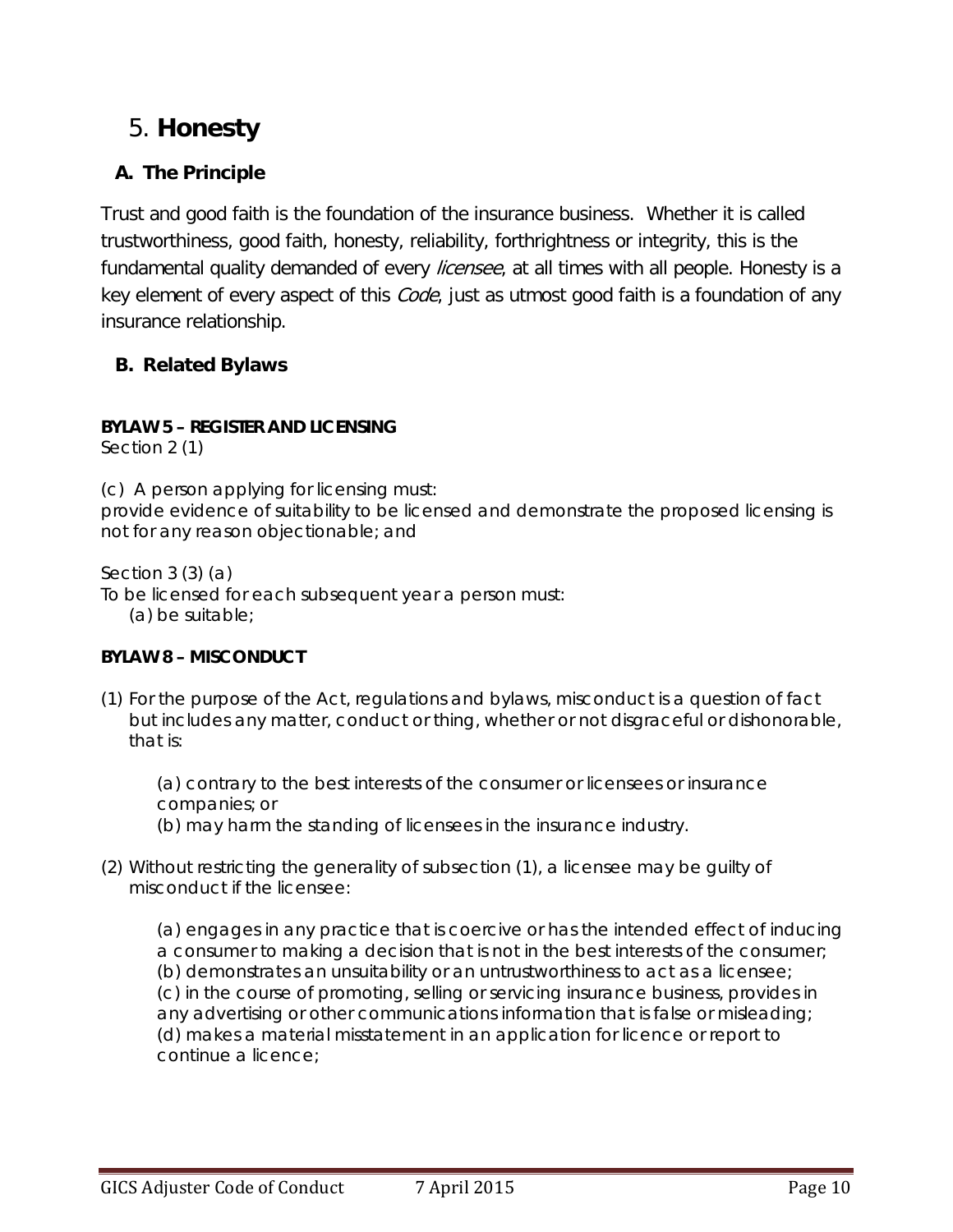### **C. Requirements:** Licensees **must:**

- 1 tell the truth in their professional life and in other areas where a dishonest statement or action may call into question whether the *licensee* is suitable to hold an insurance licence.
- 2 be frank and candid in all dealings with *clients*, insurers, and *other parties*, subject to the *client's* right to privacy.
- 3 fully disclose their role in the claims adjustment process and the identity and role of the *principal* for whom they are acting.
- 4 take reasonable steps to properly inform themselves to ensure they do not mislead clients, insurers, Council or other persons through false statements or failure to provide material information.
- 5 be reliable, promising only what they honestly expect to provide and what is authorized by the *principal*, and taking all reasonable steps to live up to what they have promised.

# **D. Contraventions:** Licensees **must not:**

- 1 make untrue representation or conceal facts from a *client, insurer, Council*, other regulators or *other parties*.
- 2 deal dishonestly with money, property or claim payments, or commit acts involving theft or fraud.
- 3 make improper use of their knowledge or position as *licensees*.
- 4 make or assist anyone to make a false insurance claim.
- 5 make or assist anyone to make a false declaration to an *insurer*.
- 6 make representations to *insurers* or *clients* without reasonable steps to verify that what they are saying is accurate and truthful.
- 7 counsel a *client* to misrepresent information or knowingly transmit information which they have reason to believe is not true.
- 8 take advantage of a *client's* inexperience, ill-health, lack of sophistication or difficulties with language or reading.
- 9 engage in conduct, within or outside the insurance profession, which causes consumers or *clients* to lose trust in the *licensee* in particular or the insurance industry in general.

### **E. Examples of Misconduct:**

1 A licensee counseled a claimant to misrepresent material information to an *insurer*.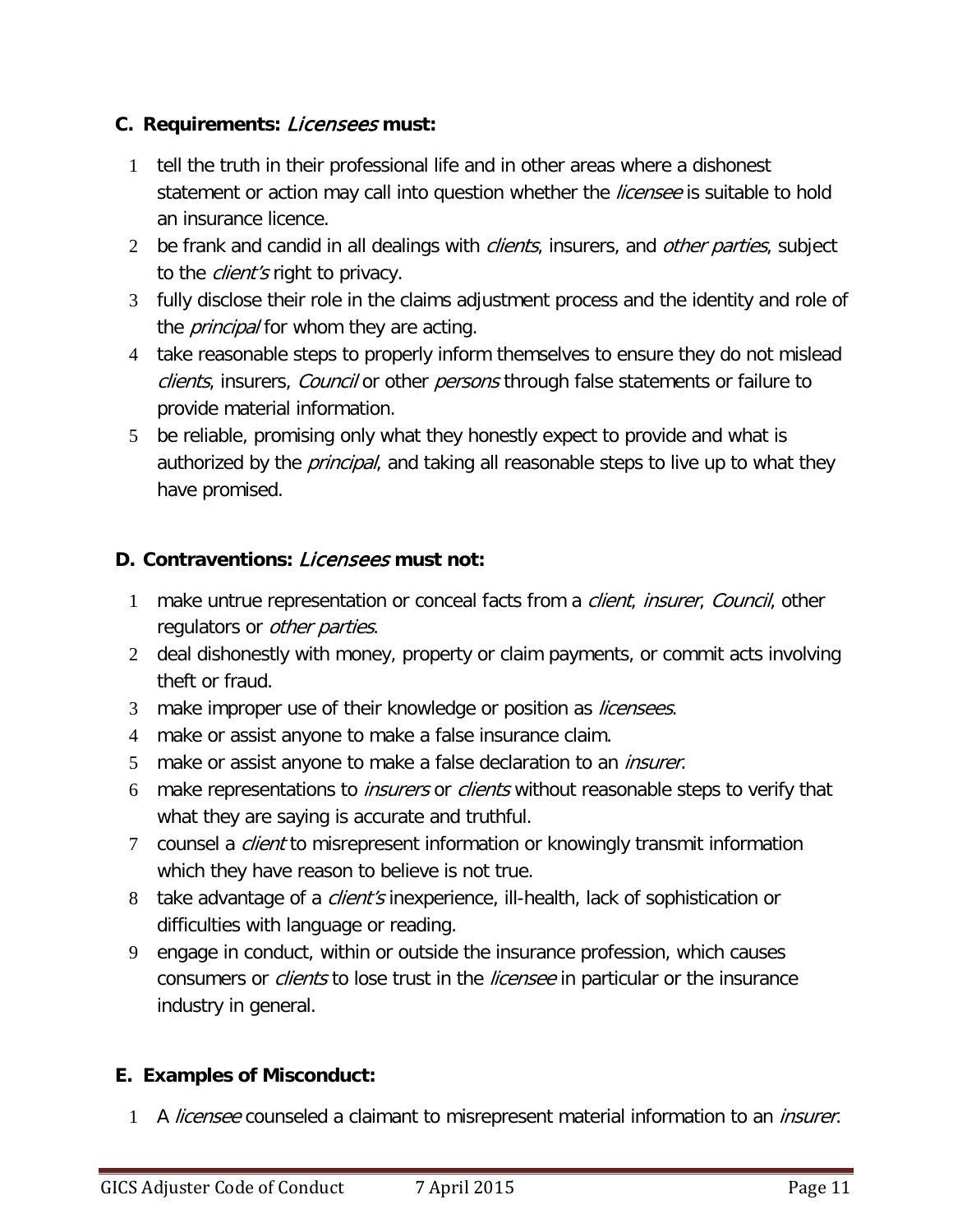- 2 A *licensee* "witnessed" a signature when he did not see the individual sign the document or "witnessed" a signature known to be a forgery.
- 3 A *licensee* misrepresented the findings of an investigation to the prejudice of an insurer.
- 4 A *licensee* misappropriated funds from a volunteer organization while acting in a position of trust for the organization.
- 5 A licensee materially misrepresented previous vehicle damage.
- 6 A licensee accepted and kept salvage for his or her personal use.
- 7 An applicant for a licence, while writing an insurance examination, took unauthorized material into the examination room.
- 8 A *licensee* provided intentionally misleading testimony to *Council* during an appearance before a Disciplinary Hearing Committee.
- 9 A *licensee* falsified records of continuing education courses.

# <span id="page-11-0"></span>**F. Situational Guidance**

1 Lying:

<span id="page-11-1"></span>**It is never acceptable for** licensees **to lie during the course of insurance work.** 

2 Part of the Truth:

<span id="page-11-2"></span>**In the normal course of claims adjusting, it is not acceptable to withhold information or provide misleading information which will affect a decision by a**  client**,** insurer**, or** interested third party **. However, during an investigation, information may be withheld from a claimant until the investigation is complete, or during negotiation for settlement, details of the principal/s settlement instructions need not be disclosed to a claimant.** 

### 3 Estoppels or Claims Problems:

<span id="page-11-3"></span>Bylaws include as misconduct a situation where the licensee

(o) fails to deal with consumer complaints or disputes or refer the consumer to the appropriate person or authority or process in a timely and forthright manner; or (j) fails to ensure that a consumer or *insurer* is fully informed of all relevant information that will allow the consumer or the *insurer* to make an informed decision;

In addition, *licensees* must at all times follow basic principles of honesty and put the interests of the *client* before their own interests (see Council Bylaw 8 (2) (h)).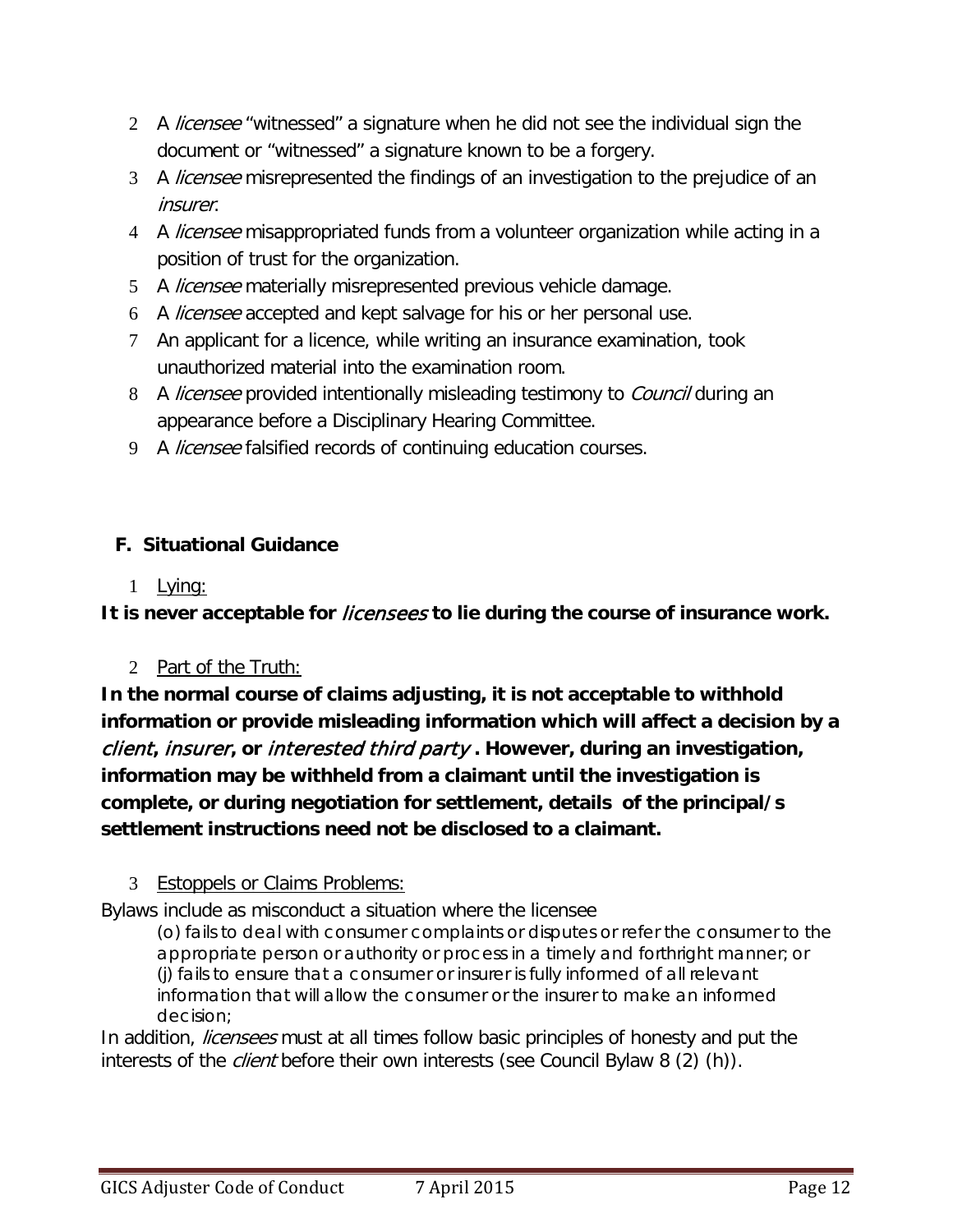When a claim problem appears to arise from a *licensee's* error, *licensees* must not mislead anyone to cover up or hide the error. When efforts are made to hide or cover up an error, an innocent mistake may lead to misconduct.

The Errors and Omissions coverage carried by *licensees* normally requires that potential claims be reported as soon as they are discovered and that the *licensee* shall not admit liability or assume any obligation on a potential claim. It is important for the sake of clients, insurers and licensees that any situation which may lead to an E & O claim should be handled in such a way that the *licensee's* E & O coverage is not jeopardized.

At the same time, **Council requires** licensees **to provide to the** client **all relevant information on how** clients **can protect themselves from further risk and make informed decisions, including information about their options** when there is an estoppel or claim problem. This can be done without accepting responsibility or liability.

To avoid jeopardizing E & O coverage, situations where a denied or partially refused claim may be due to an error should be reported to licensee's E & O insurer promptly.

### 4 *Insurer-client* responsibilities:

<span id="page-12-0"></span>As adjusters, licensees have responsibilities to both insurers and clients and must be truthful to both. In some situations a *client* may ask a *licensee* not to report certain information to the *insurer*. In others, the *insurer* may ask the *licensee* not to report information to the *client*. Both of these situations put the *licensee* at risk as withholding information may be misconduct. *Licensees* must consider carefully whether the information is material and whether the second party has a fair right to the information in question and whether it would prejudice their interest to keep them in the dark. If so, the licensee must explain to the party requesting confidentiality that the *licensee* has a legal obligation to communicate the information.

#### 5 Untruthful *clients*:

<span id="page-12-1"></span>If *licensees* have reason to believe that the information provided by a *client* is not truthful or not accurate, *licensees* must explain to the *client* the importance of accurate and truthful information and the risks of misrepresentation. It is often advisable for a *licensee* to verify and investigate to a reasonable level the accuracy of information on a proof of loss. Information which *licensees* cannot confirm but believe may be inaccurate should be qualified or noted as 'advised by *client...'* and not passed on to *insurers* as fact.

### 6 'They told me to…':

Licensees have tried to justify misrepresentation by saying that they were told by a claims manager, a *client*, a repair firm, or *other parties* to omit information or change information on an insurance *transaction*. Sharing misconduct with others does not excuse or reduce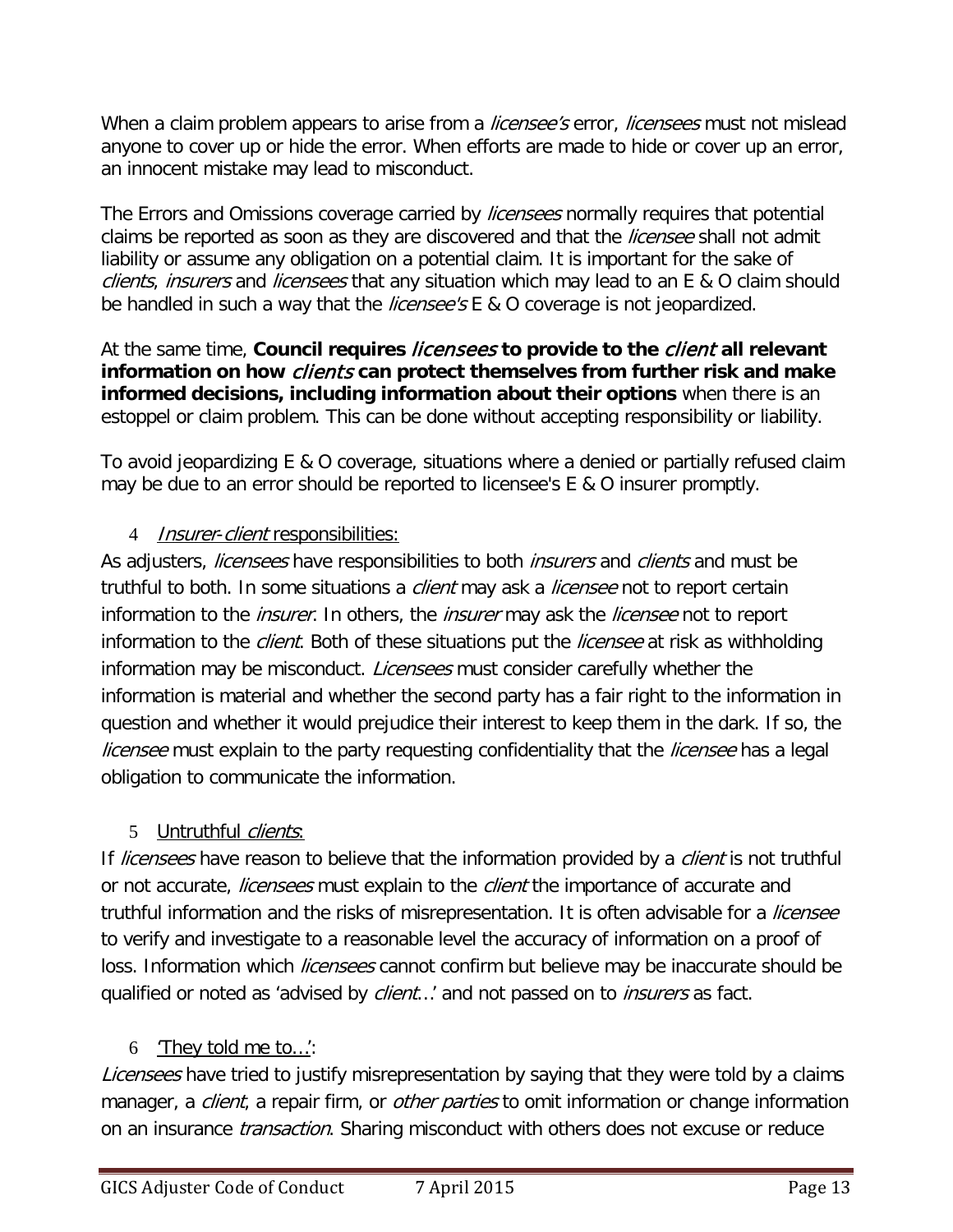the misconduct. **If someone asks you to be dishonest, you must decline** and you may need to report the situation to *Council* or to others. See Dealing with *Council* - Section 18 of this *Code* for further guidance.

#### <span id="page-13-0"></span>7 Negotiating tactics:

In attempting to settle a claim, a licensee may be given authority by the principal or insurer to offer up to a specific amount. In balancing the interests of the principal with the requirement for honesty, the licensee must be cautious not to misrepresent his authority or the *insurer's* offer.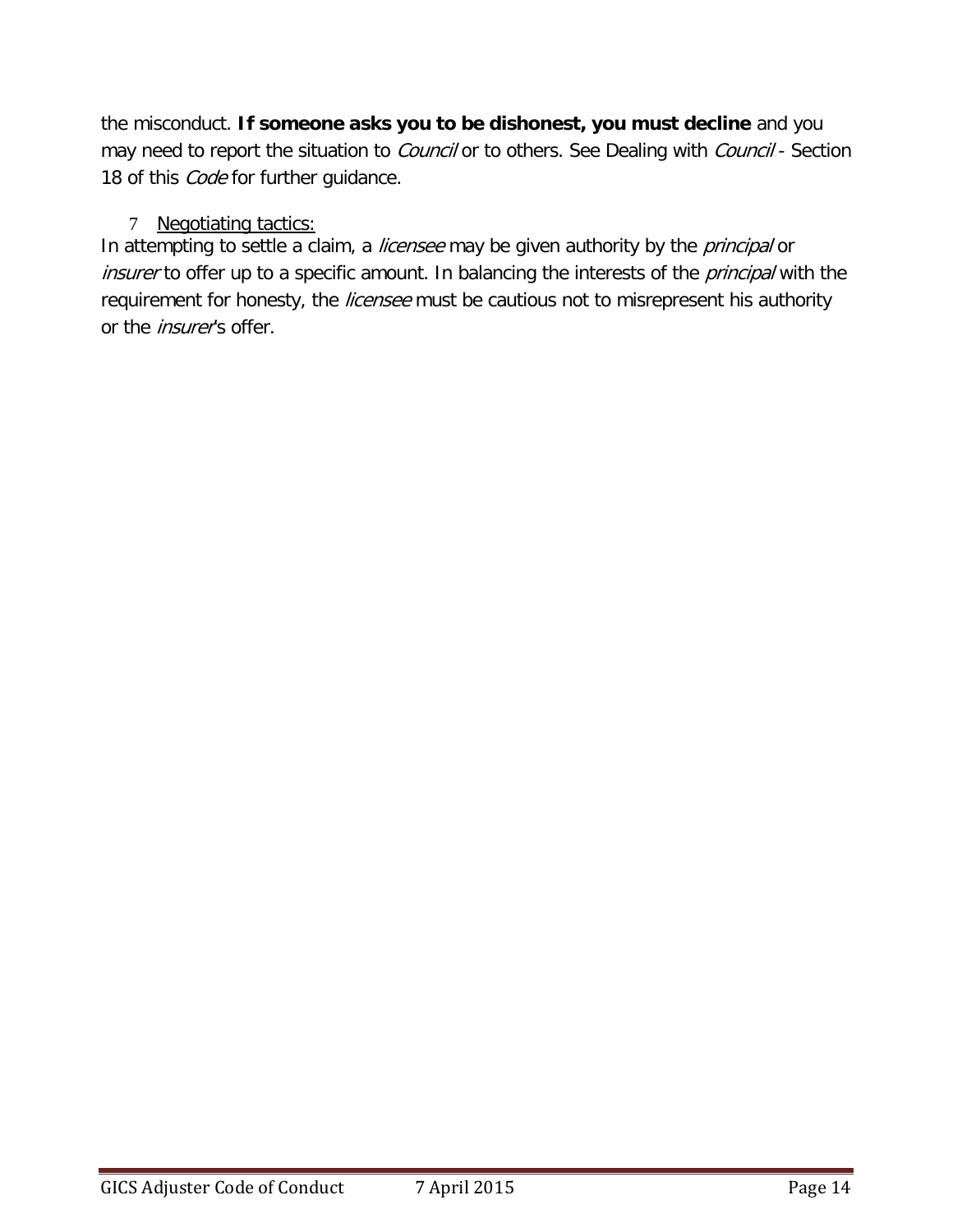# <span id="page-14-0"></span>6. **Privacy, Confidentiality, and Use of Information**

# **A. The Principle**

Licensees must hold in strict confidence and protect from disclosure all information acquired in the course of their professional relationship with *clients*, and shall not divulge any such information unless authorized by the *client* or required by law.

Licensees cannot properly adjust claims or give adequate service to the *principal* without full knowledge of the *client's* circumstances and affairs as these affect the insurance claim. Clients therefore must be confident that the information they disclose to *licensees* will be treated with complete confidentiality by the *licensee* and all *persons* in the *adjusting firm*, and that their private information will be protected from unauthorized access. Unless *licensees* foster and maintain this trust, they will be unable to provide the service expected and needed by *clients* and *insurers*.

All contents of claim files are the property of the *principal* and are held in trust by the licensee. Files must be provided to the *principal* upon request.

## **B. Related Bylaws**

### **BYLAW 8 – MISCONDUCT**

(2) Without restricting the generality of subsection (1), a *licensee* may be guilty of misconduct if the *licensee*:

(m) fails to protect a consumer's personal information or divulges personal information about a consumer unless authorized to do so by the consumer or as required by law;

# **C. Requirements:** Licensees **must:**

- 1 fully and accurately explain to *clients* what information is required, how that information will be used, and to whom it will be disclosed.
- 2 obtain written consent for the collection, use and disclosure of personal information from all *clients* and *other parties*.
- 3 protect the confidential information of every *client, insurer* and *other parties* indefinitely, even after a *licensee* no longer acts for the *client* or *insurer*, whether or not differences have arisen between the *licensee* and the *client* or *insurer*.
- 4 implement and maintain proper safeguards for *clients'* personal information, including use of secure computer records and passwords, encryption of electronic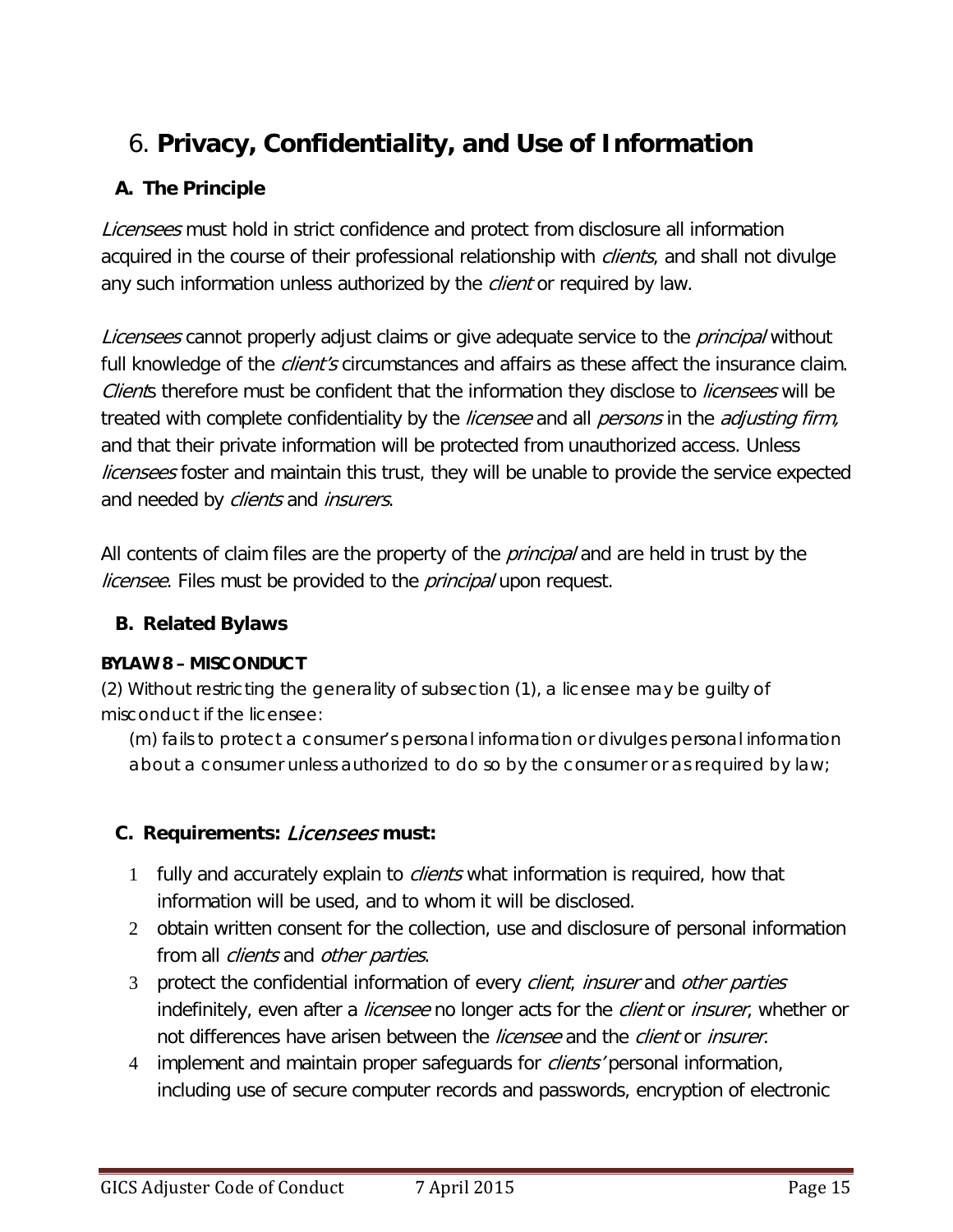data, protection of physical files in locking cabinets, alarms, and other safeguards appropriate in the circumstances.

- 5 maintain records of claims information as long as the information could be needed to provide claims service or as required by limitation laws. When it is appropriate to discard files or computer storage devices, *licensees* must do so in a manner that ensures confidentiality of the *clients'* personal information. Situational Guidance in Section 14 of this *Code* provides additional information about retention of files.
- 6 maintain confidentiality between related parties or co-insureds such as members of a family or business partners.
- 7 provide at no charge to the *client*, or *other parties* who have given a statement, a copy of any statement
- 8 when supervising staff, ensure they have thorough training on privacy requirements and a clear understanding of their duty of confidentiality to *clients*.

## **D. Contraventions:** Licensees **must not:**

- 1 collect information beyond what is reasonably needed to investigate and report on the claim which you are adjusting.
- 2 use *client* information for any purpose or product other than that authorized by the client.
- 3 disclose information to any *person* other than those authorized by the *client* or as required by law.
- 4 provide the contents of a claim file or any other information obtained during the claim adjustment (other than the statements referred to in item C. 7: Requirements above) to anyone other than the *principal* without the express consent of the principal.
- 5 access confidential *client* information from an *insurer'*s database or records without express authority of the *client*.
- 6 use the name of one *client* or *principal* to promote your services to another *client* or principal without the first party's express permission.
- 7 when leaving the employ of an *insurer* or adjusting firm, take or use any information of the *insurer'*s or adjusting firm's *clients* or information of the *insurer* in order to offer or market services to others. The *client's* or *insurer's* permission for the use and collection of information was given to the initial *insurer* or adjusting firm and does not extend to the *licensee* who now works elsewhere.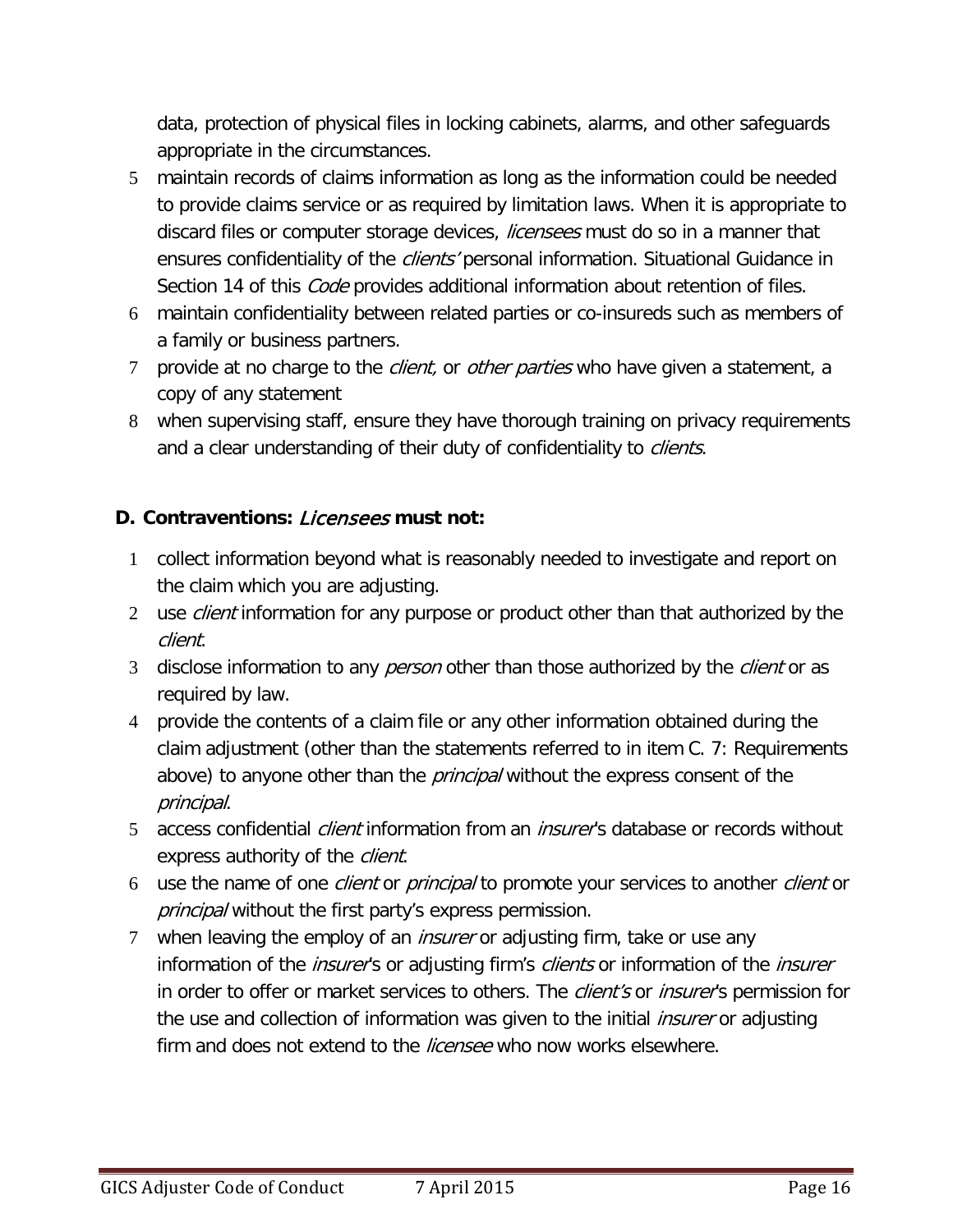## **E. Examples of Misconduct**

- 1 A licensee used confidential information for purposes other than what was agreed by the *client*.
- 2 A licensee failed to provide for the safekeeping of records and improperly disposed of closed files.
- 3 A licensee accessed insurer computer data without authorization and provided that information to a third party.
- 4 A *licensee* accessed medical information without the consent of the *person*.

# <span id="page-16-0"></span>**F. Situational Guidance**

## 1. Claims Files:

<span id="page-16-1"></span>In adjusting, the *client's* information, given to you by the *client*, is the property of the client and can only be disclosed to others with the client's consent, normally to the insurer and any *person* required by law such as fire and law enforcement. Other information in the file such as investigative reports and claims reports normally is the property of the principal and can only be disclosed with the permission of the principal.

# <span id="page-16-2"></span>2. Electronic Security:

Protection of *client* information held electronically requires excellent computer security practices, including the use of individual secure passwords, regularly changing passwords, screen-blanking with password protection when a computer is not used for a short period or left unattended, removing computer and website access immediately upon the departure of an employee, encryption of electronic messages and secure backup and secure storage of data.

# <span id="page-16-3"></span>3. Cellular Phones:

Many *licensees* correspond with *clients* using email and text messages on cellular phones. It is important that all the guidelines for electronic security on computers also be used for telephones, including password protection and ensuring the phone is not borrowed or used by people who have not been authorized by the *client* to access the *client's* private information, including contact information. Electronic devices must be safeguarded to protect *client* privacy.

# <span id="page-16-4"></span>4. Staff Confidentiality Agreements:

It is recommended that every staff member in a *licensee* office, including unlicensed staff, sign a confidentiality agreement and be trained on privacy requirements.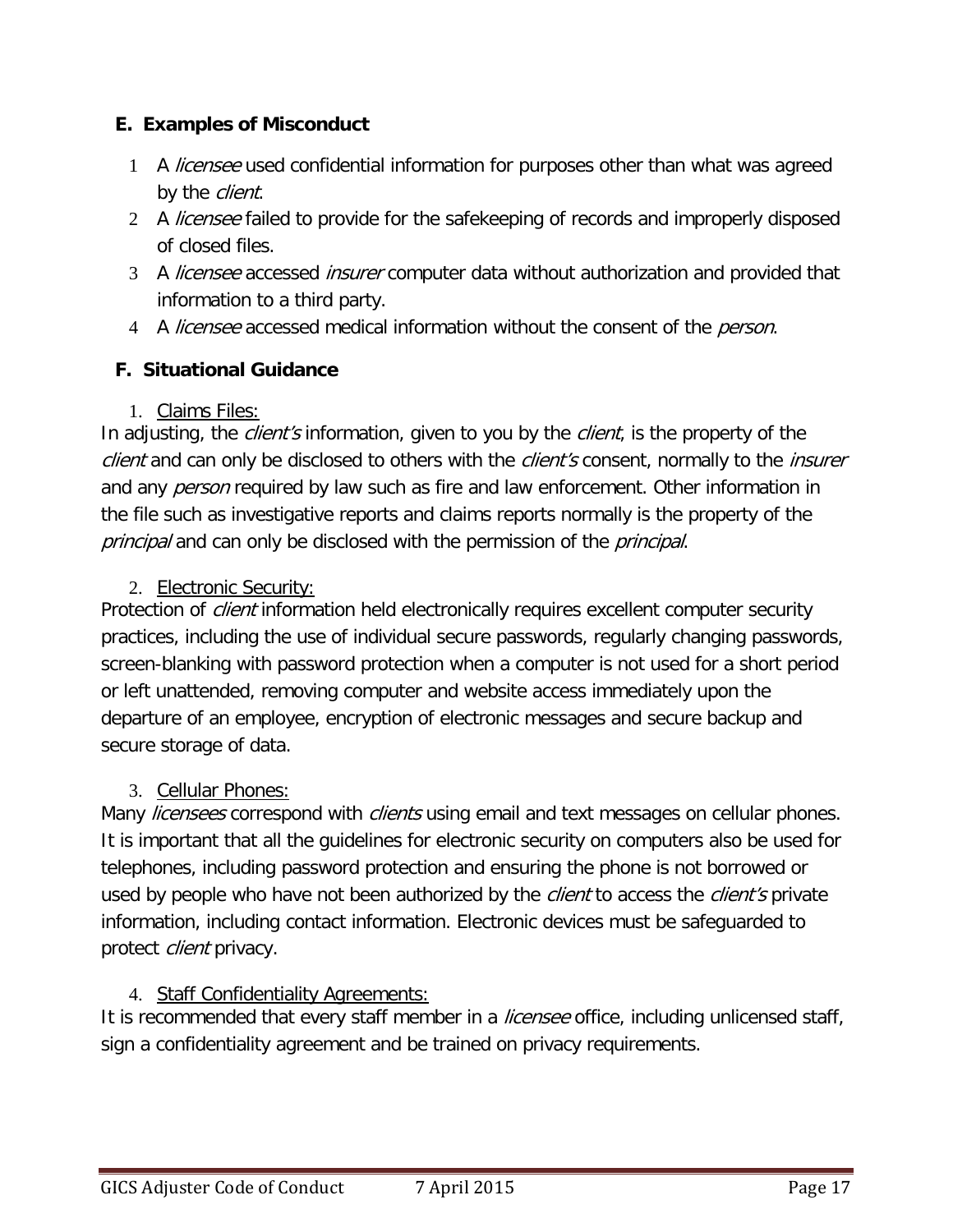#### 5. Insurer Websites:

<span id="page-17-0"></span>Licensees are responsible for privacy breaches involving insurer websites which happen through their access logins, with their staff, or from their premises. The security practices outlined in item 2 above must also be maintained with respect to any access to *client* information on websites of *insurers* or other third parties such as finance companies.

#### <span id="page-17-1"></span>6. Electronic Eavesdropping:

Computer screens must be located where they are not visible to members of the public or clients other than the one whose information is on the screen.

#### <span id="page-17-2"></span>7. Information Left in View:

To protect *client* files from casual intrusion, files should not be left open on a desk or counter or left unattended where there is public access. All *client* files should be stored and secured when the premises are not open for business. This includes securing information against improper access by contractors or cleaning services.

#### <span id="page-17-3"></span>8. Voice Mail:

In leaving telephone messages, all possible care should be taken that the number dialed is accurate. Private information should not be left on a message or voice mail. In many cases anything other than a simple request for a call back can create a privacy breach.

### <span id="page-17-4"></span>9. Email or Texts:

Private information should be communicated by email, text or other electronic means only with the agreement of the *client*, and then only after the *licensee* has ascertained that the destination address being used is correct. When setting up a new email or text address, a 'trial email' is recommended with a 'Read Receipt Request' to verify the address before sending any private information.

#### <span id="page-17-5"></span>10. Mailing mistakes:

Errors in mailing documents to *clients, insurers,* or *other parties* can result in significant privacy breaches. Envelopes should be checked to ensure that the addressee is correct and no information from another *client* is enclosed.

### <span id="page-17-6"></span>11. Privacy Commissioner:

If a *licensee* becomes aware of a privacy breach, in addition to informing the *licensee's* designated Privacy Officer and *Council*, the matter should be referred to the Office of the Saskatchewan Information and Privacy Commissioner.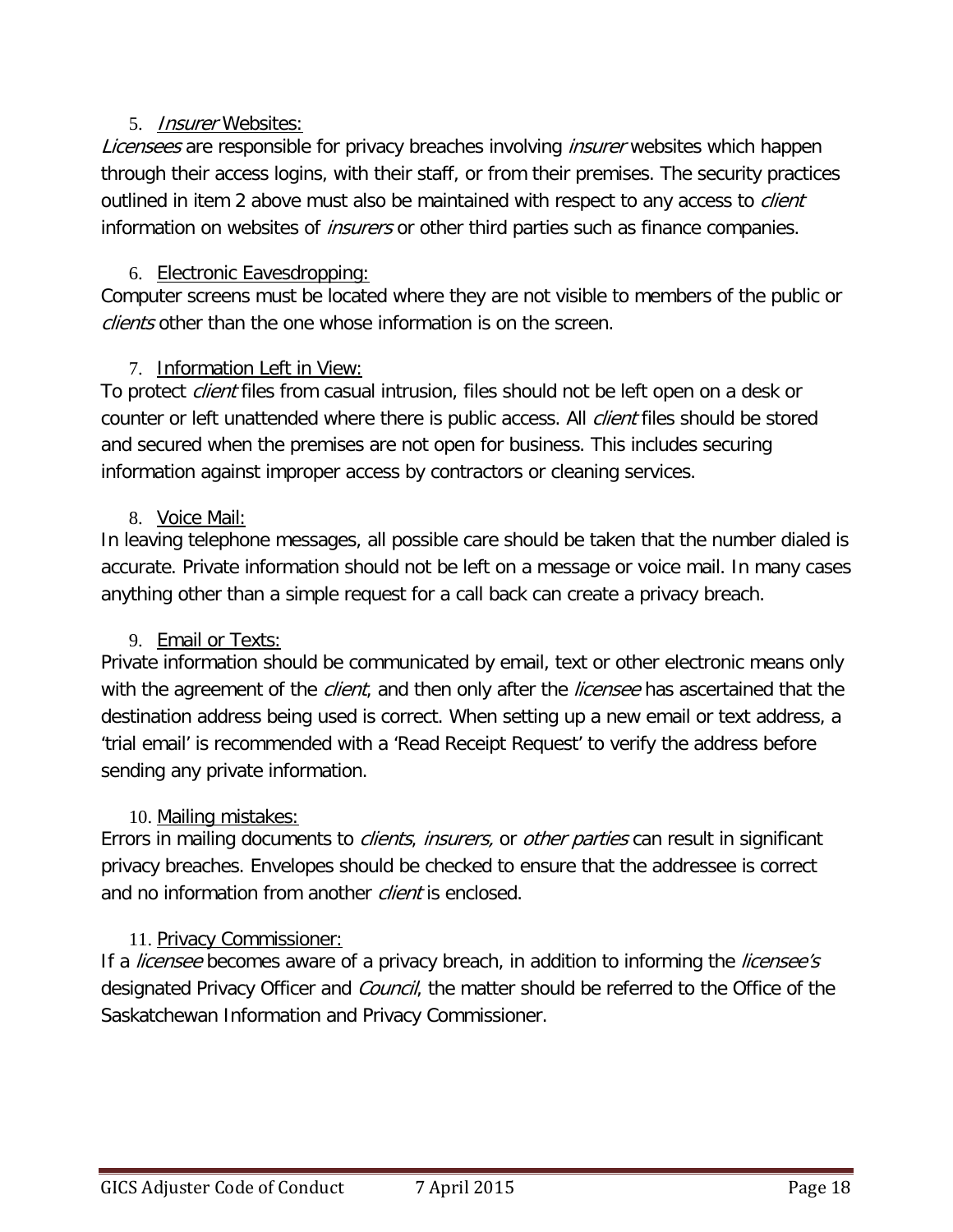# <span id="page-18-0"></span>7. **Requirements of the Act and Other Legislation**

# **A. The Principle**

Licensees must be aware of and comply with their duties and obligations under the Saskatchewan Insurance Act, its Regulations, and the Bylaws of Council. Licensees must also be aware of and comply with any other legislation, such as the Income Tax Act, Personal Information Protection and Electronic Documents Act, employment and workplace safety legislation, the Auto Accident Insurance Act or any other legislation which governs their particular practice.

Key provisions of the Saskatchewan Insurance Act which affect most licensees are provisions on who can act as an adjuster, the requirement for licensing and the requirement to inform *Council* about sponsorship withdrawal.

### **B. Related Bylaws and Act Sections**

#### **BYLAW 8 – MISCONDUCT**

(2) Without restricting the generality of subsection (1), a *licensee* may be guilty of misconduct if the *licensee*:

(g) violates any provision of the Act, the regulations or the bylaws;

# **Saskatchewan Insurance Act**

#### **Interpretation**

2(1) In this Act, except where inconsistent with the interpretation sections of any Part:

(d) "**adjuster"** means a *person* who:

(i) on behalf of an *insurer* or an insured, for compensation, directly or indirectly solicits the right to negotiate the settlement of or investigate a loss or claim under a contract or a fidelity, surety or guaranty bond issued by an *insurer*, or investigates, adjusts or settles any such loss or claim; or

(ii) holds himself out as an adjuster, investigator, consultant or adviser with respect to the settlement of any such loss or claim;

but does not include:

(iii) a barrister or solicitor acting in the usual course of his profession;

(iv) a trustee or agent of the property insured;

(v) a salaried employee of a licensed *insurer* while acting on behalf of such *insurer* in the adjustment of losses; or

(vi) a *person* who is employed as an appraiser, engineer or other expert solely for the purpose of giving expert advice or evidence;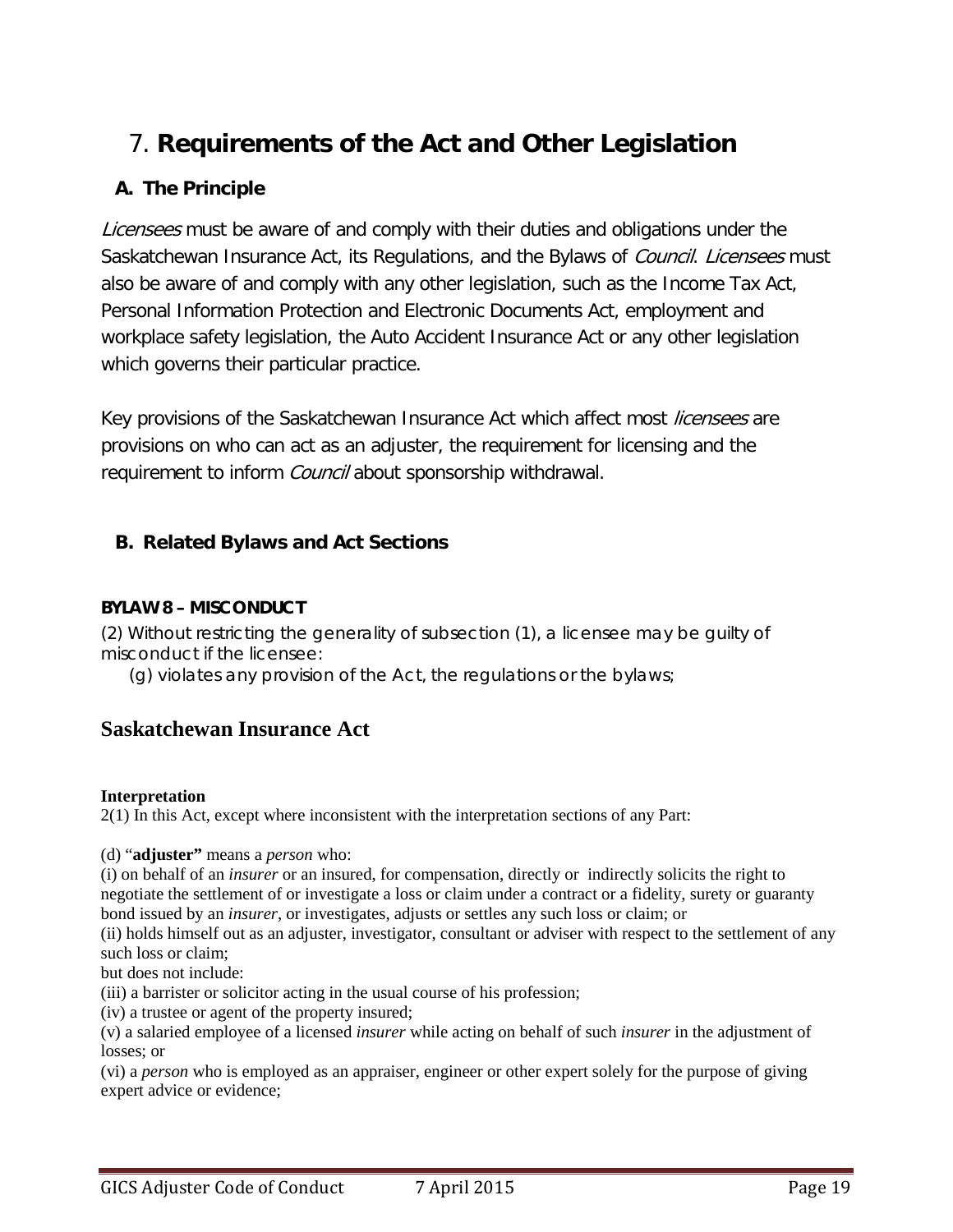#### **INSURANCE ADJUSTERS LICENCES**

#### *Act***ing as adjuster without licence prohibited**

**447** No *person* shall act as an adjuster unless he is the holder of a subsisting licence under this Act as an adjuster or as a representative of a licensed adjuster.

#### **Granting of licence**

**452**(1) The superintendent may grant a licence if, in his opinion, the applicant is suitable to be licensed and the proposed licensing is not for any reason objectionable, but if the superintendent after investigation is for any reason of the opinion that the applicant should not be granted a licence he may refuse the application. (2) The superintendent may refuse to grant a licence if the applicant has not paid in full any fees or costs associated with a hearing or investigation into the conduct of the applicant.

(3) The superintendent may refuse to grant a licence if the applicant has not paid in full any fines or penalties assessed pursuant to this Act or the regulations.

#### **Representative of adjuster to act only for adjuster**

**457**(1) The holder of a licence as representative of an adjuster may act only for the adjuster named in his licence and only within the limits of the adjuster's licence.

#### **Duty of adjuster where representative ceases to act**

(2) Where a representative ceases to act for the adjuster named in his licence the adjuster shall forthwith after the cessation give written notice thereof, with the reason therefor, to the superintendent, and the receipt of the notice by the superintendent shall operate as a suspension of the licence of the representative.

#### **Penalty**

(3) An adjuster who fails to give such notice within five days after the cessation is guilty of an offence.

#### **C. Requirements:** Licensees **must:**

- 1 have a valid insurance licence of the appropriate level for the *transactions* they are handling. Of the many provisions of the Act which *licensees* must follow, this one requires special attention. Activities which fall within the definition of an insurance adjuster must be performed by a *licensee*. A person who does not hold a valid licence as an insurance adjuster must not act as an insurance adjuster. Similarly, a person who has a Level 1 licence may not engage in activities beyond those allowed to a Level 1 licensee.
- 2 ensure that any employees who are acting as an insurance adjuster have a valid insurance licence of the appropriate class.
- 3 when acting as the sponsor of a *licensee*, notify *Council* within 5 days if the licensee ceases employment or sponsorship is withdrawn.
- 4 pay all fees and charges assessed by *Council* when due.

#### **D. Contraventions:** Licensees **must not:**

- 1 remunerate an unlicensed *person* for acting as an adjuster, through fee sharing, bonuses, gifts, other payments or any consideration or benefit.
- 2 direct or allow an unlicensed employee to act as an adjuster.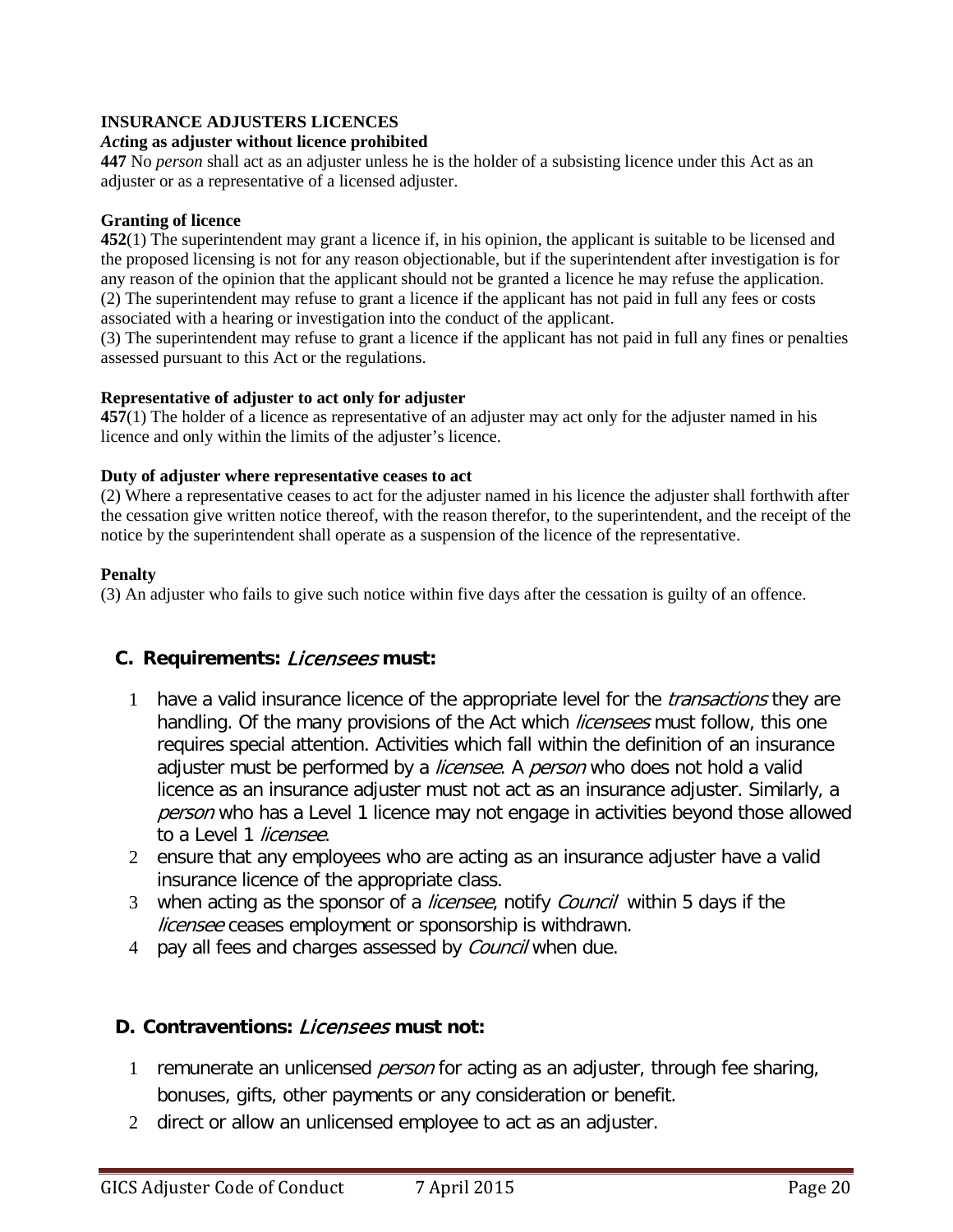### **E. Examples of Misconduct**

- 1 A *licensee* had his licence cancelled indefinitely for continuing to hold himself out as an adjuster and act as an adjuster when his licence was suspended and for failing to produce documents demanded in accordance with the Insurance Act (S 469 (4)) within the specified time.
- 2 A licensee allowed a newly hired employee to adjust claims for several months without being licensed.
- 3 A *licensee* entered a restricted fire zone for the purpose of adjusting a claim without authorization from the local fire department.

# <span id="page-20-0"></span>**F. Situational Guidance**

<span id="page-20-1"></span>1 Finders' fees and referral fees:

Any compensation paid to non-*licensees* in connection with the solicitation of adjusting work may contravene the Act. Compensation is a broad term and includes payment of money, goods, or services. *Licensee*s should not enter into any arrangement where an unlicensed *person* is compensated for soliciting adjusting work on their behalf.

"Solicitation" may be defined as "the act of entreating or petitioning, to urge, importune, to ask earnestly or persistently". Each situation must be considered on its own merit, but it is unlikely that simply handing someone a business card or giving them a name and phone number would be considered 'solicitation'. However repeatedly urging that claims be assigned to an *adjusting firm* is likely solicitation.

If a *licensee* pays any referral fees or finders' fees to an unlicensed *person*, the *principal* should be informed of the nature and amount of any such fee.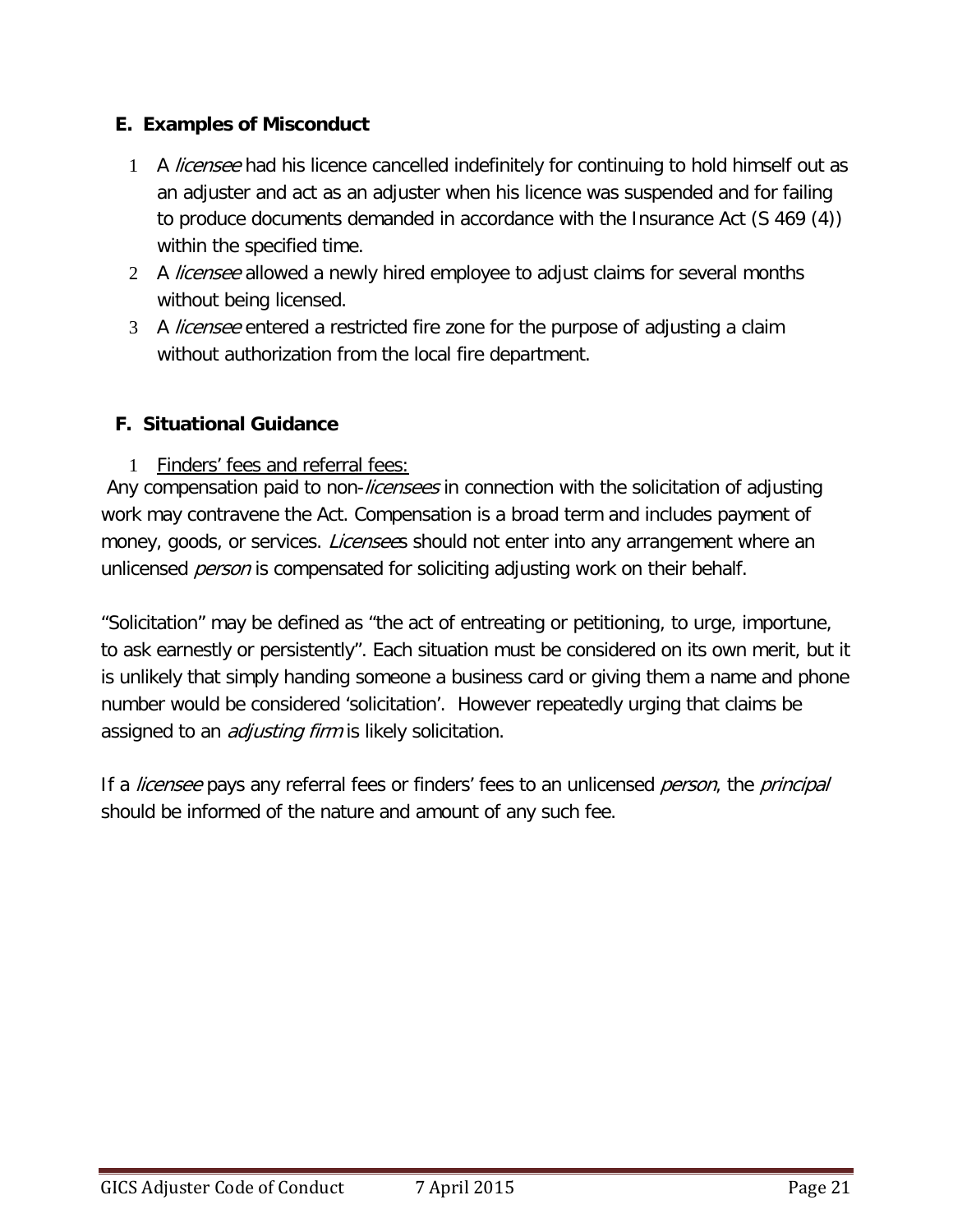# <span id="page-21-0"></span>8. **Competence**

# **A. The Principle**

Licensees must have sufficient and current knowledge and skill to handle the claims they undertake in a manner consistent with industry practice. Clients and insurers are entitled to rely on the knowledge and recommendations of a *licensee* and to assume, if the *licensee* undertakes to provide service, that he or she has the ability, knowledge and capability to handle the *transaction*.

Continuing Education requirements for *licensees* exist because competence is crucial for the performance of a *licensee's* duties and to ensure *principals* and *clients* are properly served. *Licensees* are expected to take at least the required continuing education courses in good faith and with the objective of improving their knowledge and skills for the benefit of clients and insurers.

### **B. Related Bylaws**

#### **BYLAW 8 – MISCONDUCT**

(2) Without restricting the generality of subsection (1), a *licensee* may be guilty of misconduct if the *licensee*:

(j) fails to ensure that a consumer or *insurer* is fully informed of all relevant information that will allow the consumer or the *insurer* to make an informed decision;

(k) fails to reasonably carry out a consumer's lawful instructions;

(p) fails to maintain proper records;

(q) fails to follow sound business practices;

(r) fails to exercise reasonable and prudent oversight and review when acting in a supervisory capacity;

#### **BYLAW 9 – INCOMPETENCE**

(1) For the purposes of the Act, the regulations and the bylaws, incompetence is a question of fact, but includes the display by a *licensee* of a lack of knowledge, skill or judgment of a nature or to an extent that the *licensee* is unfit to continue in the business of insurance or to provide one or more services ordinarily provided as part of the business of insurance.

#### **C. Requirements:** Licensees **must:**

1 actively work to retain and gain knowledge of the insurance business, including developments in the nature of *clients'* risks, insurance products, remediation practices, construction and repair techniques, and legal changes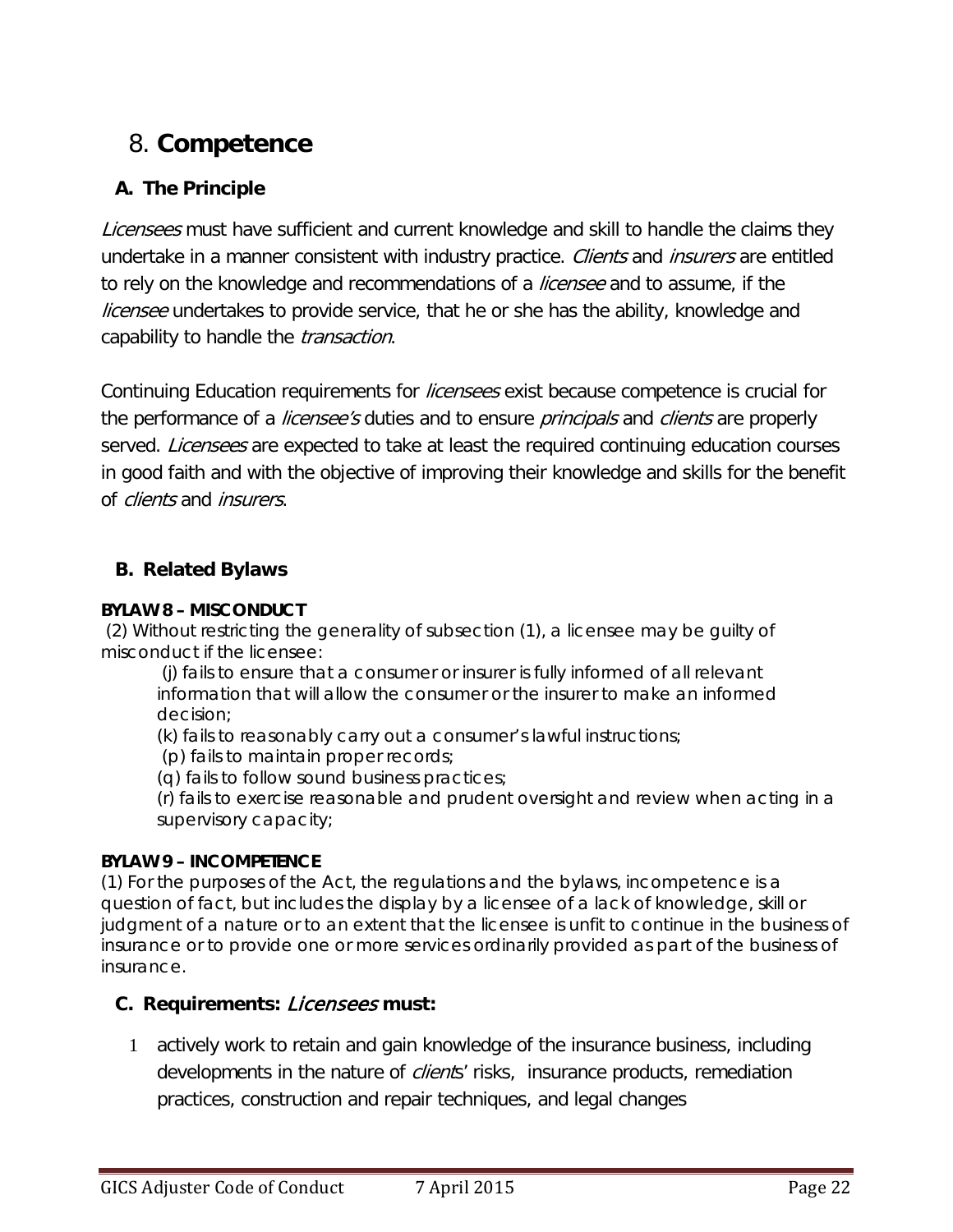- 2 comply with Continuing Education requirements, with the understanding that these are a minimum requirement. In many situations additional courses are needed to develop sufficient knowledge and skills to ensure competence.
- 3 practice only in areas where they have sufficient expertise.
- 4 decline to act in any area where they lack the resources, knowledge or competence to provide advice and service.
- 5 consult experts where needed.
- 6 advise clients to consult experts, including non-insurance professionals such as lawyers, accountants or engineers, where appropriate.
- 7 when acting as *Designated Representatives*, monitor the competence of *licensees* and staff under their *supervision* and ensure that those under their *supervision* have adequate knowledge and training to perform their duties.

## **D. Contraventions:** Licensees **must not:**

- 1 undertake *transactions* without adequate experience and knowledge.
- 2 allow staff to act in areas where they lack sufficient competence.

### **E. Examples of Misconduct**

- 1 A *licensee* was unaware of the requirement to deliver a proof of loss form within the time specified in the Act.
- 2 A licensee failed to conduct adequate fact finding into the circumstances leading to the loss.
- 3 A licensee failed to identify opportunity for subrogation on a large claim, causing financial harm to the *principal* and *client*.
- 4 A *licensee* was unaware of a policy provision which required the *client* to replace damaged property within a specified time in order to receive replacement cost.

### <span id="page-22-0"></span>**F. Situational Guidance**

<span id="page-22-1"></span>1 Handling Specialized Risks: In practice, for a specialized or unusual risk, a *licensee* must have the knowledge to handle the risk and involve the appropriate experts who are needed for fair claims settlement. It is up to a *licensee* to recommend to his or her *principal* the involvement of experts such as engineers, architects, accountants or lawyers and to work with such experts in the interests of the *client* and *principal*.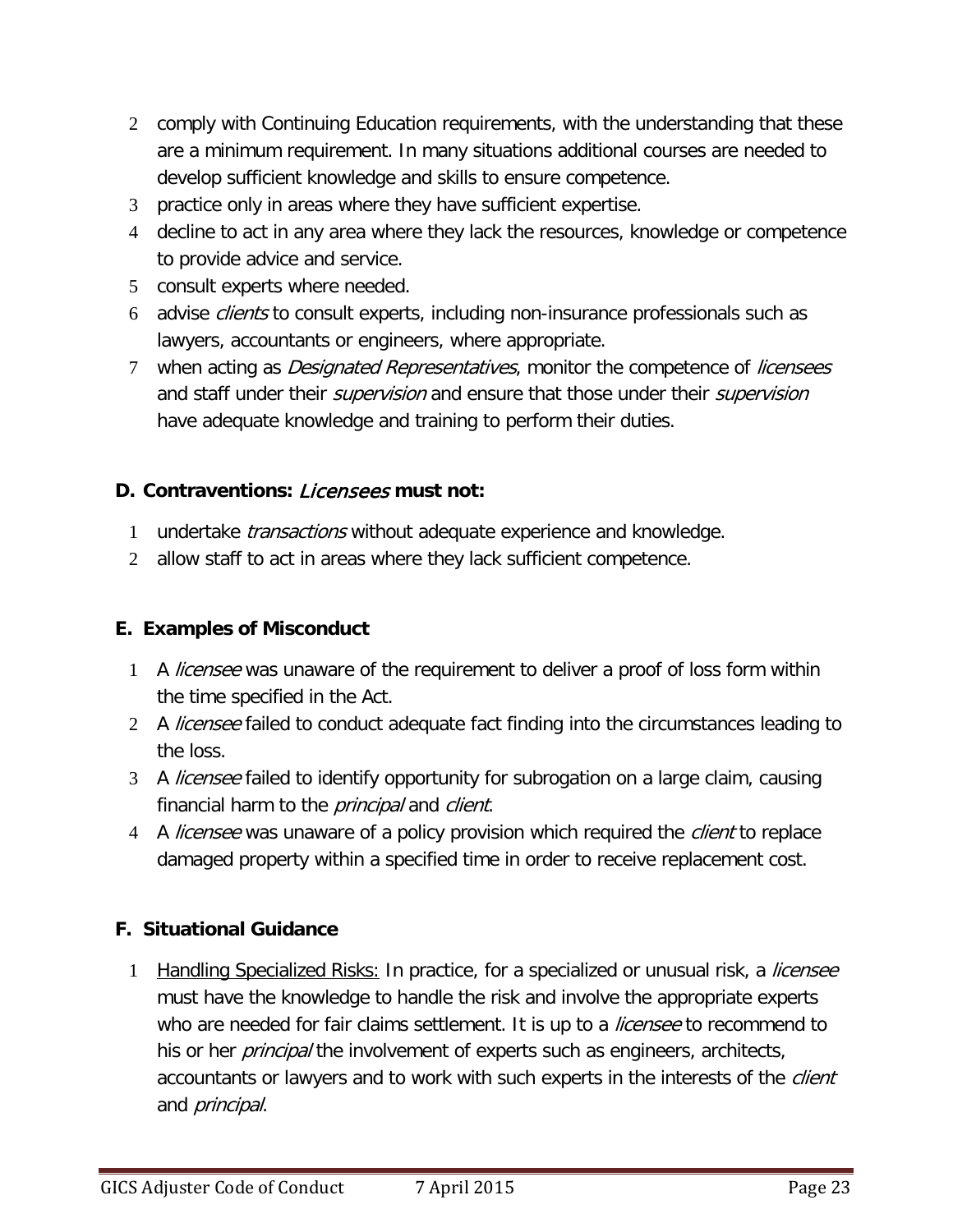# <span id="page-23-0"></span>9. Designated Representatives

# **A. The Principle**

Designated Representatives are responsible for all activities of the *adjusting firm* and must ensure an *adjusting firm* and its employees are properly supervised and operate in accordance with the Act, Regulations, Council Bylaws, this Code of Conduct and the terms of their licences.

Every *adjusting firm* must designate a Level 3 *licensee* to be responsible for the management and supervision of the adjusting firm. In the event of misconduct by a licensee sponsored by an adjusting firm, the adjusting firm and its Designated Representative will be held accountable if inadequate management or a failing in supervision or procedures contributed to the misconduct.

# **B. Related Bylaws**

#### **BYLAW 8 – MISCONDUCT**

(2) Without restricting the generality of subsection (1), a *licensee* may be guilty of misconduct if the *licensee*:

(r) fails to exercise reasonable and prudent oversight and review when acting in a supervisory capacity;

### **SCHEDULE A PART I**

#### **Section 1. Interpretation**

(1) In this schedule:

(h) "*supervision*" means reasonable and prudent oversight of insurance *transactions*.

### **SCHEDULE A PART III**

#### **Section 4. Requirements for a Level 3 All Classes other than Life Adjuster/ Sales***person* **Licence**

(2) A Level 3 *licensee* shall not:

(a) manage an adjusting firm unless he or she has at least two years experience as a licensed adjuster/adjuster representative within the past five years; or

(b) manage or supervise more than three office locations.

### **Section 5. Requirements for an Adjusting Firm Licence**

(1) An adjusting firm must provide evidence the adjusting firm is registered with the Corporate Registry of the Information Services Corporation.

(2) An adjusting firm must designate one Level 3 *licensee* who is employed predominately by the adjusting firm to be responsible for the overall *management* and supervision of the adjusting firm and its office locations.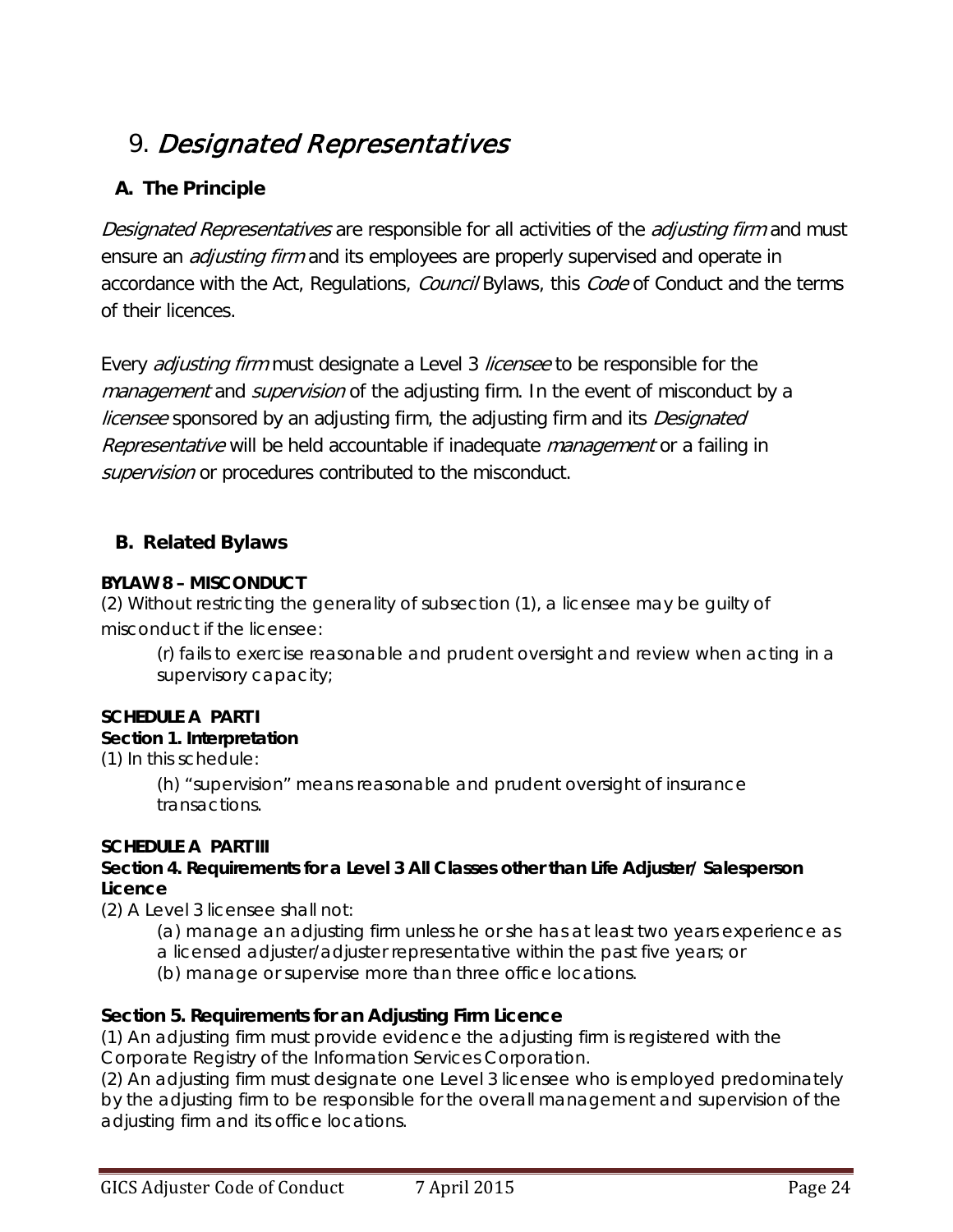(3) Failure to designate a Level 3 *licensee* who is responsible for the overall *management* and *supervision* of the adjusting firm or its office locations may result in the suspension of the adjusting firm's licence.

### **Saskatchewan Insurance Act**

#### **INSURANCE ADJUSTERS LICENCES**

#### **Representative of adjuster to act only for adjuster**

**457**(1) The holder of a licence as representative of an adjuster may act only for the adjuster named in his licence and only within the limits of the adjuster's licence.

#### **Duty of adjuster where representative ceases to act**

(2) Where a representative ceases to act for the adjuster named in his licence the adjuster shall forthwith after the cessation give written notice thereof, with the reason therefor, to the superintendent, and the receipt of the notice by the superintendent shall operate as a suspension of the licence of the representative.

#### **Penalty**

(3) An adjuster who fails to give such notice within five days after the cessation is guilty of an offence.

### **C. Requirements: A** Designated Representative **must:**

- 1 have adequate knowledge and experience to fulfill *management* and *supervision* duties competently.
- 2 ensure that *adjusting firm* staff are properly licensed, competent and adequately trained to fulfill their duties and adjust claims.
- 3 ensure that a Level 1 *licensee* is adequately supervised by a competent Level 2 or 3 licensee for activities which require *supervision* and that all reports and correspondence are signed by a Level 2 or Level 3 licensee.
- 4 put into place adequate staffing, policies and procedures to establish and maintain proper service to *clients* and *principals* on all insurance *transactions* and to follow this Code.
- 5 ensure that all *Council* requirements are met, including but not limited to Errors and Omissions Insurance, Corporate Registration, renewal of individual adjuster licenses, sponsorship of licenses, Continuing Education, Ethics Training, payment of fees and responses to inquiries, investigations and complaints from *Council*.
- 6 advise *Council* within 5 business days when sponsorship of a *licensee* is withdrawn or employment of a *licensee* is terminated, including the reason for withdrawal of sponsorship.
- 7 consider how adequate *supervision* will be maintained when accepting claims assignments and determining operation of branch offices and other business models.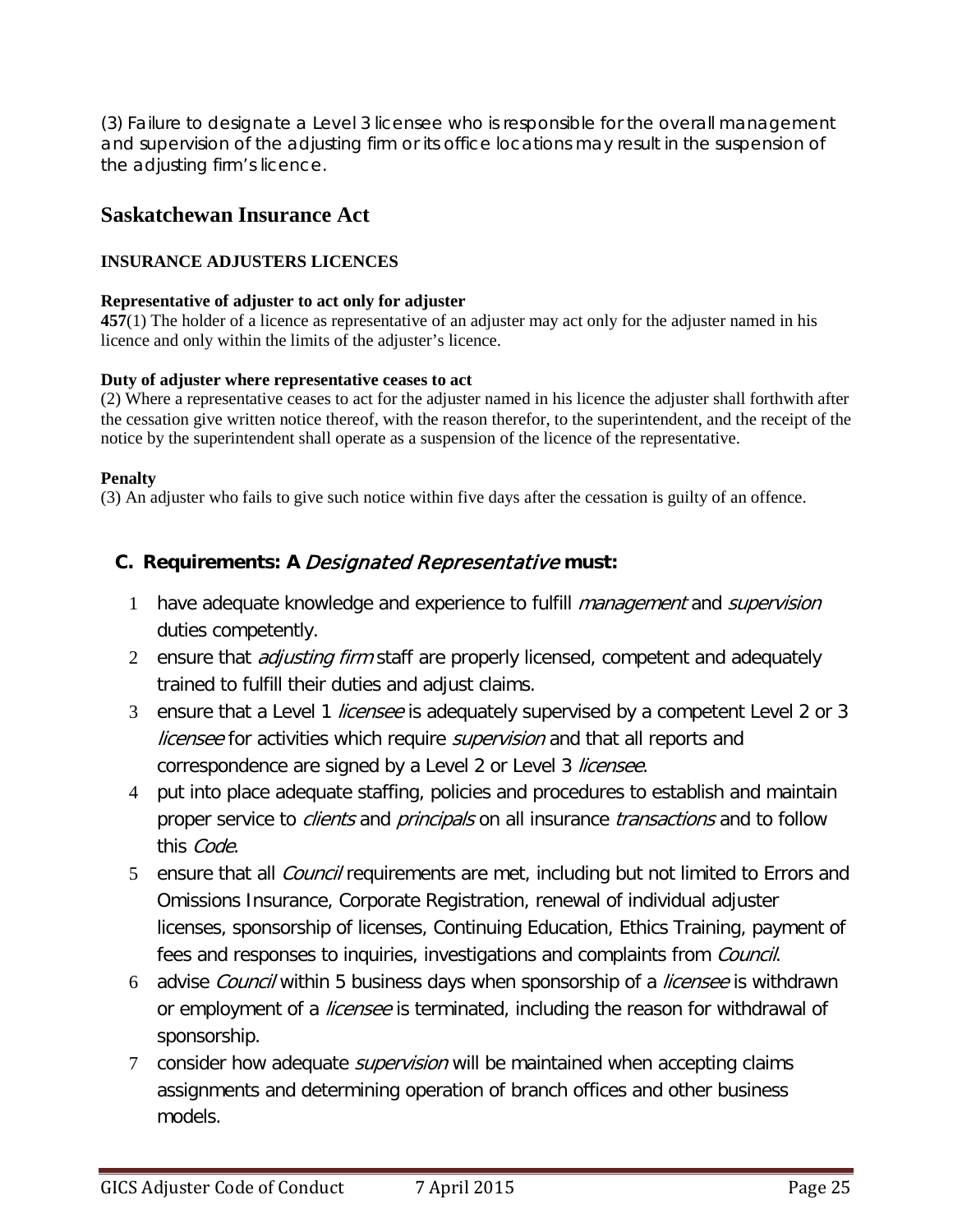8 ensure that provisions are made for adequate *supervision* when the *Designated* Representative is not physically present in the office.

# **D. Contraventions: A** Designated Representative **must not:**

1 manage or supervise more than three office locations.

# **E. Examples of Misconduct**

- 1 A Designated Representative permitted a Level 1 licensee to sign claims reports and correspondence to *clients* without proper *supervision* and signature of a Level 2 or 3 licensee.
- 2 An adjusting firm employed someone for 5 months in a licensed capacity without ensuring the person was properly licensed.
- 3 A Designated Representative failed to ensure, while acting in a supervisory capacity, that conflicts of interest which arose during a claim adjustment were appropriately disclosed.

# <span id="page-25-0"></span>**F. Situational Guidance**

### 1. Claims Overload:

<span id="page-25-1"></span>In the event of staff shortage or high claims volume such as a catastrophe, it is the responsibility of the *Designated Representative* to take steps to maintain adequate service to *insurers* and *clients*. In many cases, the only way to comply with good business practices is to decline additional claims assignments or advise *principals* that service levels will not be maintained as the result of the claims overload.

# 2 Absence of the *Designated Representative*:

<span id="page-25-2"></span>Adequate *supervision* of claims *transactions* requires close involvement and oversight. It is understood that *Designated Representatives* will be absent from the adjusting firm, either to supervise other branches or to take vacation or sick leave. *Council* will not set specific acceptable definitions of time frames or remote accessibility of the Designated Representative. 'Adequate *supervision*' depends on the training, experience, licensing level and competence of the staff being supervised, the complexity of the claims handled, the availability of other resources or staff (including *insurer* staff and product experts), and whether the *Designated Representative* can perform necessary *supervision* and sign documents by telephone, email, or other communications.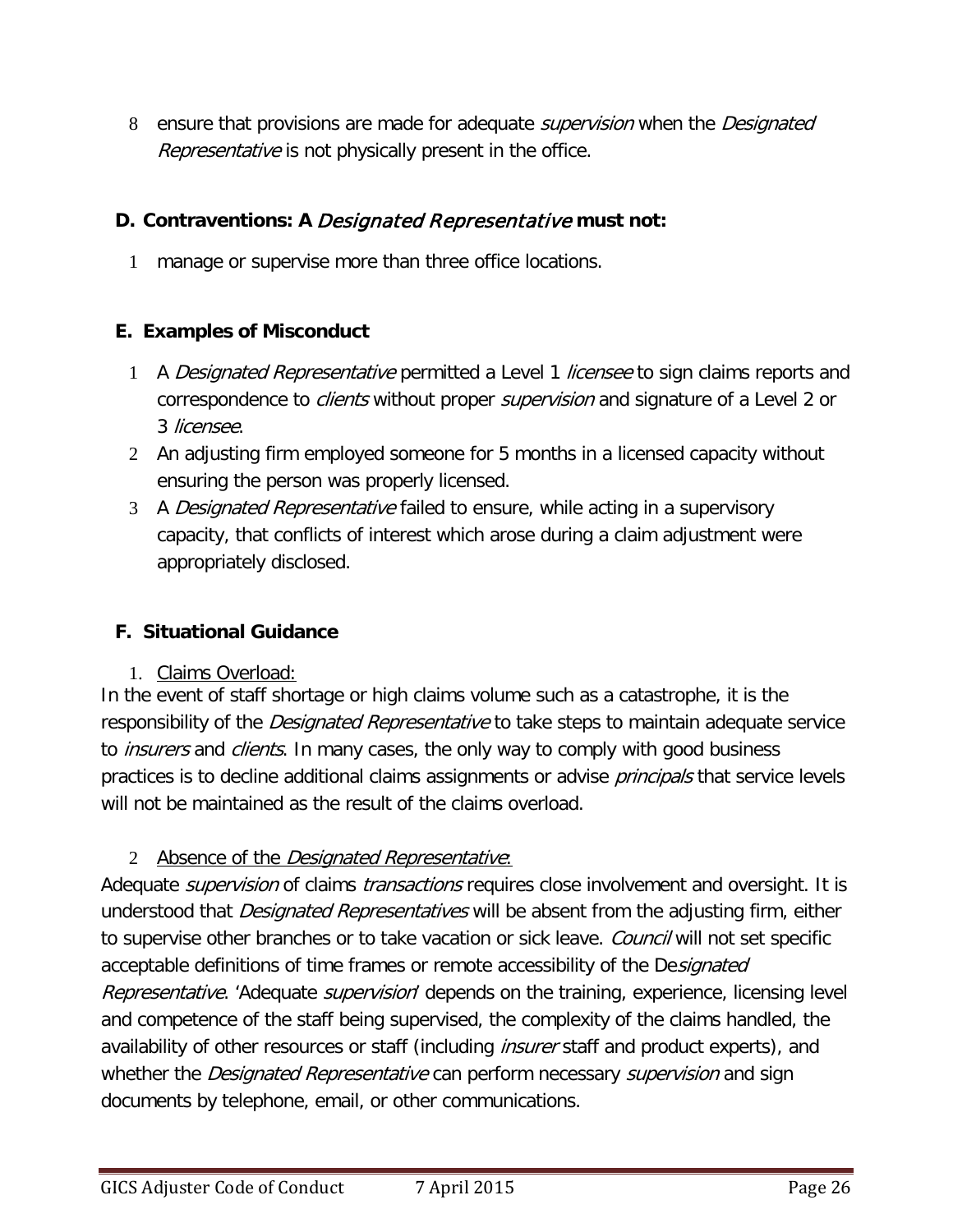### 3 Suspected misconduct by staff:

<span id="page-26-0"></span>When *adjusting firm management* becomes aware of a situation where it is known or appears likely that misconduct has been committed by an employee, the *Designated* Representative must consider the protection of consumers and the reputation of the industry. The seriousness of the misconduct and the likelihood of future misconduct should guide the *Designated Representative's* actions. If the misconduct is of such a minor nature that the *Designated Representative* feels the employee can continue in his or her role with that *adjusting firm* and decides to continue the employee's employment, the *Designated* Representative thereby undertakes additional responsibility for any subsequent misconduct. If the alleged misconduct results in the termination of the employee's position in the *adjusting firm*, the *Designated Representative* must report the situation to *Council* for investigation. To do otherwise allows a *licensee* who may be unsuitable to obtain or maintain an insurance licence, either in Saskatchewan or another province, and is harmful to the protection of consumers.

#### <span id="page-26-1"></span>4 Reasons for withdrawal of sponsorship:

In most cases, the reasons for termination of sponsorship do not raise questions of misconduct or unsuitability. *Council* does not require specific details if termination of sponsorship arises because of inefficiency, tardiness, workplace conflicts or non-insurance matters. However, where the reasons reflect a lack of suitability or potential misconduct, Designated Representatives must provide full details to Council. See Section 18 of this Code on Dealing with Council for further information.

### <span id="page-26-2"></span>5. Criminal Record Checks:

It is recommended that police record checks or criminal record checks be obtained for any person working in a *licensee* office, as staff will often have access to confidential consumer information such as financial details and identification.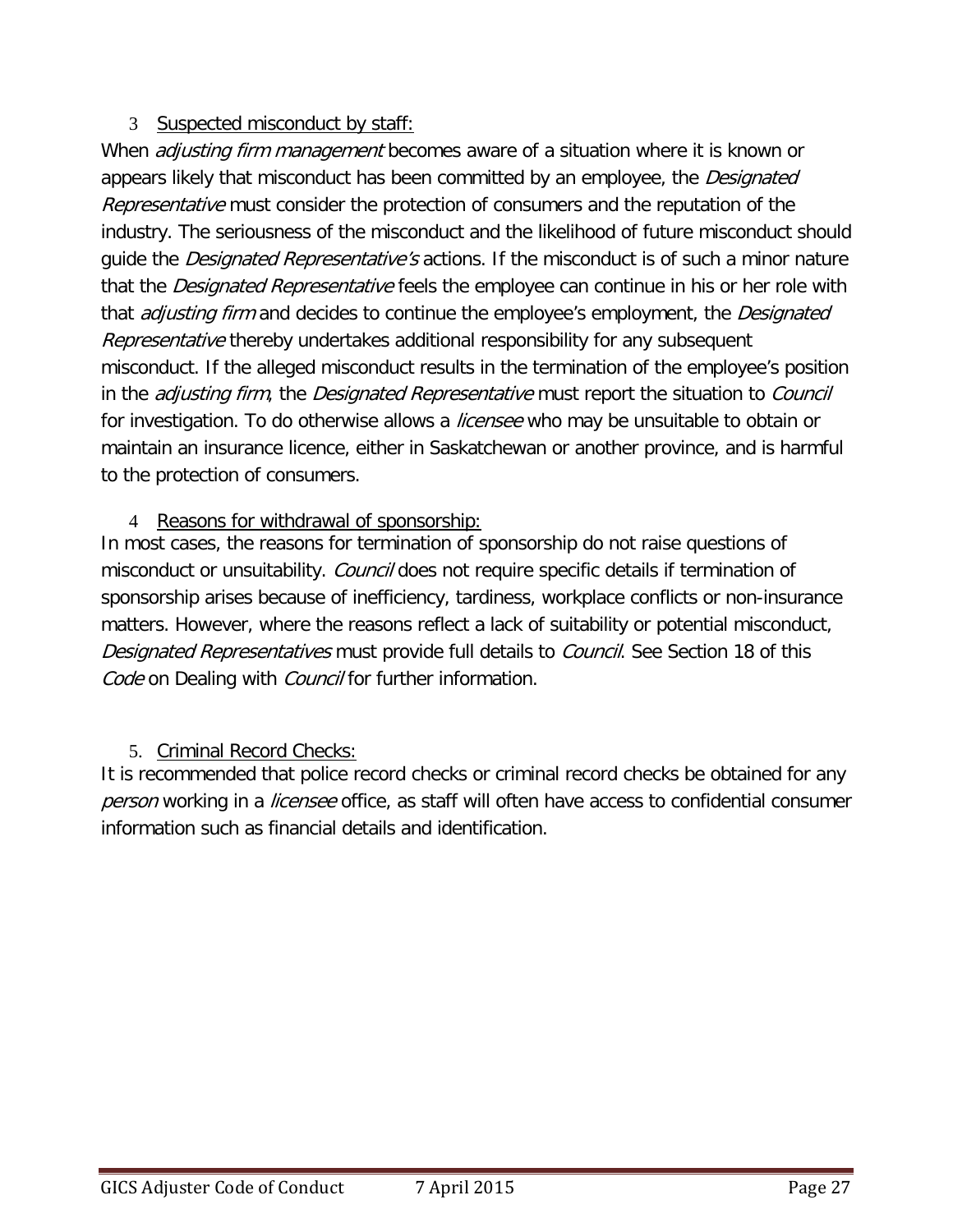# <span id="page-27-0"></span>10. **Financial Integrity and Management**

# **A. The Principle**

Financial integrity requires honesty and competence in dealing with the financial aspects of the insurance business. *Licensees* must have adequate record keeping and business knowledge to ensure that *clients* and *insurers* are protected from financial mismanagement. *Licensees* must safeguard the funds and property of *clients* and *insurers*, account for them properly, and pay or deliver them to the rightful owner when due. Licensees must not apply inappropriate financial pressure on *clients* or *principals* or charge any fee other than the *adjusting fee* authorized by the *principal*.

## **B. Related Bylaws**

#### **BYLAW 8 – MISCONDUCT**

(2) Without restricting the generality of subsection (1), a *licensee* may be guilty of misconduct if the *licensee*:

(f) gives or offers to give anything of value for the purposes of inducing a consumer to make an insurance decision;

- (g) violates any provision of the Act, the regulations or the bylaws;
- (k) fails to reasonably carry out a consumer's lawful instructions;
- (q) fails to follow sound business practices;

# **C. Requirements:** Licensees **must:**

- 1 pay to the *insurer* all funds collected or received on behalf of the *insurer*, less any deductions authorized by the *insurer*.
- 2 forward payments, pay or offer to pay to *clients* and *other parties* all funds due to them, promptly and in full and in accordance with the *principal's* instructions.
- 3 always be able to justify a fee when requested, including details of the time and effort spent on a claim, the difficulty and importance of the matter, and any special skill or service provided.
- 4 maintain records of all payments and property received and due to *clients* and insurers.
- 5 where salvage is sold, properly collect, account for, and remit any applicable taxes.
- 6 establish reasonable and consistent procedures for safeguarding of payments and property received from *clients* or *insurers*.
- 7 handle their personal and business finances appropriately to avoid outstanding judgments, defaults, legal proceedings or bankruptcy.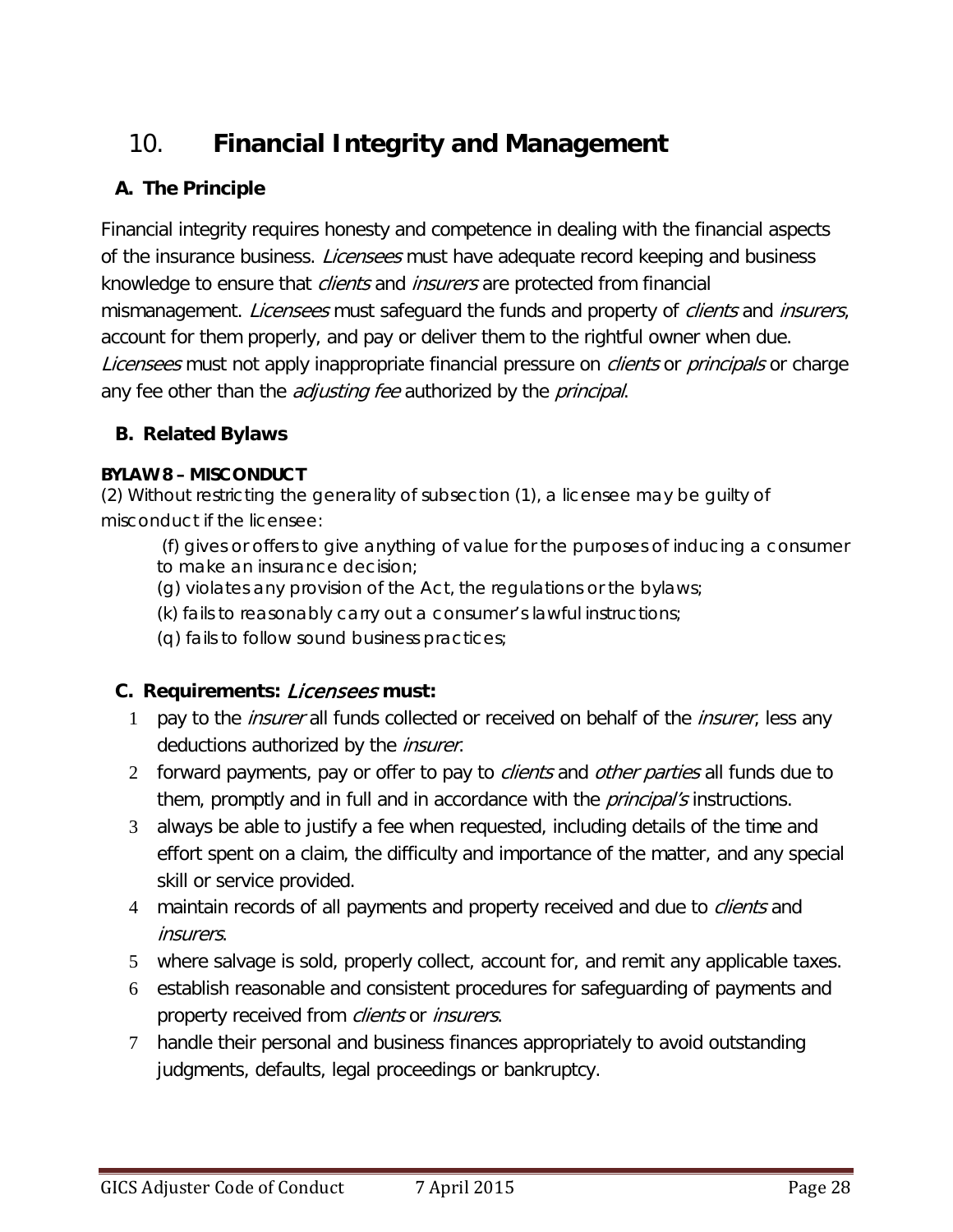## **D. Contraventions:** Licensees **must not:**

- 1 encumber money or property held in trust for *insurers* or *clients*, or use them as security or collateral for a loan.
- 2 use a gift or payment, other than the claim settlement from the *insurer*, or offer any payment, gift, or thing of value, to induce, bribe or pressure a *client* or *insurer* to make an insurance decision.
- 3 seek or make any profit beyond *adjusting fees* in any matter entrusted to him or her.
- 4 acquire any financial interest in any matter entrusted to him or her.
- 5 charge a fee to the *client* for any claims adjustment service, unless the *client* is the principal or such charges are specified in the policy.
- 6 charge or accept any fee which is so disproportionate to the service provided as to be unconscionable.

### **E. Examples of Misconduct**

- 1 A *licensee* acted together with other adjusting firms to increase adjusting *fees* in a catastrophe situation
- 2 A *licensee* failed to properly manage the business and finances of an adjusting firm, including not giving claims settlement cheques to *claimants* and third parties.
- 3 A *licensee* utilized salvage goods while under his or her care and control.
- 4 A *licensee* had large personal debts and engaged in questionable financial involvement with a number of companies soliciting investors for offshore investments.

### <span id="page-28-0"></span>**F. Situational Guidance**

#### 1. Claim Payment Trust Funds:

<span id="page-28-1"></span>Any money paid to a *licensee* in trust must be maintained in a separate trust account, and not mingled into operating funds. If a *principal* provides money in trust to an *adjusting* firm, those funds may be paid out only as authorized by the *principal* and only when all required proofs of loss and forms are complete.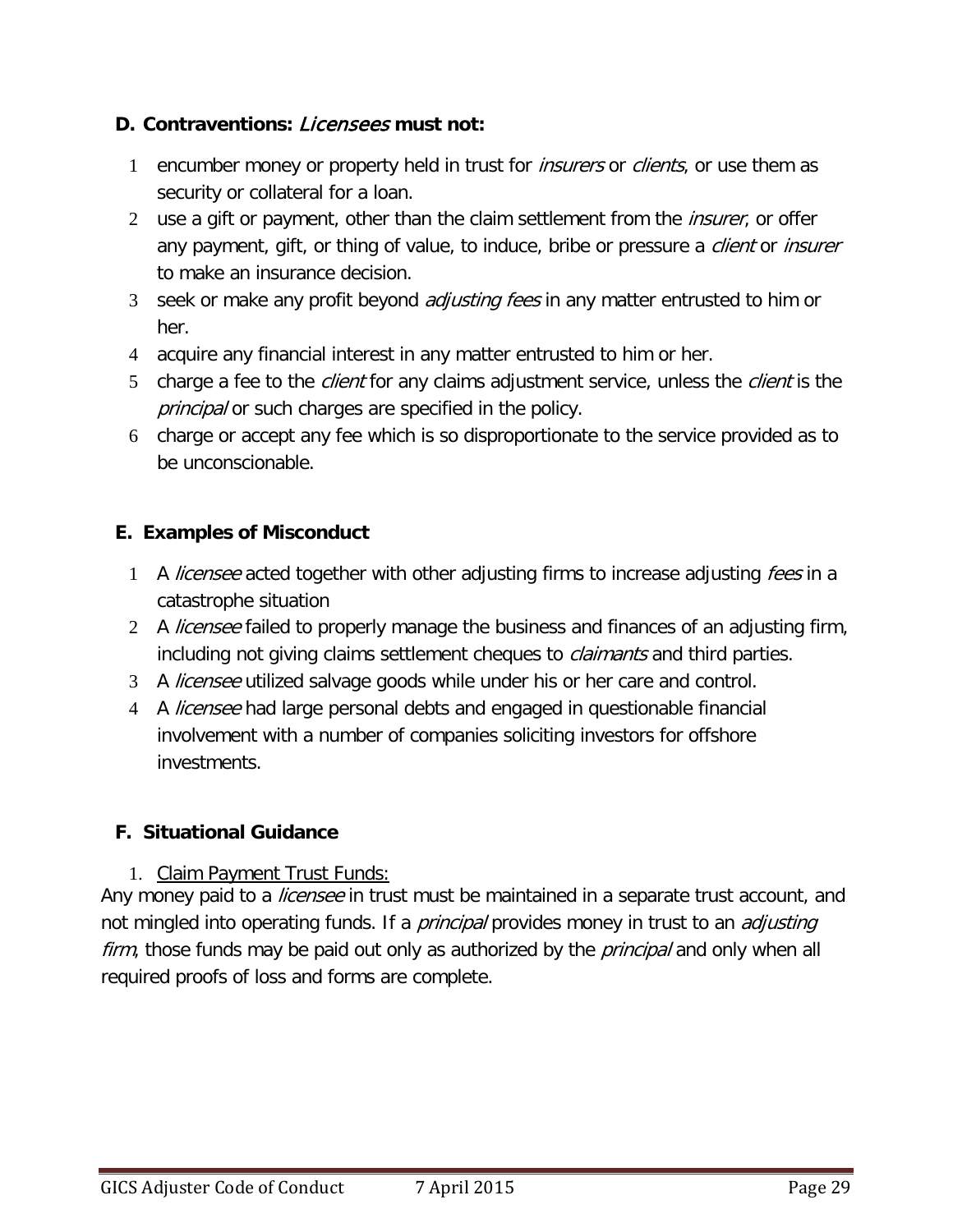# <span id="page-29-0"></span>11. **Conflicts of Interest**

# **A. The Principle**

A conflict of interest occurs when the best thing for one party is not the best for the other. In insurance, conflicts commonly arise when what is best, easiest, or most profitable for the *licensee* is not what is best for the *client* or *insurer*.

Licensees must place clients and principals first, and consider what is best for themselves only as a secondary factor. Similarly, *licensees* must fairly protect the interests of *insurers* and *other parties* even when those conflict with their own interests. A conflict of interest may also exist when a Licensee's duty to one *client* or to an *other party* conflicts with the duty to a second *client*.

A conflict may be real, potential, or apparent. A real conflict is present when the best interest of each party actually differs. A potential conflict exists when it is foreseeable that the best interest of each party may differ in the future, depending on circumstances or changes. An apparent conflict is when a reasonable *person* is likely to believe that the situation presents or will present a conflict, even if the *licensee's* actions and responsibilities to the *client* have not been negatively influenced by the situation.

Involvement in a business or occupation other than the insurance activities for which a *licensee* is licensed may make conflicts of interest likely or create apparent conflicts, thereby making a *licensee* unsuitable to hold an insurance licence.

Should there be a real, potential or apparent conflict of interest, *licensees* must disclose all relevant information to *clients* or *insurers* so *clients* or *insurers* can make informed decisions about whether they wish to have the *licensees* act on their behalf. If full disclosure is not possible because of confidentiality or privacy issues for some other *client*, the *licensee* must decline to handle the *transaction*.

Following full disclosure, a *principal* or *client* may be asked if he or she consents to the conflict and wishes to involve the *licensee* in the claim. Such consent must include details of the conflict of interest, be in writing and be signed by the *client*. Only if the *licensee* fully believes she or he can represent the *client* or *principal* without the conflict having a negative effect on the *client's* or *principal's* interests should the *licensee* act in the transaction.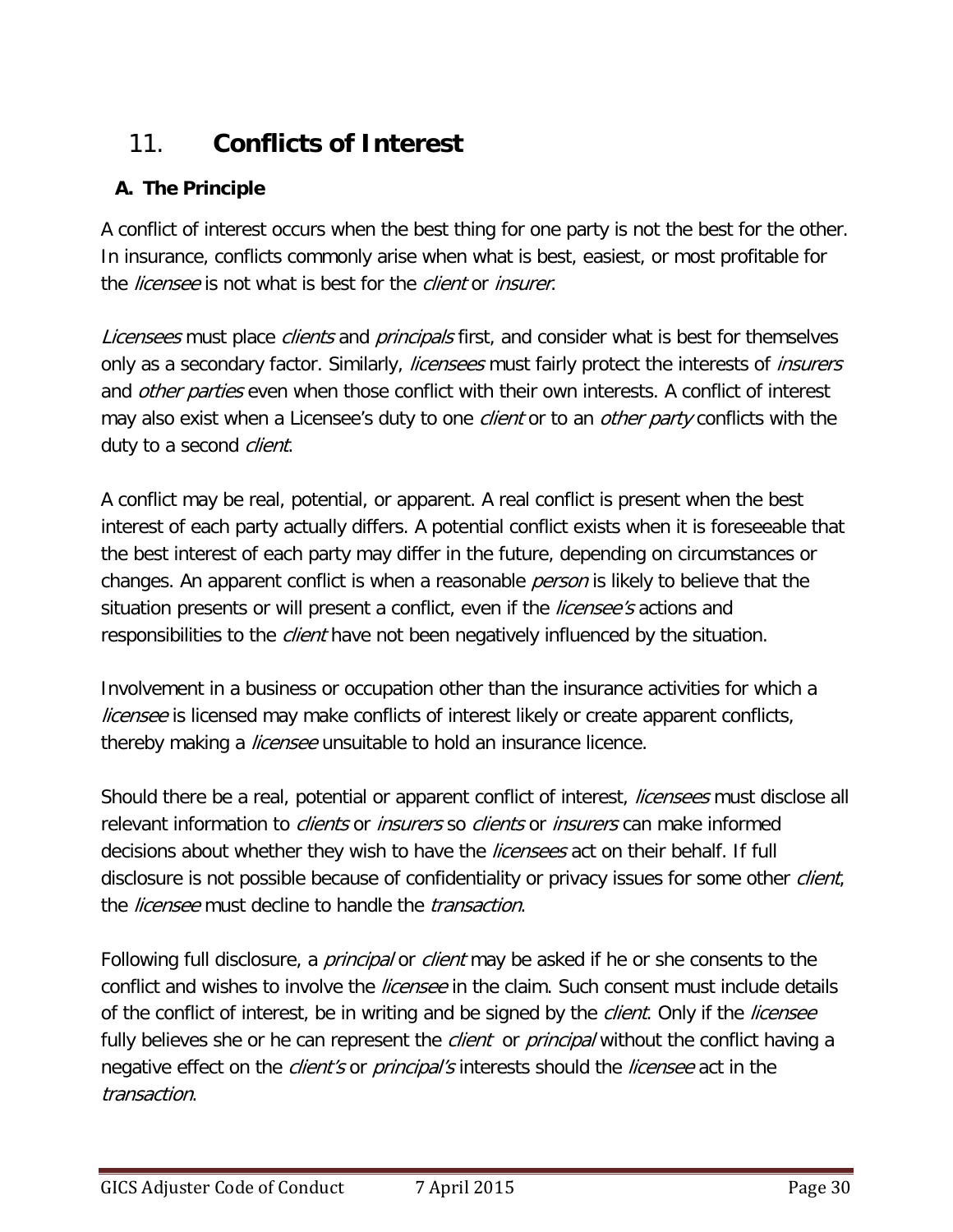Full disclosure and consent, in itself, does not remove a conflict of interest. If the conflict is real and will significantly affect a *client's* access to proper claims settlement and advice, *licensees* must eliminate the conflict, suggest that the *client* seek independent advice, or decline to handle the transaction.

## **B. Related Bylaws**

#### **BYLAW 8 – MISCONDUCT**

(1) For the purpose of the Act, regulations and bylaws, misconduct is a question of fact but includes any matter, conduct or thing, whether or not disgraceful or dishonorable, that is:

(a) contrary to the best interests of the consumer or *licensees* or insurance companies; or

(b) may harm the standing of *licensees* in the insurance industry.

(2) Without restricting the generality of subsection (1), a *licensee* may be guilty of misconduct if the *licensee*:

(a) engages in any practice that is coercive or has the intended effect of inducing a consumer to making a decision that is not in the best interests of the consumer; (f) gives or offers to give anything of value for the purposes of inducing a consumer to make an insurance decision;

(h) fails to place the interests of the consumer before those of the *licensee* or others;

(l) fails to disclose to a consumer or *insurer* any conflict of interest that may exist; (o) fails to deal with consumer complaints or disputes or refer the consumer to the appropriate *person* or authority or process in a timely and forthright manner;

### **C. Requirements:** Licensees **must:**

- 1 examine the potential for a conflict of interest when accepting a claims assignment or entering into a relationship with a *client* or *insurer* and re-examine that potential as circumstances change or new information becomes known.
- 2 avoid involvement in other businesses or professions if through that involvement frequent conflicts of interest may arise.
- 3 inform *Council* about any other occupation or business, providing full details.
- 4 be aware of the potential for any conflict of interest and actively bring the issue to the attention of the other party, not waiting until the other party raises the question.
- 5 provide a full explanation of why there may be a conflict of interest to *clients* and insurers whenever there is an actual or potential conflict associated with a transaction or a recommendation.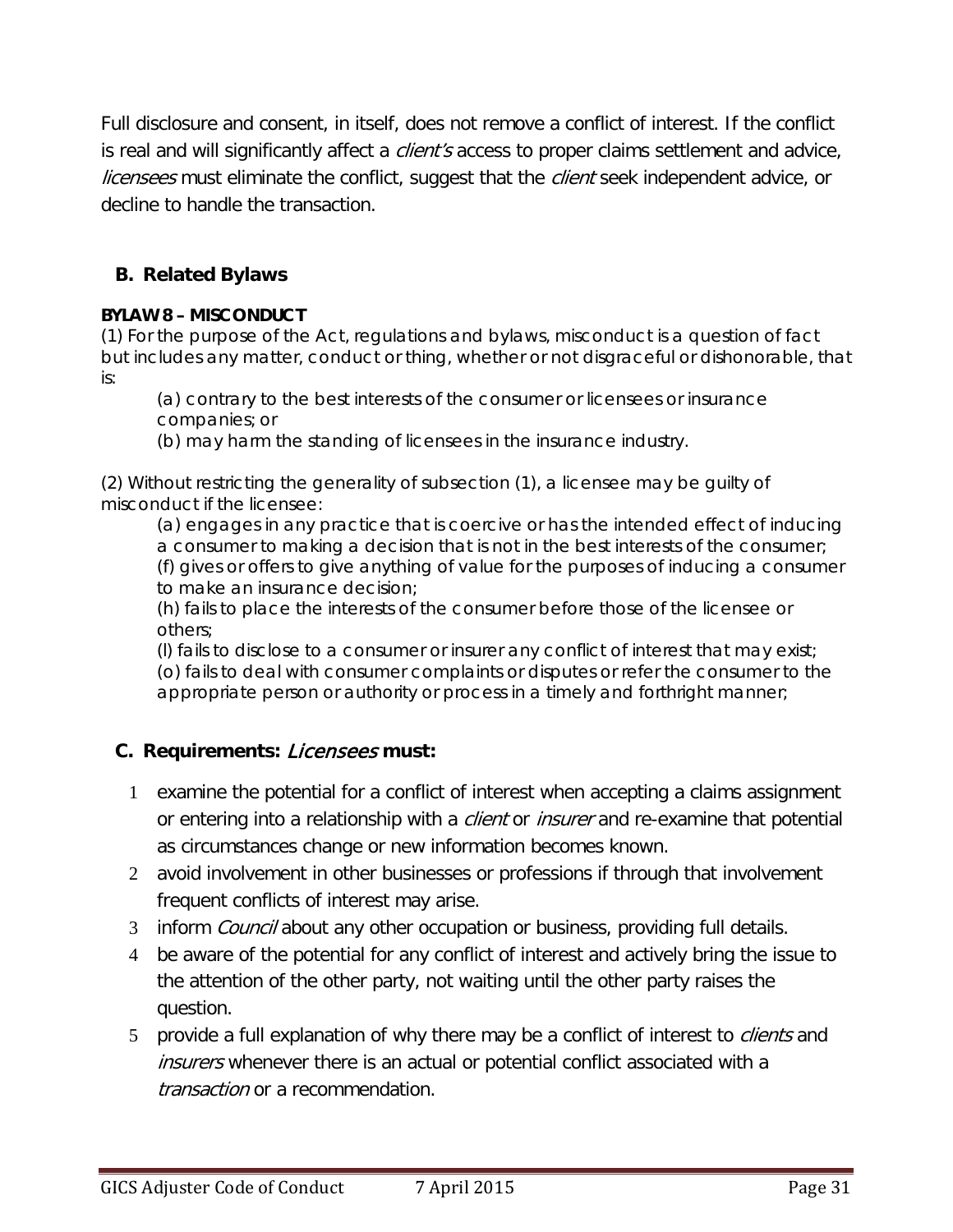- 6 ensure the client or insurer fully understands the situation and how a conflict of interest may arise before he or she makes a decision about the transaction.
- 7 ignore differences in fees, compensation, bonuses, contests, prizes or other personal or business benefits in making any recommendations with respect to claims settlement.
- 8 deal with any formal or informal allegations of a conflict of interest in good faith, quickly and honestly.
- 9 refer clients or insurers with whom there is a conflict to other licensees who can serve them without a conflict of interest.
- 10 when asked to act under separate policies for more than one *principal* in the same matter, notify and gain approval from each *principal* before undertaking the claim.
- 11 if different *licensees* in the same adjusting firm are asked to act for opposing interests in the same matter, notify and gain approval from each *principal* before undertaking the claim.
- 12 if an irreconcilable conflict of interest develops between a *licensee's* duty to an insurer and the *licensee's* other duties, the *licensee* should decline to act in the transaction.

### **D. Contraventions:** Licensees **must not:**

- 1 engage in any other occupation or business which will make conflicts of interest likely or common or undermine the *licensees'* independence, integrity, or ability to properly serve clients or insurers.
- 2 assume that *clients* or *insurers* are aware of business situations which may lead to a conflict and therefore not provide proper disclosure.
- 3 misrepresent the ownership structure and shareholders of their adjusting firm to insurers or *clients. Licensees* who choose not to disclose this information when asked must withdraw from handling the claim.
- 4 misrepresent any substantial financial involvement by others in the adjusting firm or by the adjusting firm in other businesses, which may influence recommendations, service or information given to *clients, insurers* or *other parties. Licensees* who choose not to disclose this information must withdraw from handling the claim.
- 5 borrow money from *clients*, loan money to *clients*, suggest that *clients* invest in any business or property of the *licensee*, or invest in any business or property of a client.
- 6 sacrifice the interests of one *client* or *insurer* to another, regardless of the amount of business with a *client* or *insurer* or other considerations.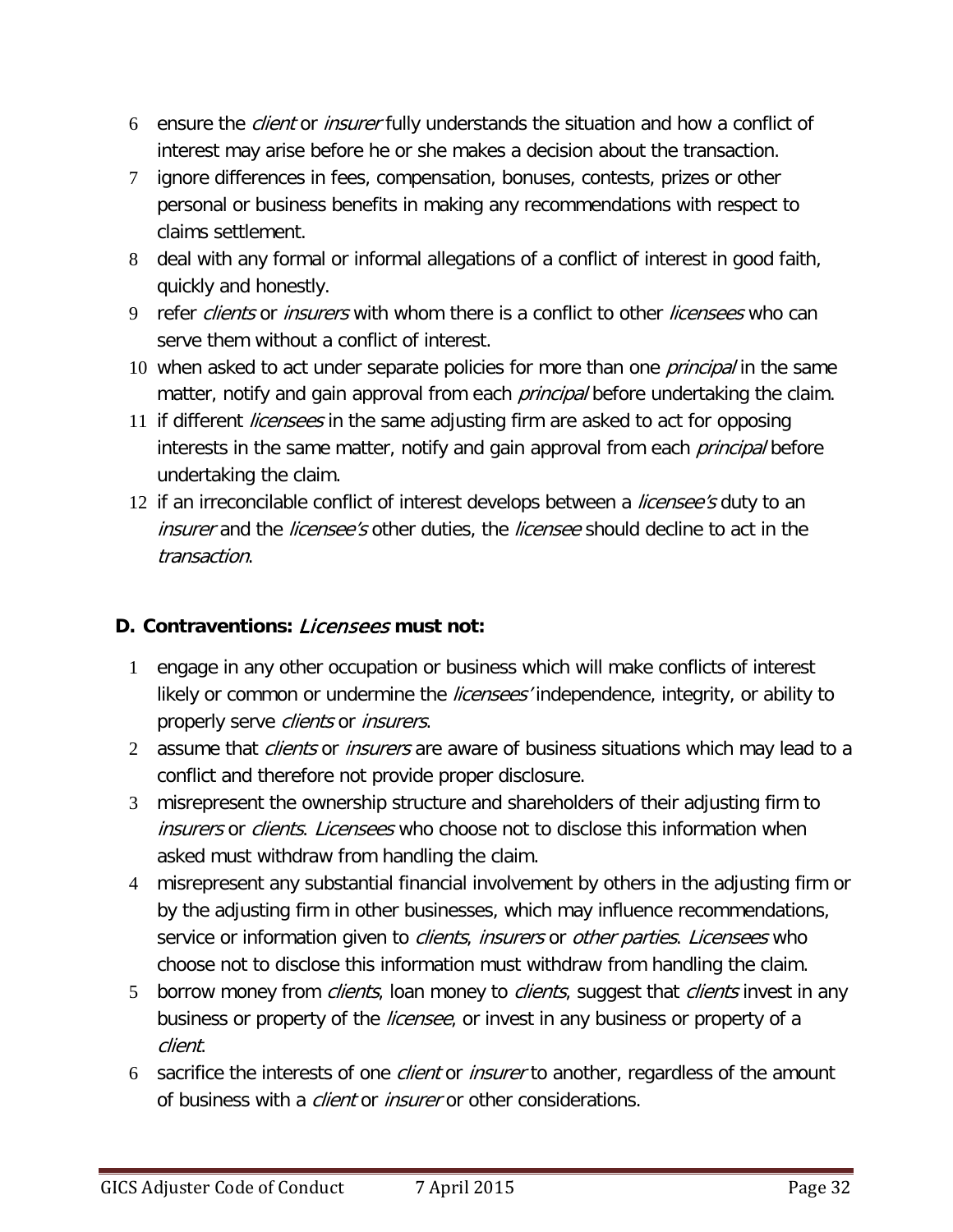- 7 take advantage of a *client's* inexperience, lack of sophistication, lack of education, language barrier or ill health.
- 8 seek to influence for the benefit of the *licensee* or his or her *principal* the conduct of any *person* through a financial inducement, gratuity or gift.
- 9 accept any financial inducement or gift in exchange for recommending the services of a third party such as a contractor or auto body shop.
- 10 offer or give any financial inducement to agents, insurers, or their staff for using or recommending the *licensee's* services.

## **E. Examples of Misconduct:**

- 1 A licensee recommended that a client accept a total loss settlement on her vehicle rather than have the vehicle repaired because the *licensee's* brother was looking for a similar vehicle to buy and restore.
- 2 A restoration contractor invited a number of adjusters for an all-expenses paid trip to a northern fishing camp. Those adjusters who accepted the trip were in a conflict of interest position when the contractor quoted on construction work for claims handled by the adjusters.
- 3 A *licensee* contacted a contractor who was a friend prior to the closing time for bids on an insurance construction contract to advise the contractor that their bid needed to be \$8,000 lower.
- 4 An *insurer* had a substantial financial interest in an adjusting firm. The adjusting firm frequently recommended that *insurer* to *clients* to the detriment of other insurers when clients were dissatisfied with a claims settlement, without disclosing the *insurer's* financial interest and the resulting conflict of interest.
- 5 A licensee advised a client that the client must use a service provider chosen by the licensee.

# <span id="page-32-0"></span>**F. Situational Guidance**

#### <span id="page-32-1"></span>1 Disclosure:

Disclosure of a potential conflict of interest should be in writing or confirmed in writing after a verbal disclosure.

#### <span id="page-32-2"></span>2 Adjusting firm ownership:

Clients are entitled to know who owns an adjusting firm. Ownership details may create a conflict of interest or perception of a conflict of interest in the *client's* mind.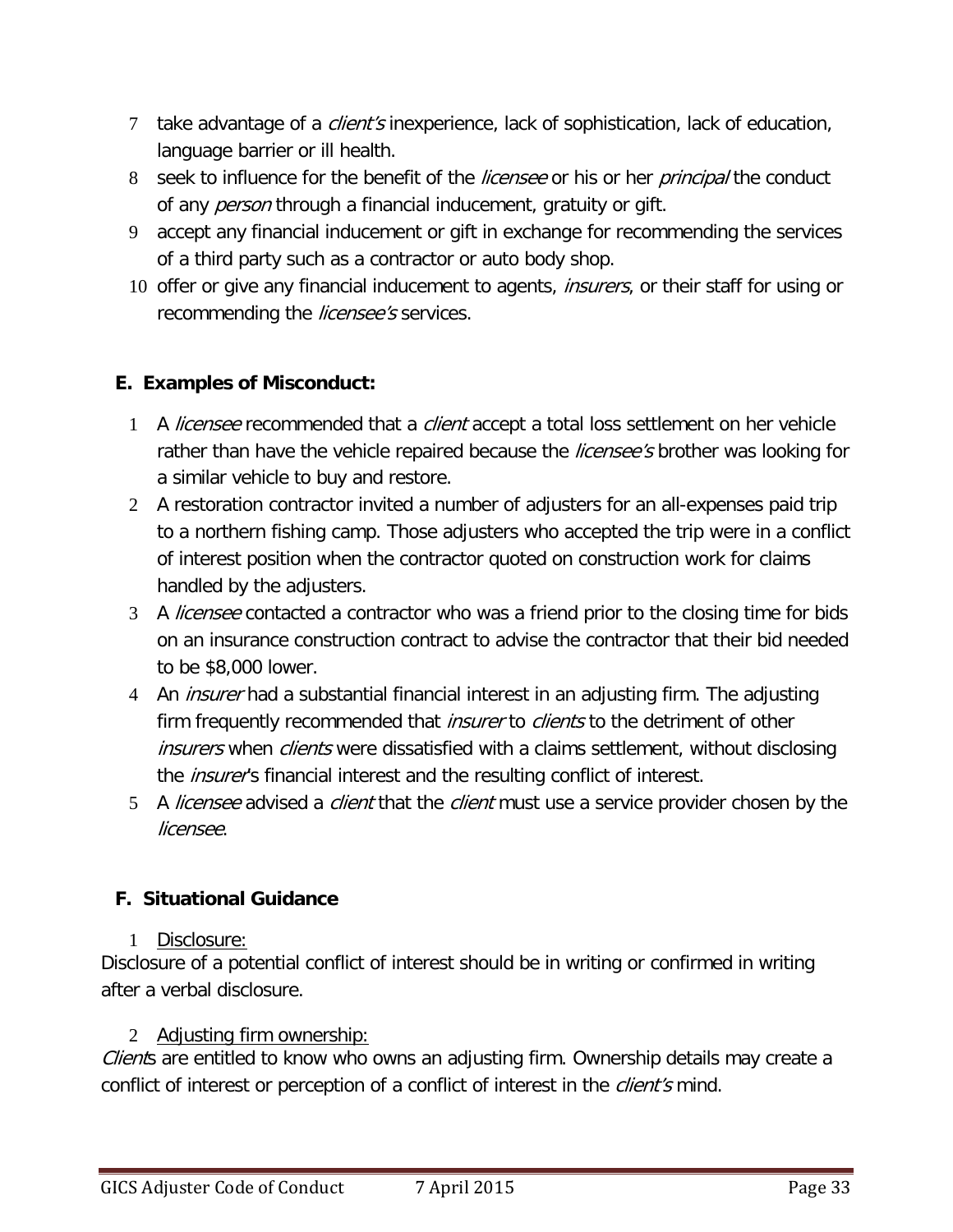### 3 Business Relationships:

<span id="page-33-0"></span>Licensees who are engaged in business outside their insurance adjusting firm encounter more frequent potential conflicts of interest. In these situations, *Council* may determine that the *licensee* is unsuitable by virtue of other business activities. For example:

- a. a licensee who also owns part of an auto body shop will be in a conflict position when a *client* asks for advice about where to get a car fixed or whether their damaged auto should be repaired or written off. In addition, there will be a real conflict of interest between the *licensee* and the *principal* if the *licensee's* auto body shop repairs any vehicle or equipment damaged in a claim being adjusted by the *licensee*.
- b. a *licensee* who also operates a construction or restoration firm will be in a conflict position whenever a property damage claim requires construction or restoration services. Even if the adjuster's construction firm does not quote job for claims handled by that adjuster, the confidential information received by the adjuster in reviewing bids for various jobs from other contractors creates an unfair advantage to the adjuster's construction firm and a public perception of wrongdoing.
- c. a *licensee* who rents space in the adjusting firm's building to another business and also is assigned a claim for that business will be in a conflict position if there is a dispute about the cause, severity or repair of building damage.

# <span id="page-33-1"></span>4 Other occupations:

Clients may feel pressured to make poor decisions on an insurance claim if the licensee also has another occupation in which he or she may have influence over the *client* or where the *client* may need help, services, favours, or consideration from that *licensee*. Examples of professions falling into this category are teachers, priests, pastors, and other religious professionals, police officers, immigration consultants or officers, elevator agents and grain buyers, doctors or health care workers, and politicians at the federal, provincial, or municipal level. Any occupation other than insurance must be disclosed to *Council* whenever it is undertaken, or ideally before it is undertaken. Where a second occupation creates a risk that *clients* may be subject to undue pressure or coercion, the *licensee* may have to choose between that occupation and being an insurance *licensee*.

# <span id="page-33-2"></span>5 Personal and Family Relationships:

Personal or family conflicts can lead to situations where the *licensee's* ability to serve the client is impaired, or the client may have a perception that the licensee may be biased or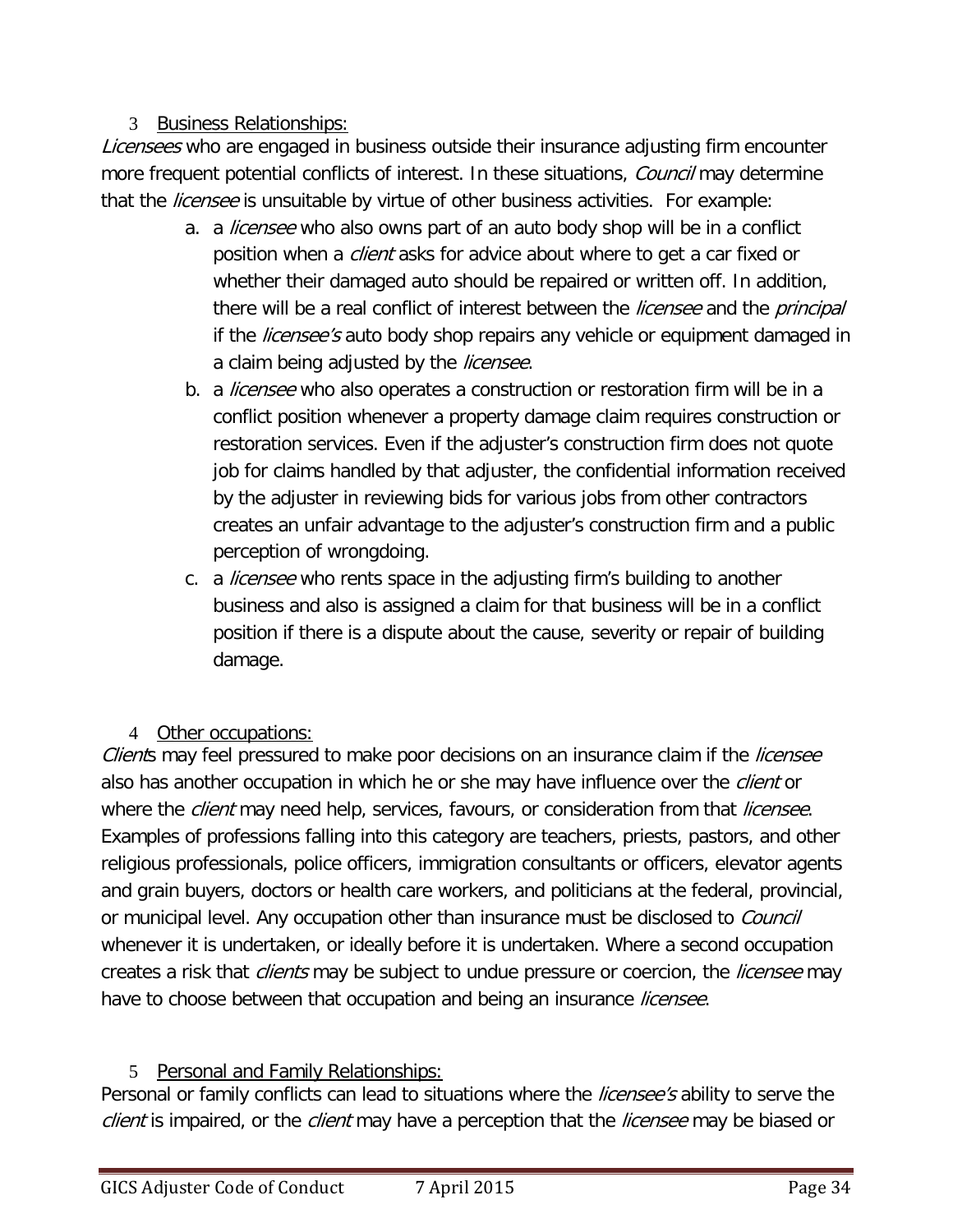unfair. Even if there is no financial conflict, an emotional conflict is a serious matter which *licensees* must deal with professionally and honestly. As with all conflict of interest situations, the first step is open and forthright disclosure and discussion of the situation. In most cases the *principal* will decline to assign a claim to an adjuster who has a personal relationship with a *claimant* once the relationship is revealed.

## <span id="page-34-0"></span>6 Conflicts between *Client*s:

In any situation where *clients* are in opposition to each other, such as liability claims, licensees may find themselves in a conflict of interest situation simply because they handle claims for both parties. Examples are auto accidents where fault may be disputed, claims involving a condominium corporation and individual unit owners, disputes between a retailer and their suppliers or a contractor and the building owner or the common situation of a claim which involves both a tenant and landlord.

Any such situation must be disclosed to both the *principal* and the *claimant* and in most cases the *licensee* should decline to act in one matter or the other.

In these cases, each *client's* privacy rights must be upheld even though the *licensee* has an obligation to disclose a potential conflict of interest. Personal information, including the simple existence of a coverage or policy, must not be disclosed. Refer to Privacy, Section 6 of this *Code* for more information.

### <span id="page-34-1"></span>7. Gifts and Benefits:

In all situations, *licensees* are expected to approach and recommend the best providers for any service required by *clients* or *principals*, treating all service providers fairly, providing full and complete disclosure of all relevant information to service providers, providing all acceptable options to *clients* and *principals*, and allowing and encouraging *clients* to choose the service provider. Whenever business is 'steered' to specific service providers, or alternately specific service providers are eliminated from fair competition for business, *licensees* are not acting in the best interest of the *client* or *insurer*. In that case, any gifts, prizes, trips or benefits accepted by the *licensee* are considered an improper inducement.

### <span id="page-34-2"></span>8. A Practical Guideline:

In most cases, **if** licensees **wonder whether a situation should be disclosed as a potential conflict, it should be.** In practice, licensees should ask themselves "If the other *person* found out later about this, is there a chance they might be upset or wonder if I was being fair to them and giving them my very best advice and service?" If the answer is yes, there is a potential conflict which must be disclosed.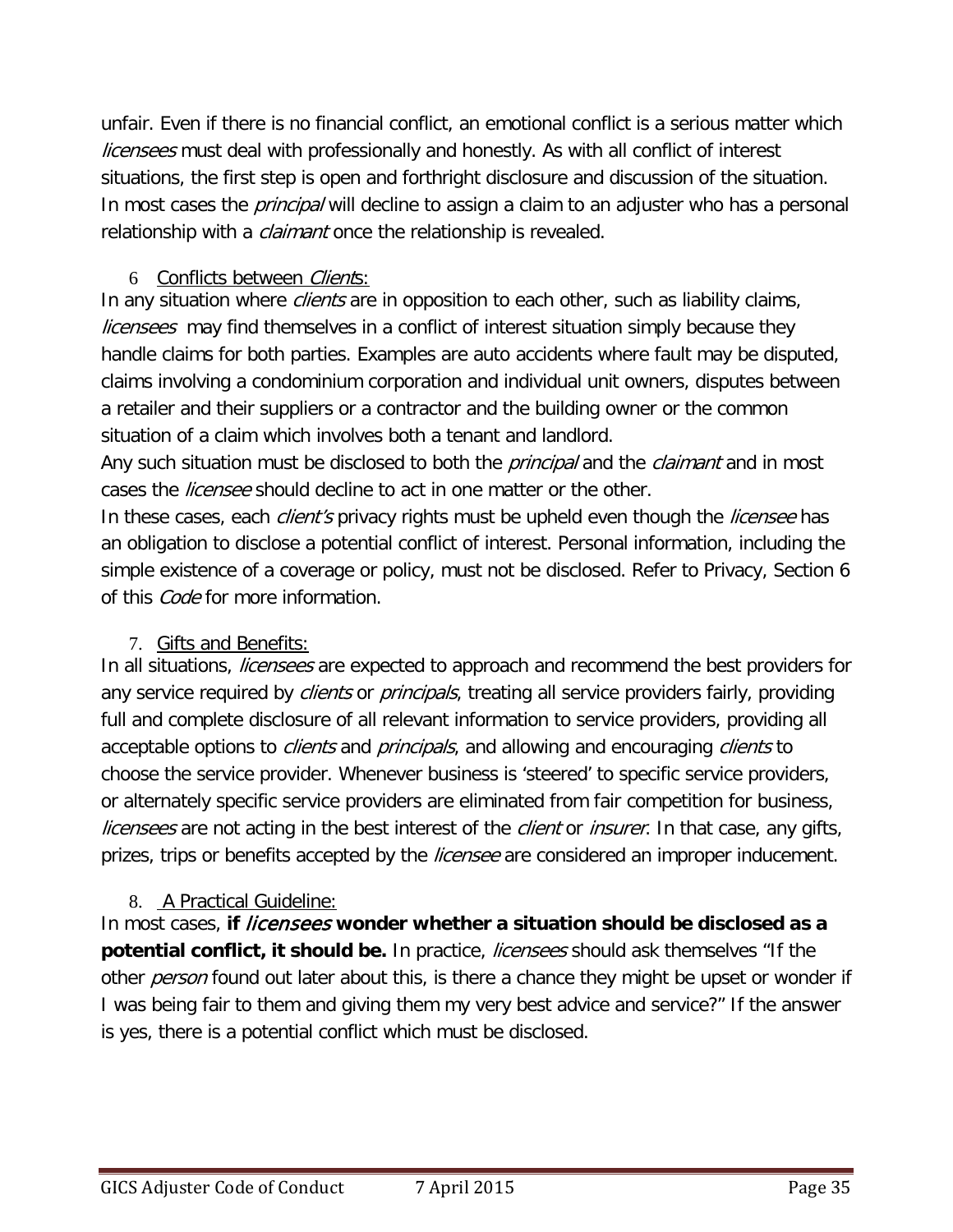# <span id="page-35-0"></span>12. **Advertising and Respect of the Public**

# **A. The Principle**

It is the duty of every *licensee* to enhance the respect of the public for the insurance industry. *Licensees* must conduct themselves professionally, with courtesy and fairness to their *principals*, to consumers, to *clients*, to *insurers*, to other *licensees* and to *Council*. Licensees must represent themselves, their services and their products accurately and honestly at all times. *Client*s are entitled to know with whom they are dealing. Advertising claims must be supported by evidence. Advertising and service delivery methods must always be consistent with integrity, professionalism, and good advice to *clients*.

# **B. Related Bylaws**

#### **BYLAW 8 – MISCONDUCT**

(1) For the purpose of the Act, regulations and bylaws, misconduct is a question of fact but includes any matter, conduct or thing, whether or not disgraceful or dishonorable, that is:

(a) contrary to the best interests of the consumer or *licensees* or insurance companies; or

(b) may harm the standing of *licensees* in the insurance industry.

(2) Without restricting the generality of subsection (1), a *licensee* may be guilty of misconduct if the *licensee*:

(c) in the course of promoting, selling or servicing insurance business, provides in any advertising or other communications information that is false or misleading; (o) fails to deal with consumer complaints or disputes or refer the consumer to the appropriate *person* or authority or process in a timely and forthright manner;

# **C. Requirements:** Licensees **must:**

- 1 represent themselves or hold themselves out in the name shown on their licence.
- 2 ensure sales materials and advertising are clear and honest.
- 3 disclose their role as an adjuster and the identity of their *principal* to *clients* prior to conducting any adjusting activities.
- 4 encourage public respect for and confidence in the profession of insurance and try to improve the practice of that profession.
- 5 report to *Council* any instance of misconduct under the Act or Bylaws, in good faith and without malice or ulterior motive.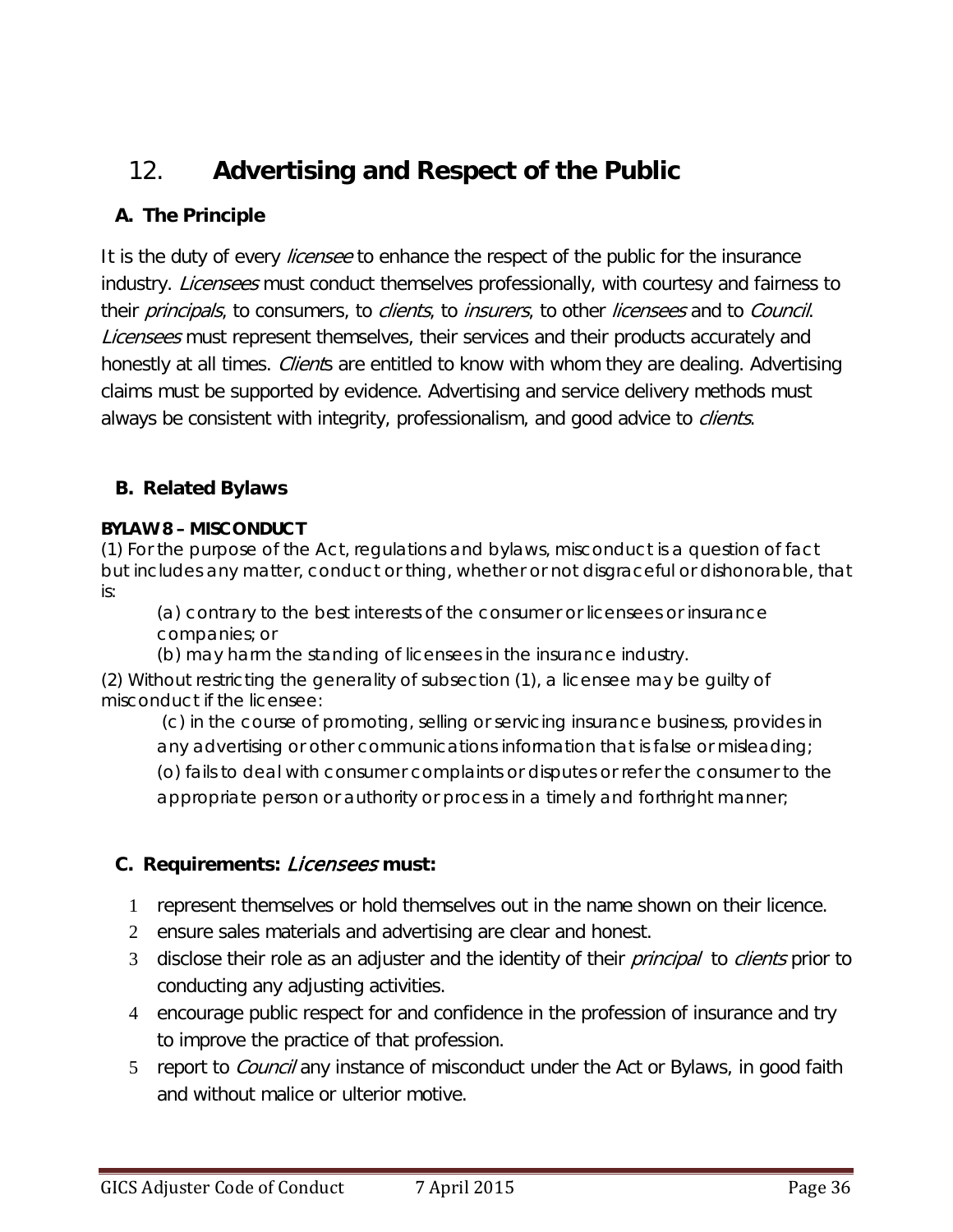- 6 attempt to persuade consumers to report potential situations of misconduct to Council.
- 7 inform themselves as to the insurance dispute resolution options available to consumers, including appraisal, arbitration, ombudservices, Council, and the Superintendent of Insurance. Licensees must advise clients and other members of the public of these options when this advice may assist to resolve a consumer complaint or dispute.

# **D. Contraventions:** Licensees **must not:**

- 1 represent themselves or their adjusting firm as having expertise in a given area or having certain qualifications unless such statements are fully supported by fact.
- 2 advertise products, services, or prices which cannot be provided or are subject to any qualifications which are not clearly disclosed in the advertising.
- 3 misrepresent the size of their firm.
- 4 advertise the names of *insurers* for whom they have undertaken claims without the express consent of such *insurers*.
- 5 encourage any *person* other than a representative of the *principal* to advise the licensee of any claim occurrence.
- 6 defame or discredit the industry, *insurers* or other *licensees*.
- 7 make false or misleading statements in the solicitation of adjusting assignments.
- 8 communicate in an abusive, offensive, or unprofessional way in the course of business.
- 9 engage in harassment or unlawful discriminatory practices.
- 10 engage in any other activity, occupation or business which may bring the insurance industry into disrepute or undermine the faith of *clients, insurers* or *other parties*.

# **E. Examples of Misconduct**

- 1 A licensee advertised that he or she had a branch in a city where there was no actual branch.
- 2 A *licensee* published printed material which, taken at face value, was liable to damage the reputation of *persons* engaged in the insurance business, alleging that insurance companies practiced sneaky price increases and robbed *clients* with high premiums.
- 3 Conviction for a criminal offense, unrelated to work in the insurance business, brought into question professional integrity and suitability to act as a *licensee*.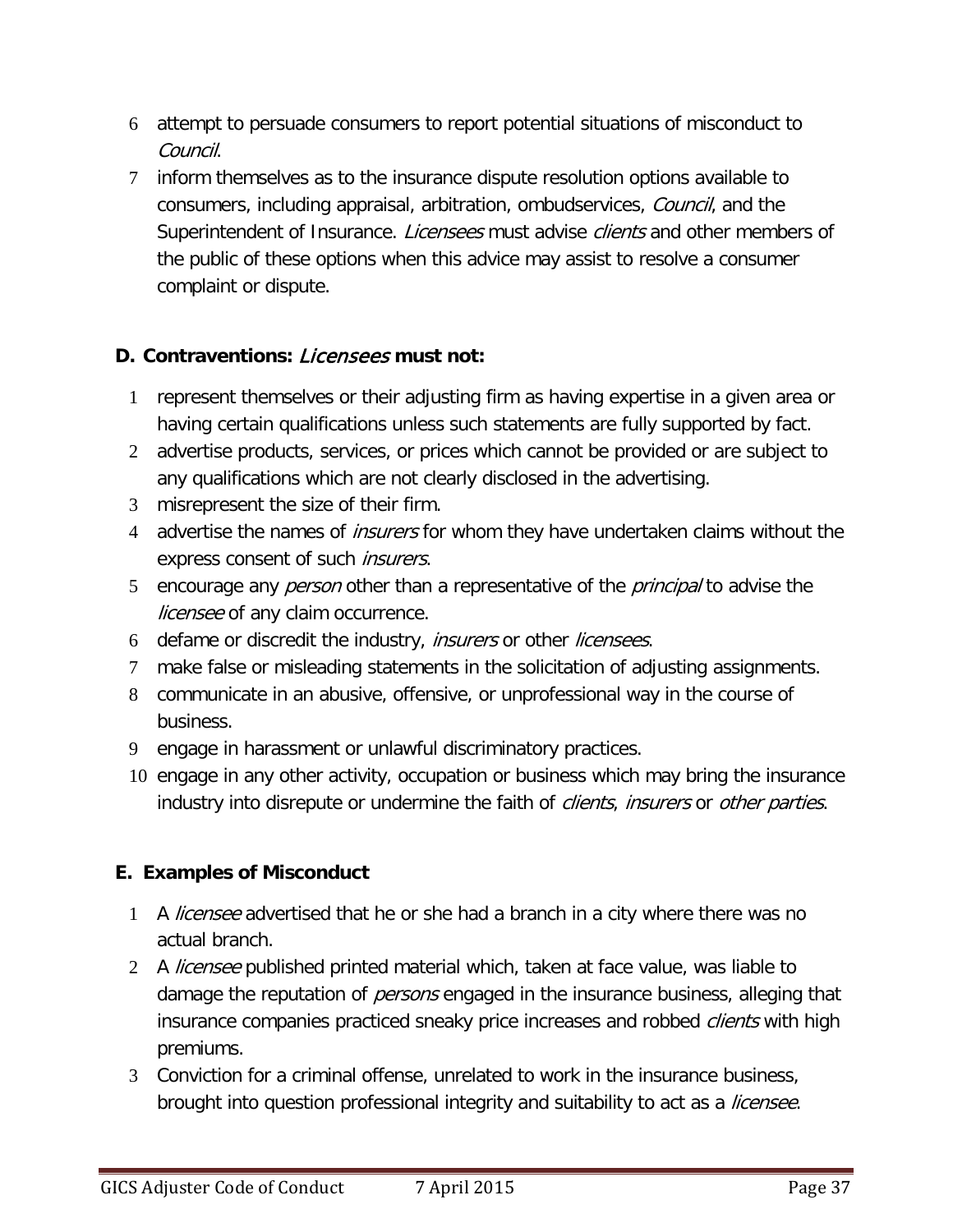- 4 A *licensee* induced an individual to provide a statement for a claim investigation prior to identifying on whose behalf he or she was acting.
- 5 A licensee disclosed confidential file information in promotional material, including testimonials from claim files with identifying information, settlement amounts and liability decisions.

## <span id="page-37-0"></span>**F. Situational Guidance**

<span id="page-37-1"></span>1 Business Names and Operating Names: Licensees must operate in the name shown on their licence and the name shown must not be misleading to consumers. For example, if a *licensee* uses the name 'Jane Smith and Associates', consumers can reasonably expect that Jane Smith has associates working with her. Similarly, if a client sees a sign or advertising from a licensee, that client should be able to identify the *licensee* under the same name in a Licensee Search on *Council's* website. Corporate names, partnerships, subsidiaries or other operating names, such as those used on websites or for branch offices, must be properly registered to the legal entity and must be reflected in the business' insurance licence. There should be no doubt in the *client's* mind about the nature or identity of an entity providing adjusting services.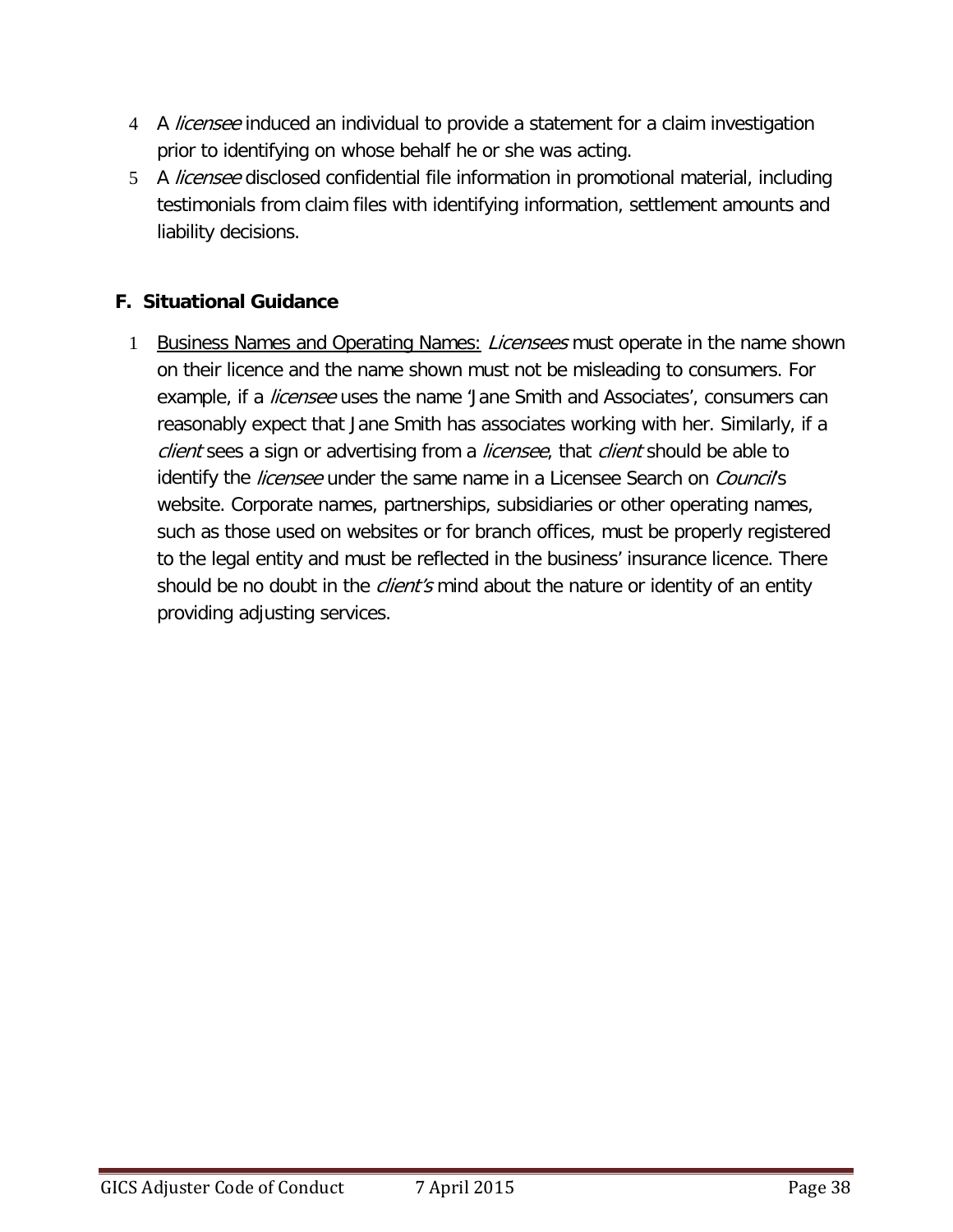# <span id="page-38-0"></span>13. **Handling Claims, Clients and Insurers**

# **A. The Principle**

An adjuster must act in the best interest of the *principal* within the constraints of proper conduct in any claims matter. Licensees must make sufficient inquiry into the circumstances of the claim and fully and accurately disclose all material information to *insurers*, represent *insurers* fairly, follow the *insurers*' procedures and any authority granted to them by *insurers*, and promptly deliver documents and claims payments.

This includes a duty to fully disclose to a *principal* all material information which is discovered in the course of adjusting a claim, even if that information is not directly related to the specific claim being adjusted. It is in the best interest of consumers and the insurance industry to ensure that risks are properly revealed to *insurers*, unsafe conditions are corrected, and fraudulent and inflated claims are not paid. *Licensees* are obligated to cooperate in reducing insurance fraud.

At the same time, adjusters must act for the good of consumers and take all steps within their power to ensure that *clients* are fairly compensated for valid claims.

Licensees must document all discussions and correspondence in adjusting a claim and maintain organized and accurate files.

# **B. Related Bylaws**

### **BYLAW 8 – MISCONDUCT**

(1) For the purpose of the Act, regulations and bylaws, misconduct is a question of fact but includes any matter, conduct or thing, whether or not disgraceful or dishonorable, that is:

(a) contrary to the best interests of the consumer or *licensees* or insurance companies;

(b) may harm the standing of *licensees* in the insurance industry.

(2) Without restricting the generality of subsection (1), a *licensee* may be guilty of misconduct if the *licensee*:

(a) engages in any practice that is coercive or has the intended effect of inducing a consumer to making a decision that is not in the best interests of the consumer h) fails to place the interests of the consumer before those of the *licensee* or others; (j) fails to ensure that a consumer or *insurer* is fully informed of all relevant information that will allow the consumer or the *insurer* to make an informed decision;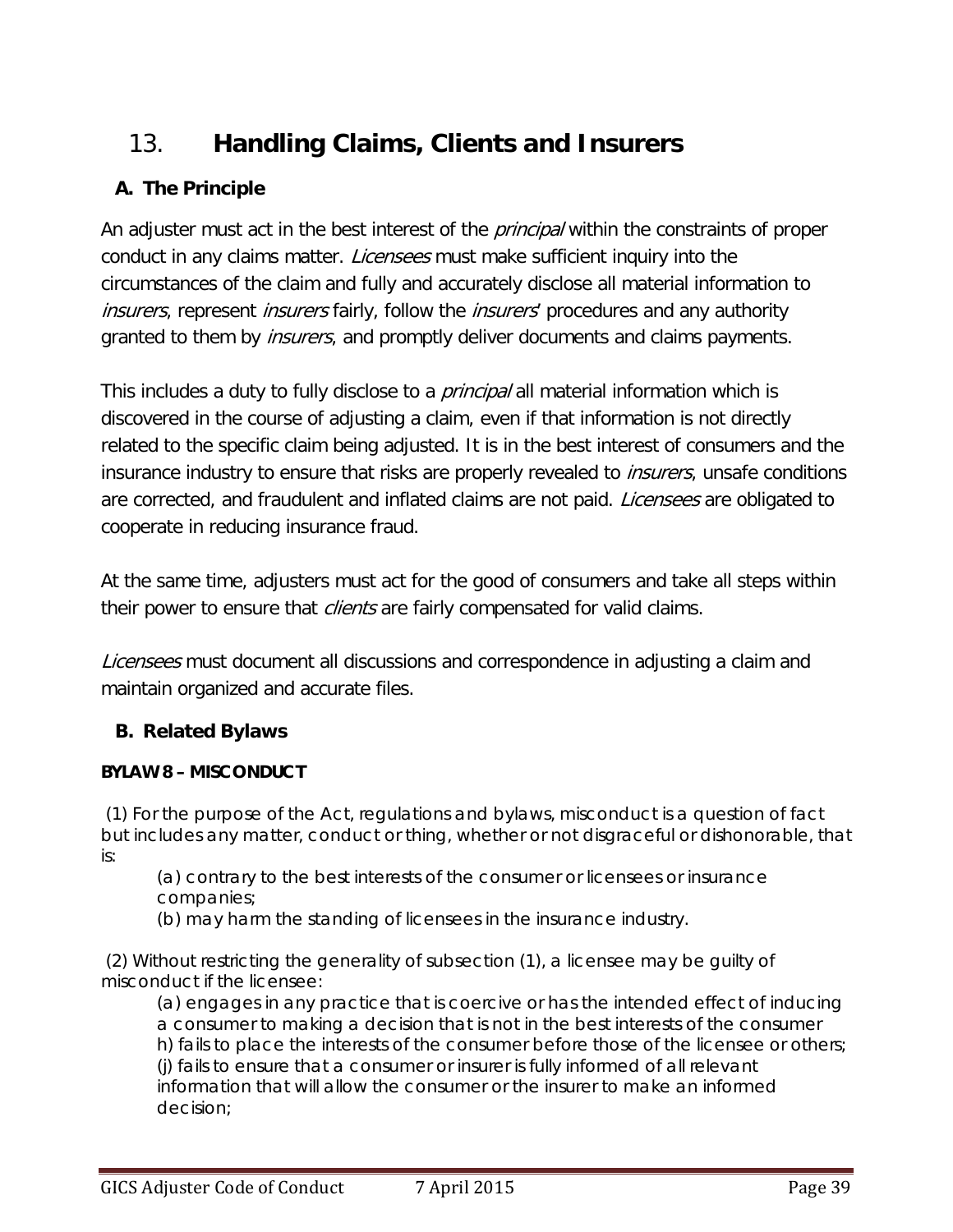(k) fails to reasonably carry out a consumer's lawful instructions;

(l) fails to disclose to a consumer or *insurer* any conflict of interest that may exist; (o) fails to deal with consumer complaints or disputes or refer the consumer to the appropriate *person* or authority or process in a timely and forthright manner;

- (p) fails to maintain proper records;
- (q) fails to follow sound business practices;

### **C. Requirements:** Licensees **must:**

- 1 handle claims promptly, responding to inquiries without undue delay, with courtesy and fairness.
- 2 provide full disclosure to the *client* of all relevant areas in which the policy provides coverage.
- 3 diligently follow the instructions of the *principal* in adjusting a claim, unless those instructions are contrary to provisions of this Code.
- 4 act within the authority of the *principal*.
- 5 as soon as possible when a claim is reported, provide information to *clients* about immediate protection of *persons* and property and the claims process.
- 6 inform *principals* and *clients* of any matter which may materially affect the claim or prejudice their interests, including coverage limitations, settlement options, exclusions, conditions, and other policy provisions.
- 7 be aware of and deal appropriately with any conflicts of interest in providing claims service, giving advice on repair, replacement or valuation, or in situations where two *clients* may be involved in a claim.
- 8 ensure that *clients* are aware of all deadlines and prescription periods which may affect their claim.
- 9 take reasonable steps to keep *clients* informed of the status of their claims.
- 10 give clear information to *clients* confirming the *client* is responsible for hiring service providers such as contractors or body shops.
- 11 where coverage is denied, advise the *client* promptly in writing of the denial. It is good practice in this situation to contact the *client's* agent or *agency* if possible and explain the reasons for the denial.
- 12 when dealing with a claim by a third party, if the insured has or may have an interest in the settlement, including situations where there is a retention by the insured or where the claim may exceed policy limits, keep the insured as well as the principal informed.
- 13 where a potential claim by a third party is not considered valid under a policy, upon instruction of the *principal*, notify the third party promptly in writing.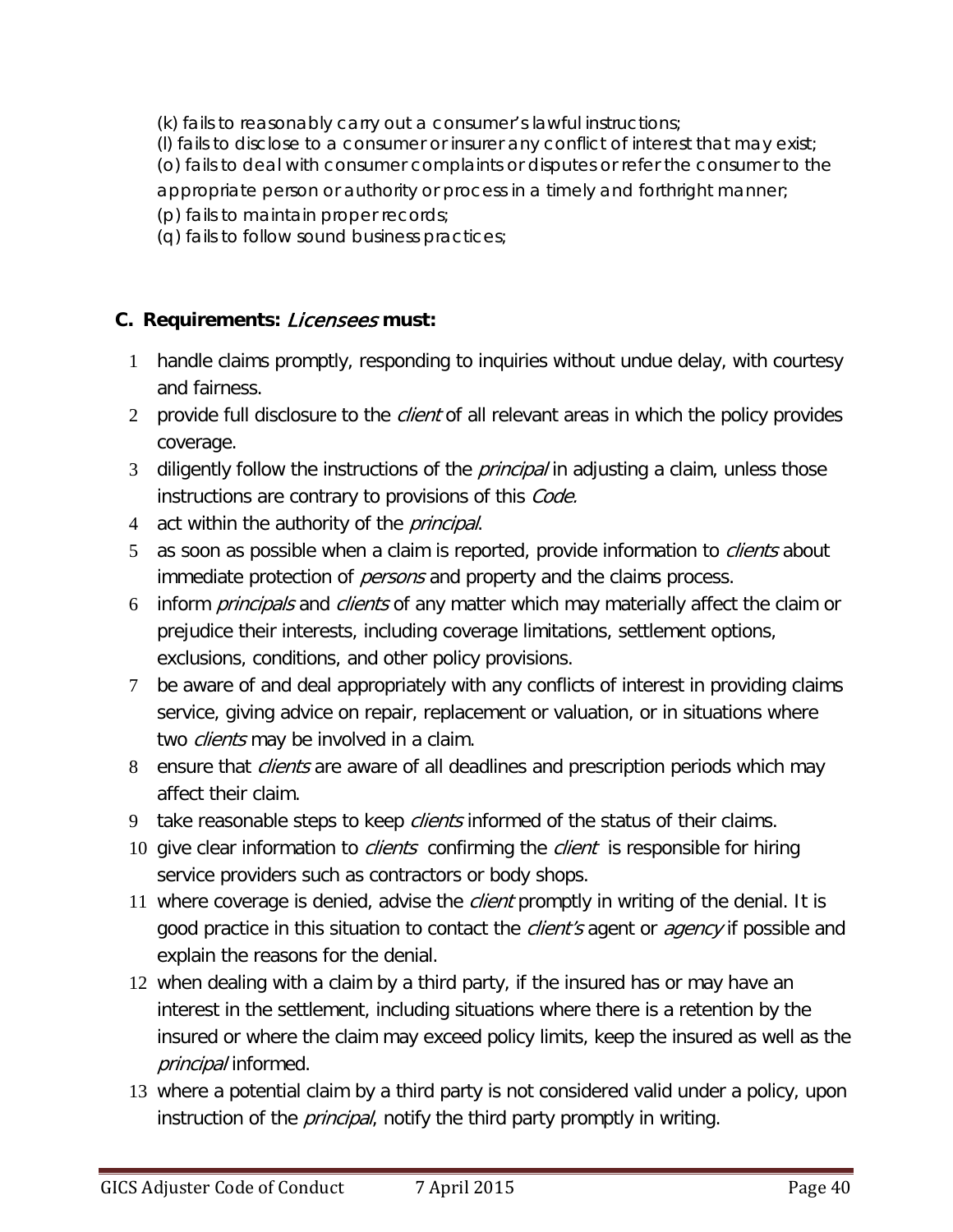- 14 make full and prompt disclosure to the *principal* of all policy violations and any evidence of fraud, misrepresentation, non-disclosure, falsification of facts or records, or attempts to improperly influence the claims process.
- 15 facilitate fair settlement of claims and deal with all formal and informal complaints in good faith and in a timely and honest manner. This includes referring *claimants* to all appropriate dispute mechanisms.
- 16 inform the *principal* about the involvement of any other *licensee* or anyone who is assisting in the claim investigation and is retained by the *licensee* to whom the claim is assigned.

# **D. Contraventions:** Licensees **must not:**

- 1 enter upon any investigation without specific authorization from the *principal*.
- 2 discourage a *client* from making a legitimate insurance claim or in any manner delay a claim from being presented, thereby prejudicing the *client's* best interests.
- 3 give legal advice or discourage a *client* from seeking legal advice.
- 4 deal directly with a *client* where the *client* has retained a lawyer and the lawyer confirms he or she is representing the *client*.
- 5 deny a claim which the *licensee* believes to be valid without expressing his or her views clearly and in writing to the *principal*.
- 6 use any practice or conduct that delays claims settlement or undermines the fair adjustment of claims.
- 7 counsel a *client* to misrepresent any aspect of a claim report or proof of loss.
- 8 withhold information relevant to the claim from the *insurer* or the *insurer's* representative.
- 9 undermine or malign the reputation of adjusters, agents, or *insurers*.
- 10 act in the solicitation, placement or negotiation of insurance unless also licensed as an agent.
- 11 ask *clients* to sign statements, proofs of loss or other documents which are incomplete. If information is not available, those sections of the forms must be noted as 'To Be Advised' or 'information to follow' prior to the *client* signing the document.
- 12 promise results or services which the licensee cannot fulfill.

### **E. Examples of Misconduct**

1 A licensee failed to advise a claimant about the statutory limit on a claim, thereby prejudicing the *claimant's* interests.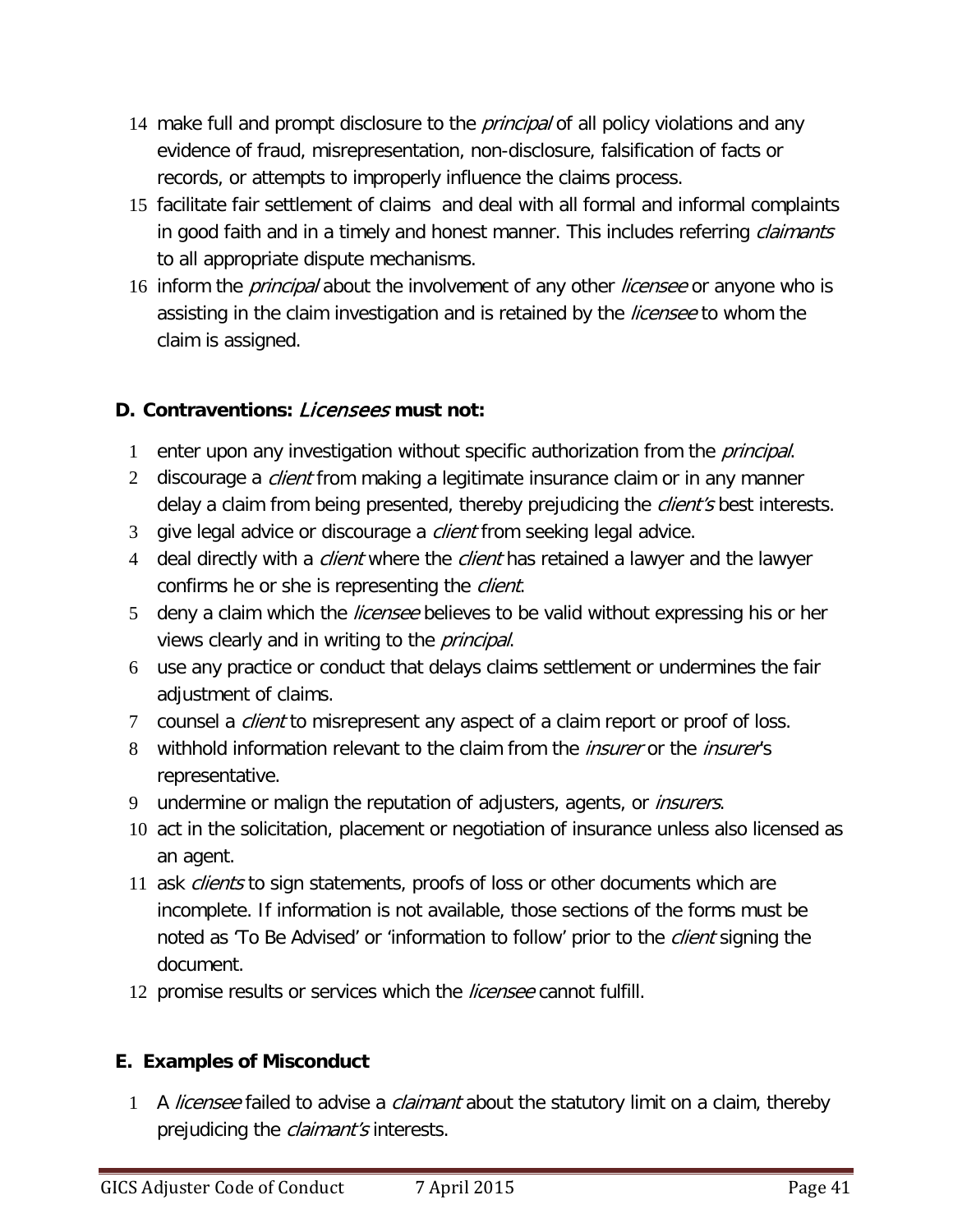- 2 A *licensee* acted outside the authority given by the *principal*.
- 3 A licensee was instructed by the *principal* to delay claims settlement and followed those instructions.
- 4 A licensee failed to notify the insurer or agent that he or she had discovered an undeclared occupancy in a building where a claim had occurred.

# <span id="page-41-0"></span>**F. Situational Guidance**

1 File retention:

<span id="page-41-1"></span>The time period for which closed claim files should be kept depends on the situation, whether files are paper or electronic. The basic principle is that **files must be kept as long as the file may be needed to resolve a consumer's problem**. In some cases claims files are sent to the *principal* when closed. If files are retained by *licensee*, all documentation should be retained as long as a future dispute or related claim could materialize.

The following additional information may be helpful for licensees:

- The Act allows prosecution or disciplinary action for up to 3 years from the date the facts of a misconduct situation came to the knowledge of the Superintendent or Council.
- The Act specifies that the time allowed under the Limitations Act for an action against an *insurer* starts once the final determination of a liability claim has occurred.
- All insurance policies must comply with the *Limitations Act* of the Province of Saskatchewan.
- Under the *Limitations Act*, most actions must be commenced within 2 years from when the *claimant* knew or ought to have known about the occurrence, the causes of the occurrence, and who might be held responsible.
- Because the *claimant* may not know enough to file a lawsuit for many years, the Limitations Act provides an ultimate limitation of 15 years from the date of the act or omission.
- For minors, persons incompetent to manage their affairs, and in the case of domestic assault or sexual assault, the limitation period does not apply, so effectively a lawsuit may begin decades after an occurrence.

As an ordinary example of the legislative provisions summarized above, let's assume that George's steps are unsafe and while visiting him, Melanie is injured. Melanie has 2 years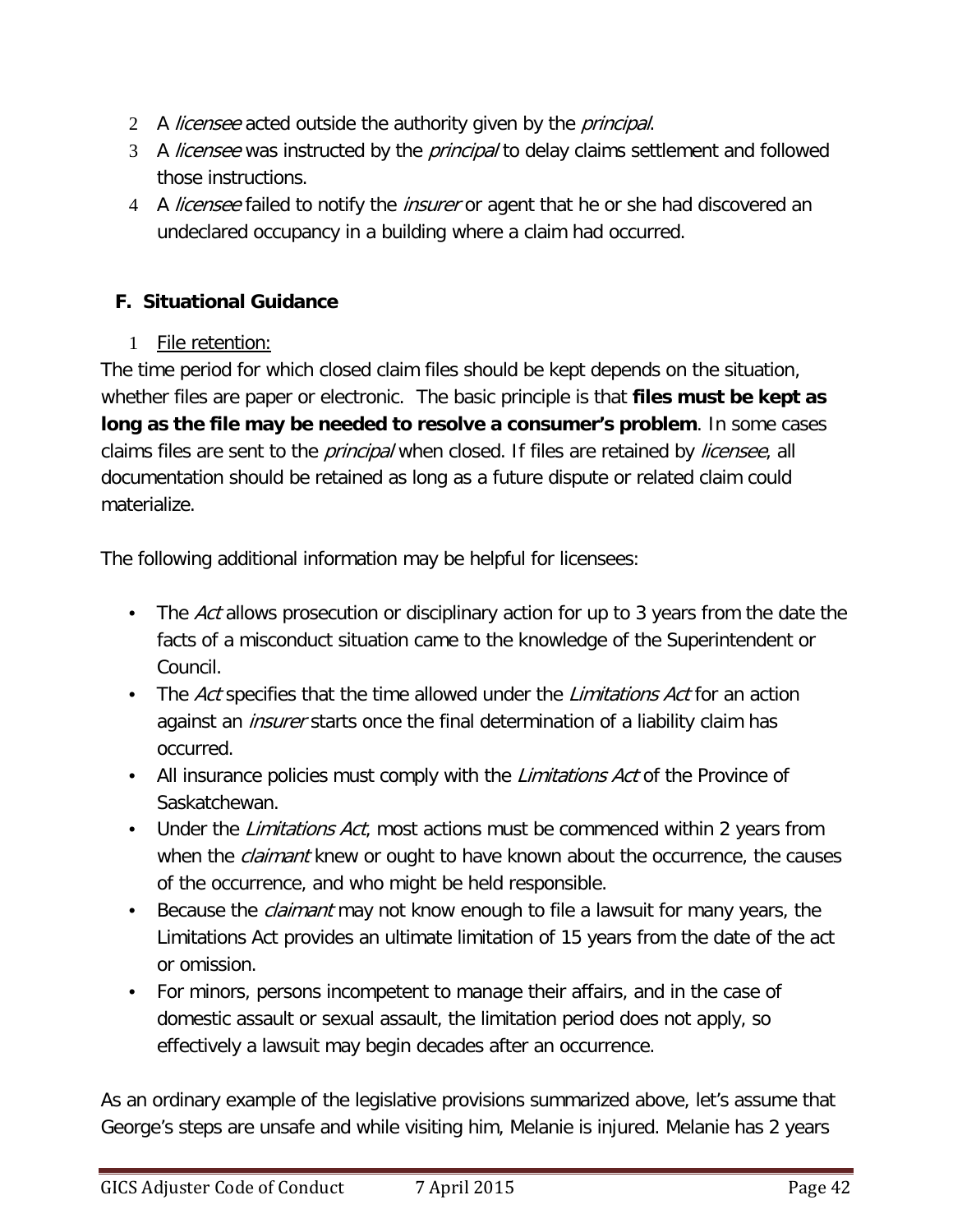from the date of an accident to sue George. If after a year's investigation, George's *insurer* denies coverage for misrepresentation on the application for home insurance, George has 2 years from the date of denial to sue the *insurer* and, depending on the situation, perhaps the adjuster or broker. In this case, it could  $2+1+2=5$  years from the accident before the adjuster knew a lawsuit was being filed. If Melanie was 6 years old at the time of the accident, she will be a minor until the age of 18, the time delay could be 12+2+1+2=17 years. Council suggests that the prudent course for licensees is to scan paper documents and maintain electronic files for as long as possible.

Licensees may wish to obtain legal advice for their particular situation or for any complex files. *Licensee*s must follow all requirements for privacy and protection of personal information both in keeping and in discarding *client* files.

Where a file is involved in a disciplinary investigation, no material from that file can be destroyed, discarded or removed without the approval of Council.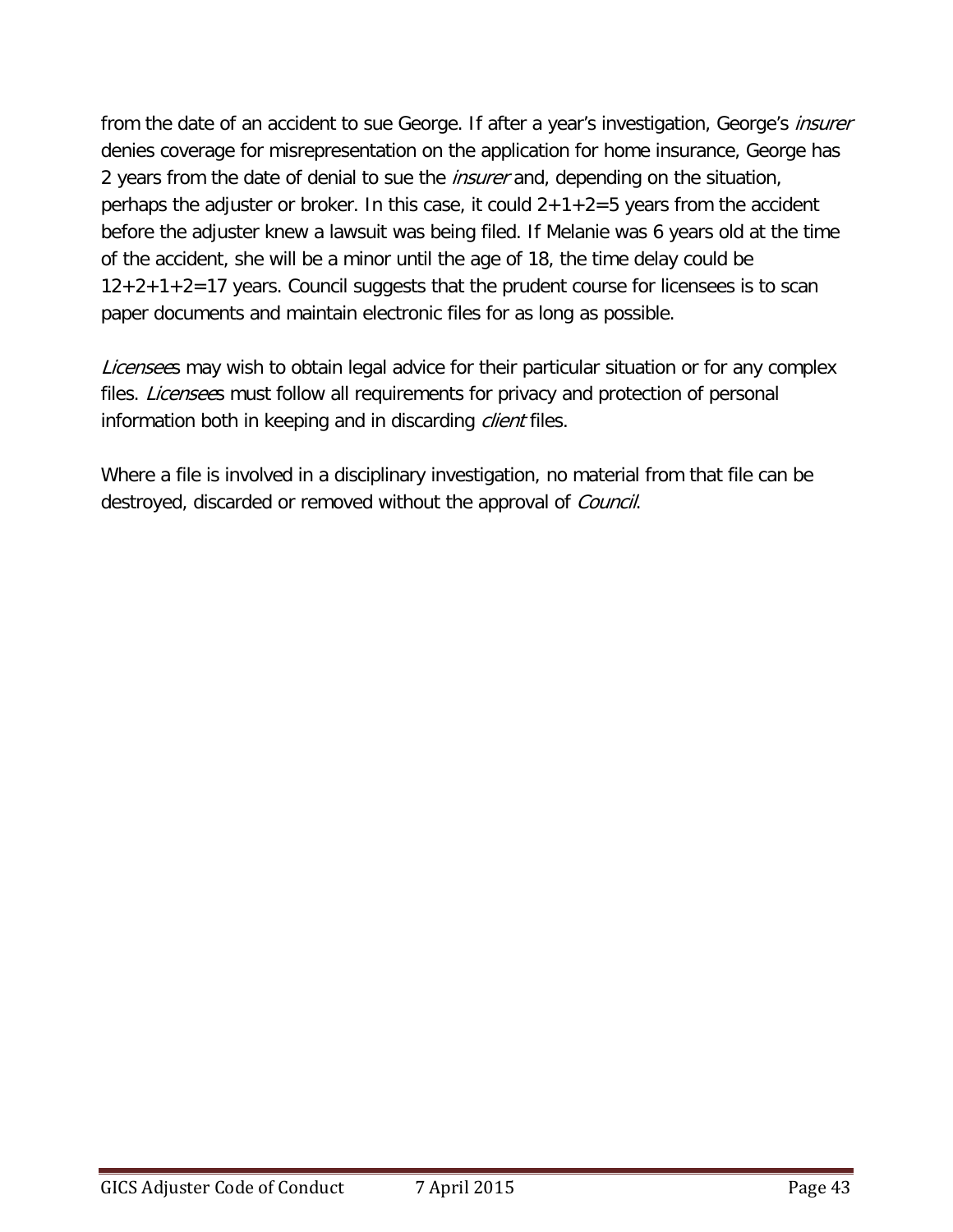- <span id="page-43-0"></span>14. **Not Applicable for Adjusters**
- <span id="page-43-1"></span>15. **Not Applicable for Adjusters**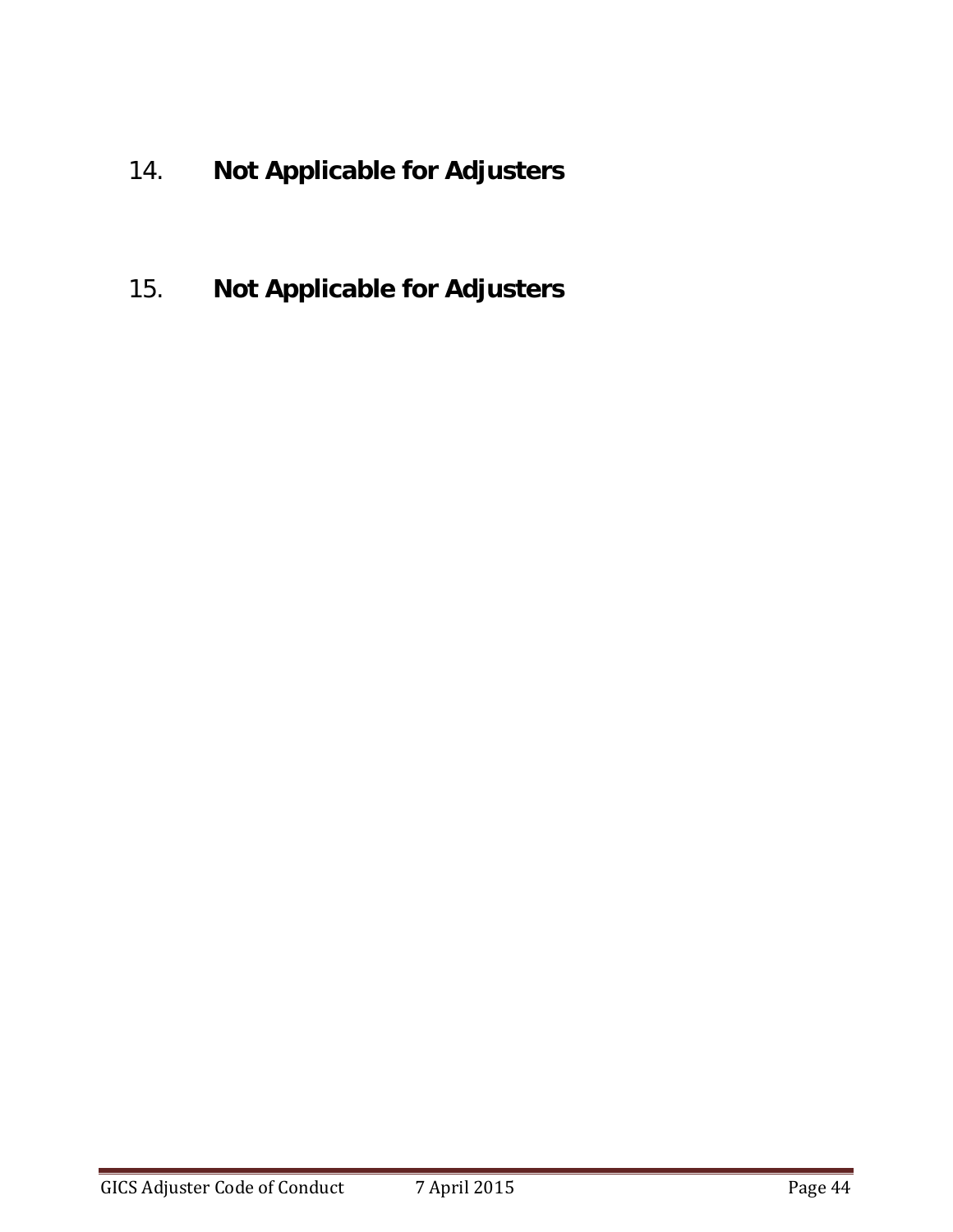# <span id="page-44-0"></span>16. **Dealing with Interested Third Parties**

# **A. The Principle**

Clients must authorize any situation where an *interested third party* receives information or is given any benefit or involvement in the insurance policy. In many cases this authorization will have occurred when an *interested third party* was added to a policy prior to a claim. Interested third parties are due the same duty of honesty and competence as clients.

In the case of a third party claim against the *insured, licensees* must ensure the *insured* is fully informed of the claim. When the interests of a third party are in conflict with the interests of a *client*, the *client's* interest is paramount. In those situations, *licensees* must inform the *client* and *principal* about the conflict and explain the *client's* interests and options and take direction from the *client* and *principal*.

# **B. Related Bylaws**

# **BYLAW 8 – MISCONDUCT**

(2) Without restricting the generality of subsection (1), a *licensee* may be guilty of misconduct if the *licensee*:

(c) in the course of promoting, selling or servicing insurance business, provides in any advertising or other communications information that is false or misleading; (h) fails to place the interests of the consumer before those of the *licensee* (j) fails to ensure that a consumer or *insurer* is fully informed of all relevant information that will allow the consumer or the *insurer* to make an informed decision;

(k) fails to reasonably carry out a consumer's lawful instructions;

(l) fails to disclose to a consumer or *insurer* any conflict of interest that may exist; (m) fails to protect a consumer's personal information or divulges personal information about a consumer unless authorized to do so by the consumer or as required by law;

# **C. Requirements:** Licensees **must:**

- 1 ensure that any request for information on a *client*'s policy or claim is authorized by the *client* or *principal* and is in the *client*'s or *principal*'s best interest.
- 2 keep any *interested third party* informed about the claim progress and any deadlines, conditions, provisions or statutory limitation dates which may affect their interests.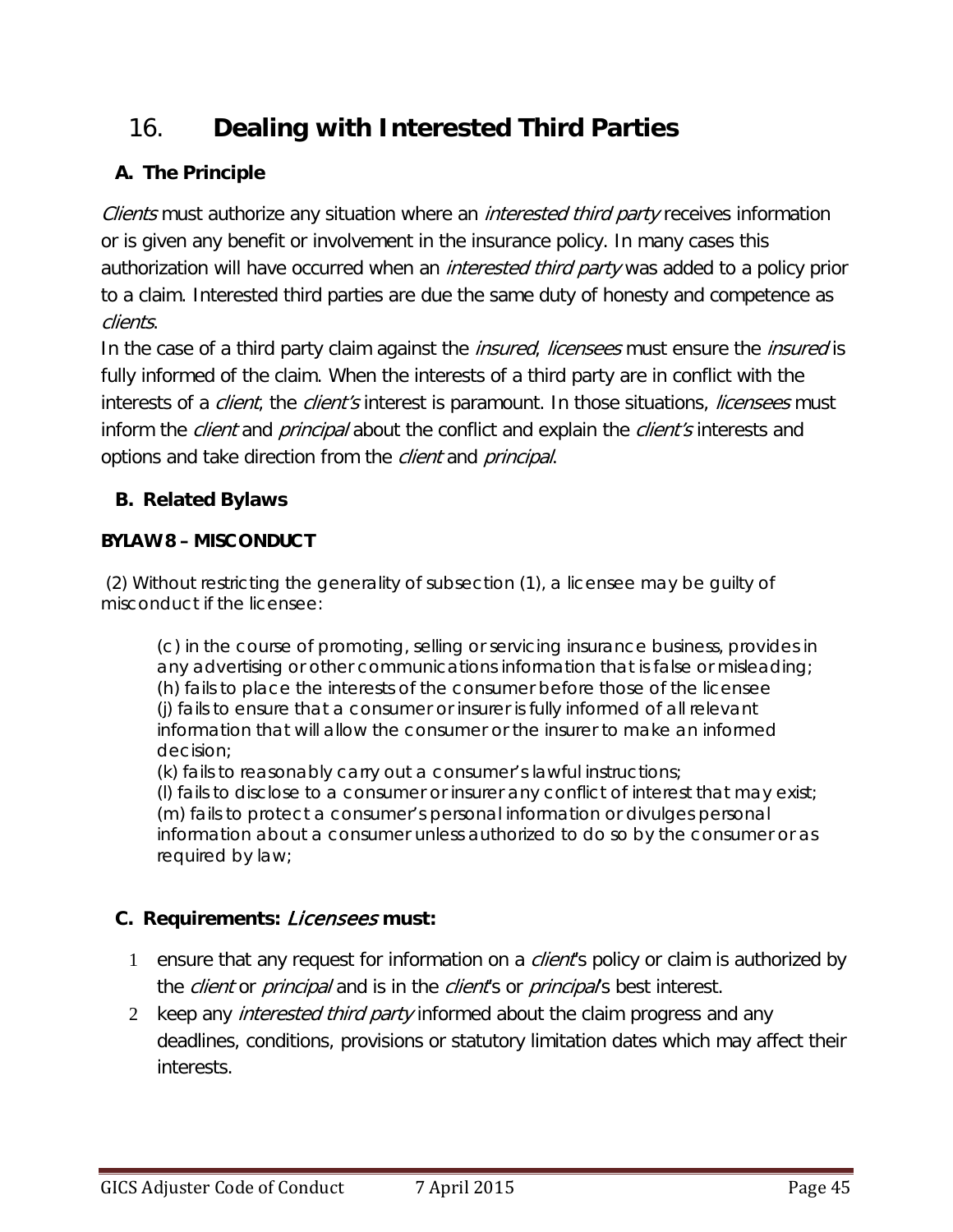# **D. Contraventions:** Licensees **must not:**

1. reveal any information to a third party beyond what is authorized by the client or principal

#### **E. Examples of Misconduct**

#### **F. Situational Guidance**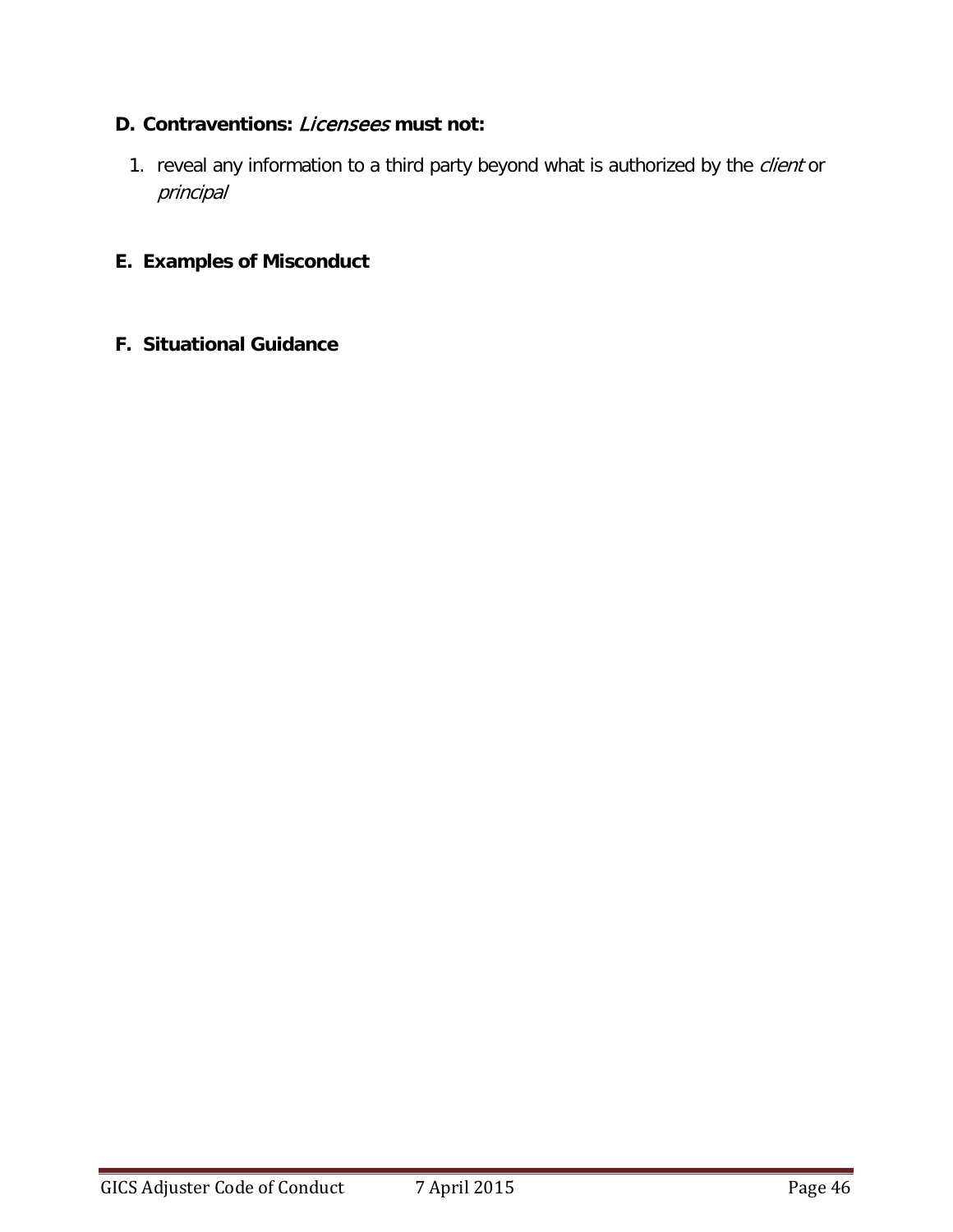# <span id="page-46-0"></span>17. **Dealing with Other** Licensees

# **A. The Principle**

Licensees as a group represent the insurance industry to consumers. Licensees must treat fellow *licensees* with honesty, courtesy, and respect, promoting the integrity of and public respect for the insurance profession. If a *licensee* is aware of misconduct by a fellow *licensee*, in the interest of consumer protection the *licensee* has a duty to report the misconduct to *Council*. See Section 18 of this *Code* for details of this duty.

# **B. Related Bylaws**

### **BYLAW 8 – MISCONDUCT**

(1) For the purpose of the Act, regulations and bylaws, misconduct is a question of fact but includes any matter, conduct or thing, whether or not disgraceful or dishonorable, that is:

(a) contrary to the best interests of the consumer or *licensees* or insurance companies; or (b) may harm the standing of *licensees* in the insurance industry.

## **C. Requirements:** Licensees **must:**

- 1 use professionalism and respect in all communications with other *licensees*, including competitors.
- 2 maintain as the primary concern what is best for *clients* and *principals* in all dealings with other *licensees*.
- 3 disclose to *clients* and *insurers* any arrangements to involve a *licensee* from another adjusting firm in an insurance *transaction*.
- 4 ensure that any other *licensee* involved in an insurance *transaction* is properly licensed and competent to handle the *transaction*. If the other *licensee* is not licensed in Saskatchewan, a *licensee* must verify whether the other *licensee* requires Saskatchewan licensing given the activities involved.
- 5 maintain the integrity of the insurance profession in treatment of other *licensees*.

# **D. Contraventions:** Licensees **must not:**

- 1 defame or discredit other *licensees*.
- 2 use disciplinary information from *Council* to discredit a *licensee.*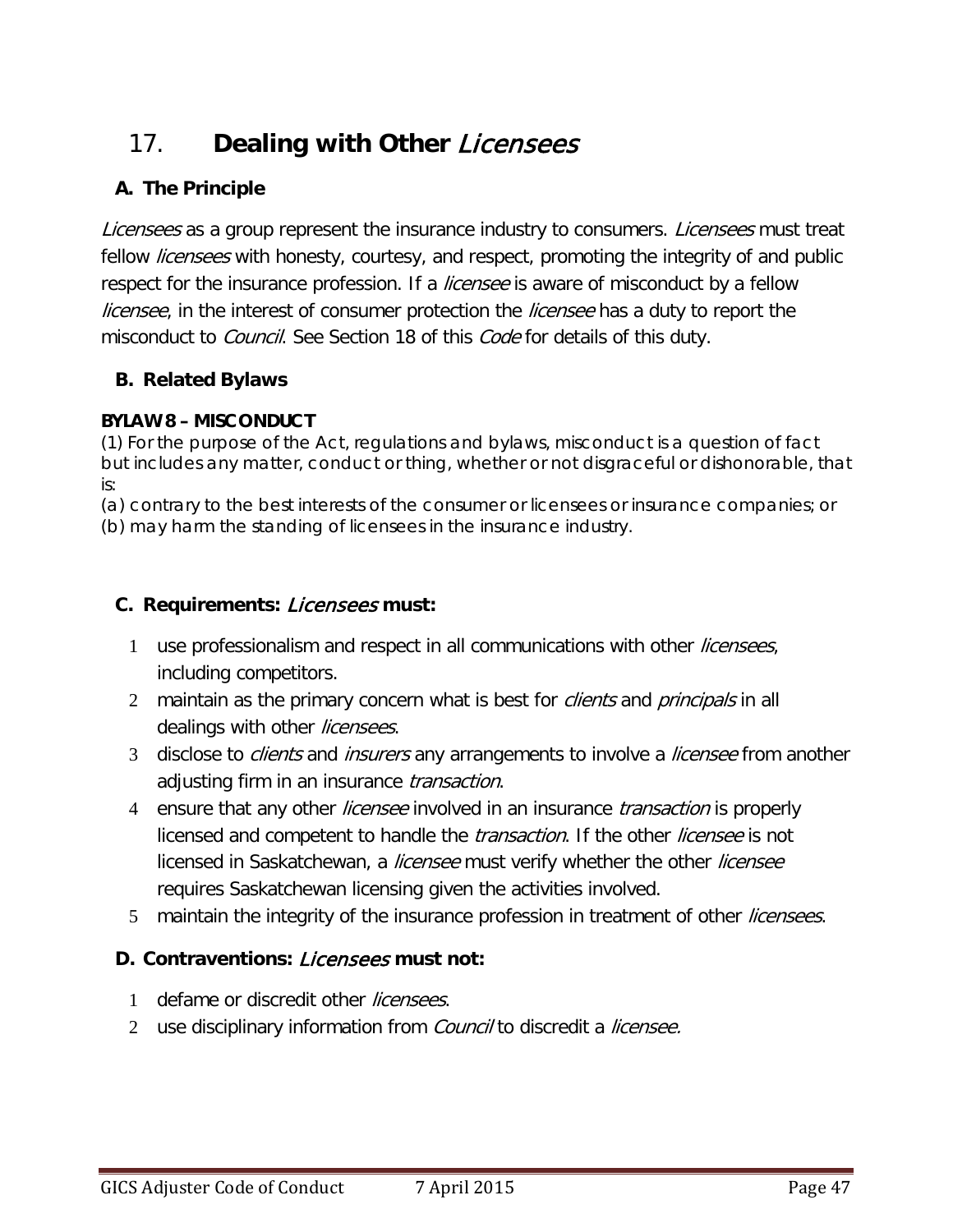### **E. Examples of Misconduct**

- 1 A licensee used Discipline information in a Council Bulletin to discredit another licensee.
- 2 A licensee failed to inform an insurer that a transaction was being handled through an arrangement to sub-contract work to another licensee.

### **F. Situational Guidance**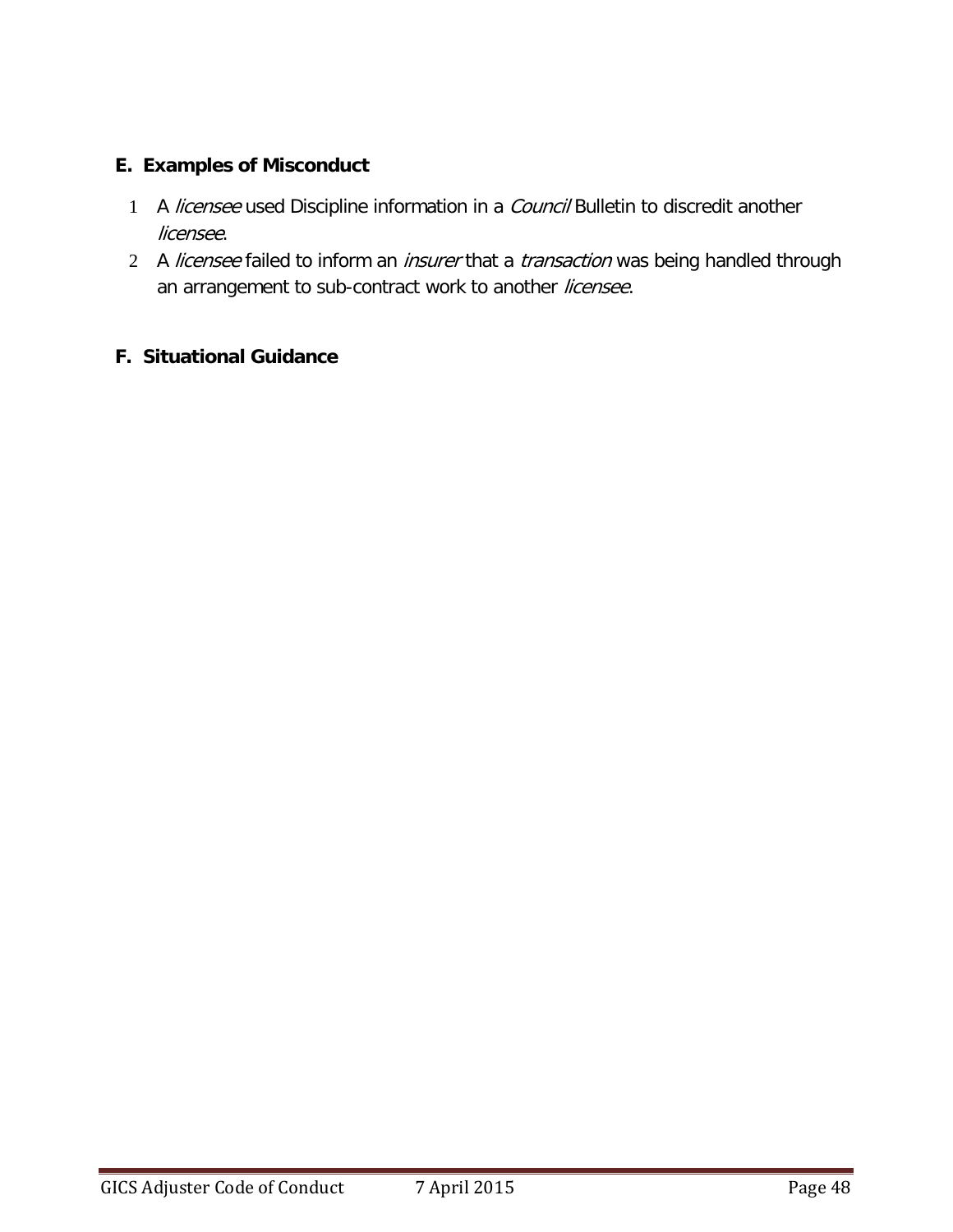# <span id="page-48-0"></span>18. **Dealing with** Council

# **A. The Principle**

The Government of Saskatchewan has entrusted *Council* to set and enforce standards of professional conduct in the insurance industry for the protection of consumers. *Licensees* benefit from a degree of self-regulation under the Act and Bylaws. Successful protection of consumers requires the co-operation and support of all *licensees*.

Licensees and former licensees must respond promptly, fully, and honestly to inquiries from *Council. Licensees* must comply fully and in good faith with licensing regulations.

Information about licensing is open to the public.

# **B. Related Bylaws**

#### **BYLAW 8 – MISCONDUCT**

(1) For the purpose of the Act, regulations and bylaws, misconduct is a question of fact but includes any matter, conduct or thing, whether or not disgraceful or dishonorable, that is:

(a) contrary to the best interests of the consumer or *licensees* or insurance companies; or

(b) may harm the standing of *licensees* in the insurance industry.

(2) Without restricting the generality of subsection (1), a *licensee* may be guilty of misconduct if the *licensee*:

(d) makes a material misstatement in an application for licence or report to continue a licence;

(s) fails to reasonably respond to inquiries from council.

# **C. Requirements:** Licensees **must:**

- 1 respond promptly and honestly to inquiries from *Council*.
- 2 complete all licensing applications and other forms fully and accurately.
- 3 maintain Errors and Omissions insurance in accordance with the Bylaws and provide evidence of insurance to *Council* immediately upon request.
- 4 advise *Council* of any delay or difficulty in meeting E & O insurance requirements.
- 5 advise *Council* of any change in personal situation or the status of a question on a licensing application, including address, initiation or settlement of bankruptcy procedures, commencement of civil actions against the *licensee*, criminal charges,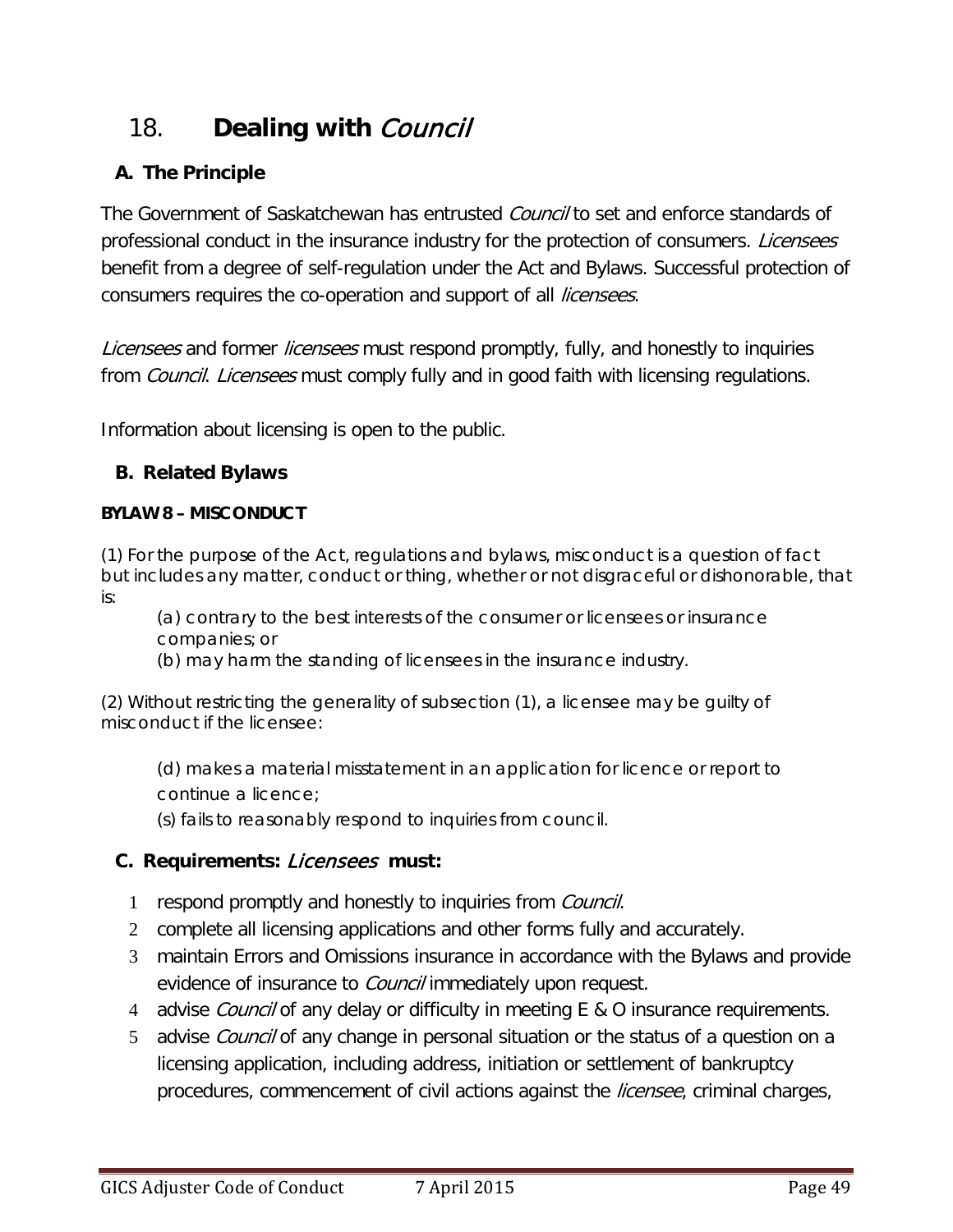other licensing investigations or discipline, or entering a business or employment outside the insurance industry.

- 6 maintain certificates and records of Continuing Education and provide these on request.
- 7 comply with any conditions or requirements placed on their licence.
- 8 assist in providing information during the course of an investigation into misconduct by another *licensee* if requested by *Council*.
- 9 if asked to serve on an Investigation Committee, Complaint Review Committee, or Discipline Hearing Committee, disclose any conflict of interest, prejudice or prior involvement with the parties which might influence the proceedings or findings of the Committee.
- 10 provide full information about all other occupations and business ownership to Council to allow for a proper assessment of Conflict of Interest risks and suitability.

# **D. Contraventions:** Licensees **must not:**

- 1 mislead or attempt to mislead Council.
- 2 make material misstatements in any licence application or other licensing form or in response to any request for information from *Council*.
- 3 delay an investigation through deliberate, unwarranted or excessive delays in responding to inquiries or providing access to files.
- 4 divulge any information to any party other than *Council* during the course of a Council investigation up to and including a Complaint Review.
- 5 discourage any consumer from complaining to *Council* about a *licensee*.

### **E. Examples of Misconduct**

- 1 A licensee failed to maintain errors and omissions insurance.
- 2 A *licensee* falsely reported completion of courses to meet Continuing Education requirements.
- 3 A licensee failed to notify Council when a civil action relating to breach of contract in insurance employment was commenced against him or her.
- 4 A *licensee* failed to notify *Council* when the insurance regulator in another province commenced proceedings against him or her.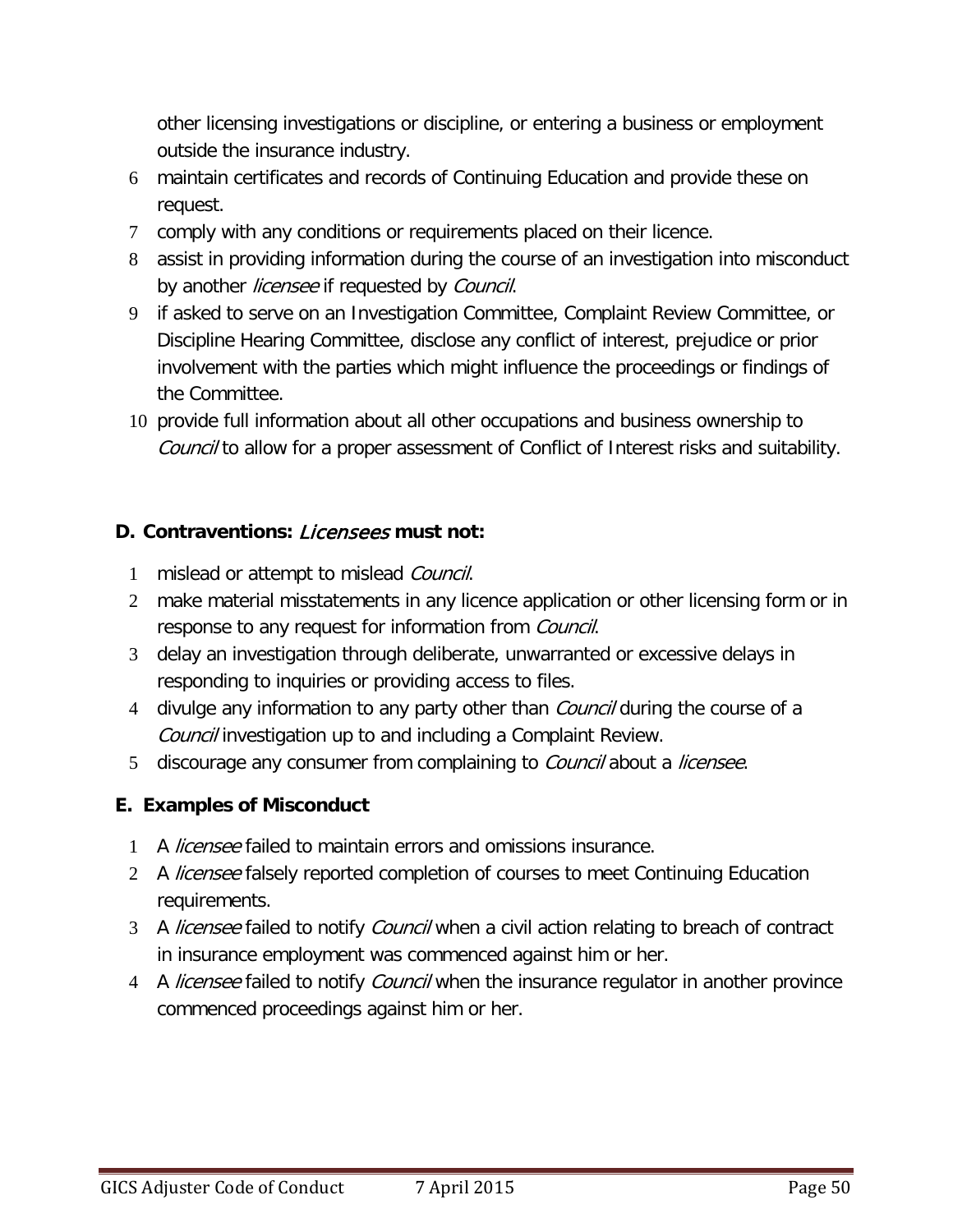## <span id="page-50-0"></span>**F. Situational Guidance**

### 1. Client Privacy Concerns:

<span id="page-50-1"></span>In order to investigate potential misconduct and consumer complaints, Council has the right to examine *client* files, a *licensee's* accounting records, and all other information gathered, produced or used by *licensees* in the course of their insurance operations. Requests from *Council* constitute a lawful request for information and personal information of clients, licensees or employees must be provided to Council. Council will inform clients if necessary about the use of their personal information for regulatory purposes and protect *client* information from unauthorized use.

# <span id="page-50-2"></span>2. Public Information:

According to the Act, a register of *licensees* must be available to the public. This includes

1. The *licensee's* name and address for service and the class of licence held.

2. The name and address for service of the sponsoring adjusting firm or *insurer*, where sponsorship is a requirement of licensing.

- 3. Terms and/or conditions that have been applied to the licence.
- 4. The status of a licence (i.e., active, suspended, cancelled or expired).

5. Any formal disciplinary action, recorded on a *licensee's* record, such as letters of warning, licence suspensions, cancellations or other orders of a Disciplinary Hearing Committee confirmed by *Council* (except Cautionary Letters of Warning).

During the course of a disciplinary process, information received up to and during a Complaint Review is confidential. If the Complaints and Investigation Committee directs a letter of warning and the appeal period for that decision expires, the letter of warning becomes public information.

If a complaint is referred to a Disciplinary Hearing Committee, the time and place of the hearing and nature of the complaint is public information. Hearings are open to the public and hearing decisions are public information. Similarly, Consensual Agreements are public.

# <span id="page-50-3"></span>3. Reports of potential misconduct or unsuitability:

It is understood that in many cases, misconduct has not been proven, but the situation is such that it looks like the most likely explanation. Those who discover a situation where misconduct seems likely should remember that it is *Council's* responsibility, not the responsibility of another licensee, to investigate and determine whether misconduct has occurred, and also to determine the severity of the misconduct. Licensees are encouraged to report to *Council* as soon as a situation arises rather than seeking more evidence on their own. This avoids possible allegations that information was withheld from *Council* or